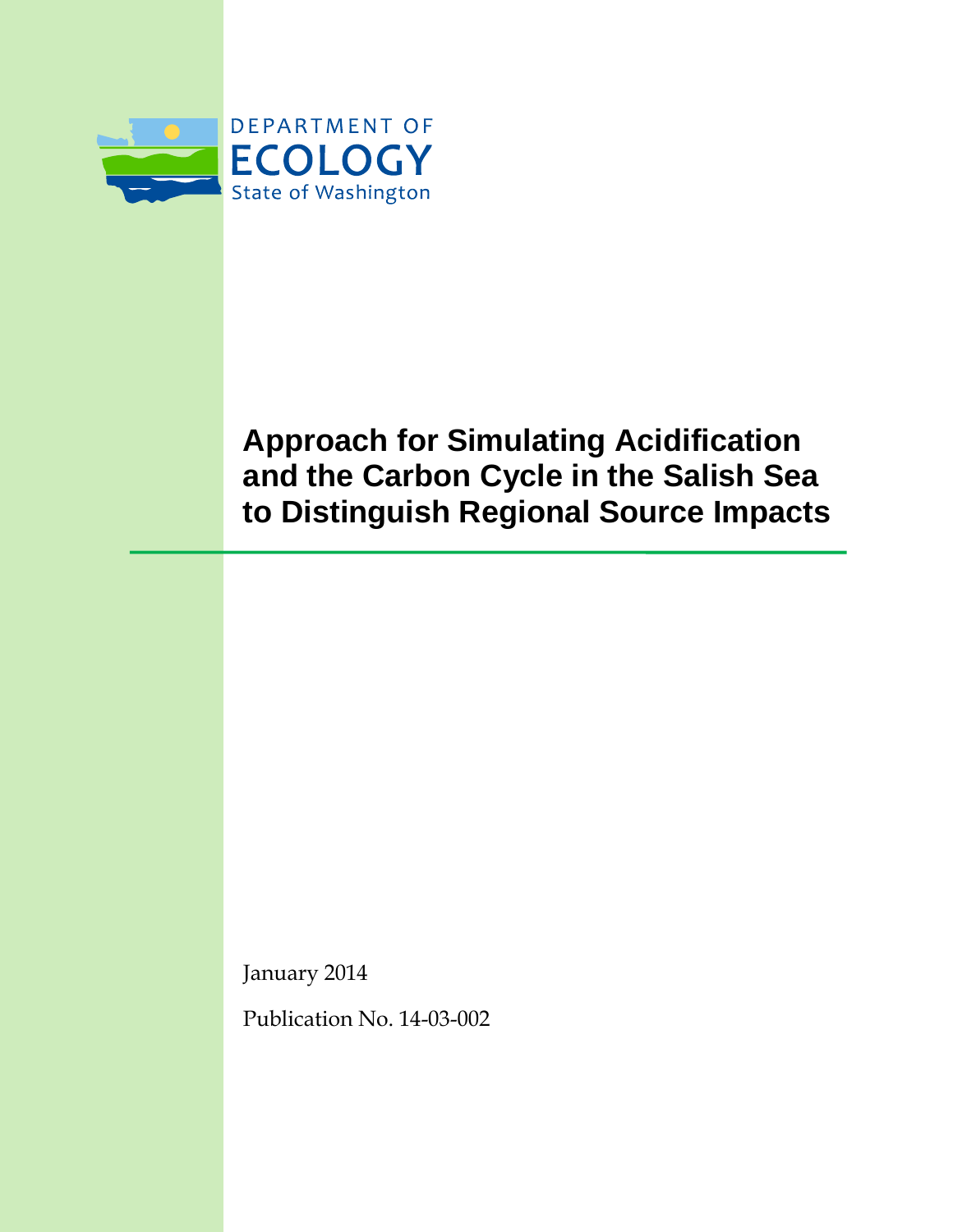#### **Publication and Contact Information**

This report is available on the Department of Ecology's website at <https://fortress.wa.gov/ecy/publications/SummaryPages/1403002.html>

The Activity Tracker Code for this study is 14-018.

For more information contact:

Publications Coordinator Environmental Assessment Program P.O. Box 47600, Olympia, WA 98504-7600 Phone: (360) 407-6764

Washington State Department of Ecology - [www.ecy.wa.gov](http://www.ecy.wa.gov/)

| o Headquarters, Olympia               | $(360)$ 407-6000   |
|---------------------------------------|--------------------|
| o Northwest Regional Office, Bellevue | $(425) 649 - 7000$ |
| o Southwest Regional Office, Olympia  | $(360)$ 407-6300   |
| o Central Regional Office, Yakima     | $(509) 575 - 2490$ |
| o Eastern Regional Office, Spokane    | $(509)$ 329-3400   |
|                                       |                    |

*Any use of product or firm names in this publication is for descriptive purposes only and does not imply endorsement by the author or the Department of Ecology.* 

*If you need this document in a format for the visually impaired, call 360-407-6764. Persons with hearing loss can call 711 for Washington Relay Service. Persons with a speech disability can call 877-833-6341.*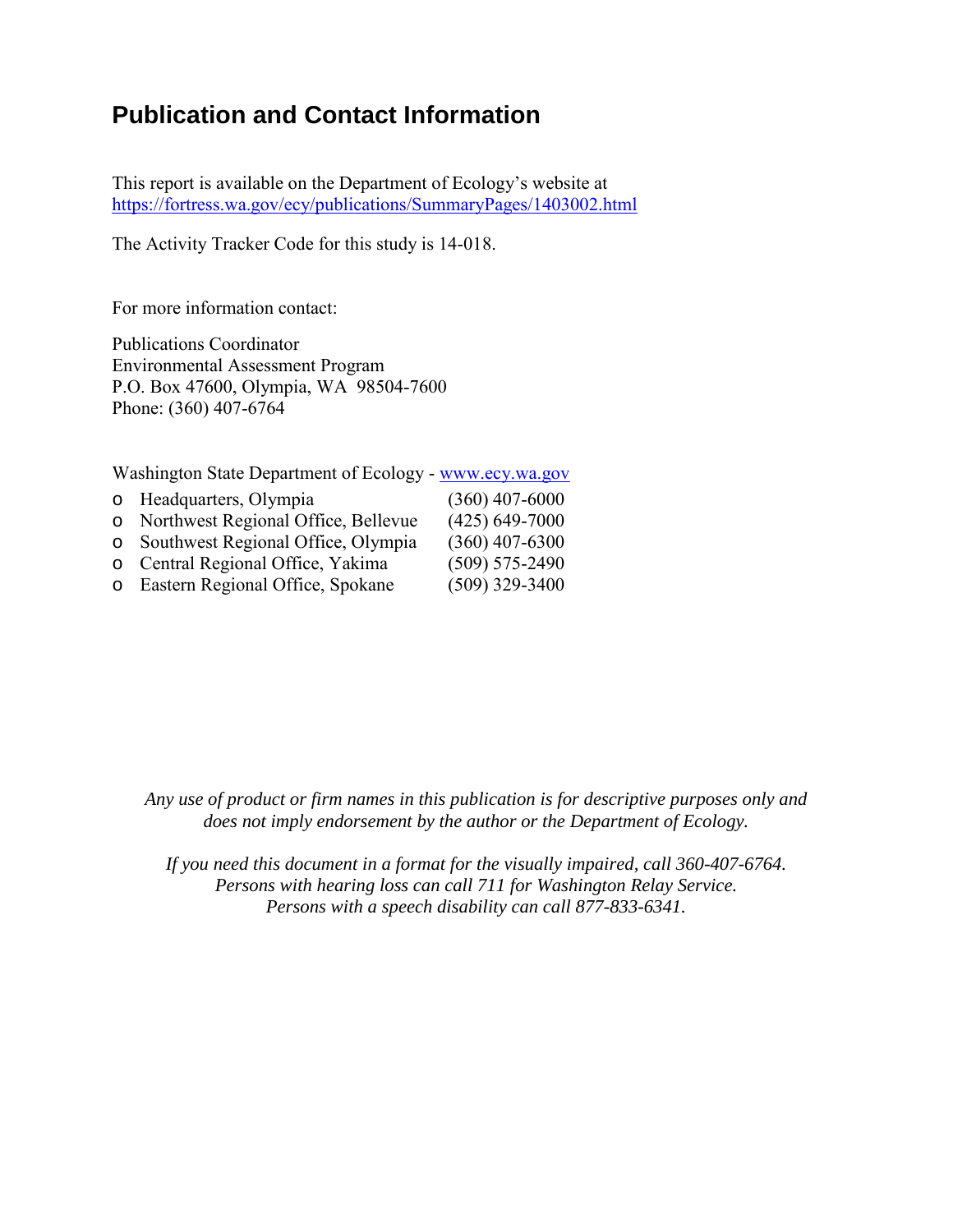## **Approach for Simulating Acidification and the Carbon Cycle in the Salish Sea to Distinguish Regional Source Impacts**

by

Wen Long and Tarang Khangaonkar Integrated Coastal Ocean Modeling Group Marine Sciences Laboratory Pacific Northwest National Laboratory (PNNL) Seattle, Washington 98109

Mindy Roberts and Greg Pelletier Environmental Assessment Program Washington State Department of Ecology Olympia, Washington 98504-7710

Water Resource Inventory Area (WRIA) and 8-digit Hydrologic Unit Code (HUC) numbers for the study area

#### WRIAs

• 1 through 19

HUC numbers

• 17110001 through 17110021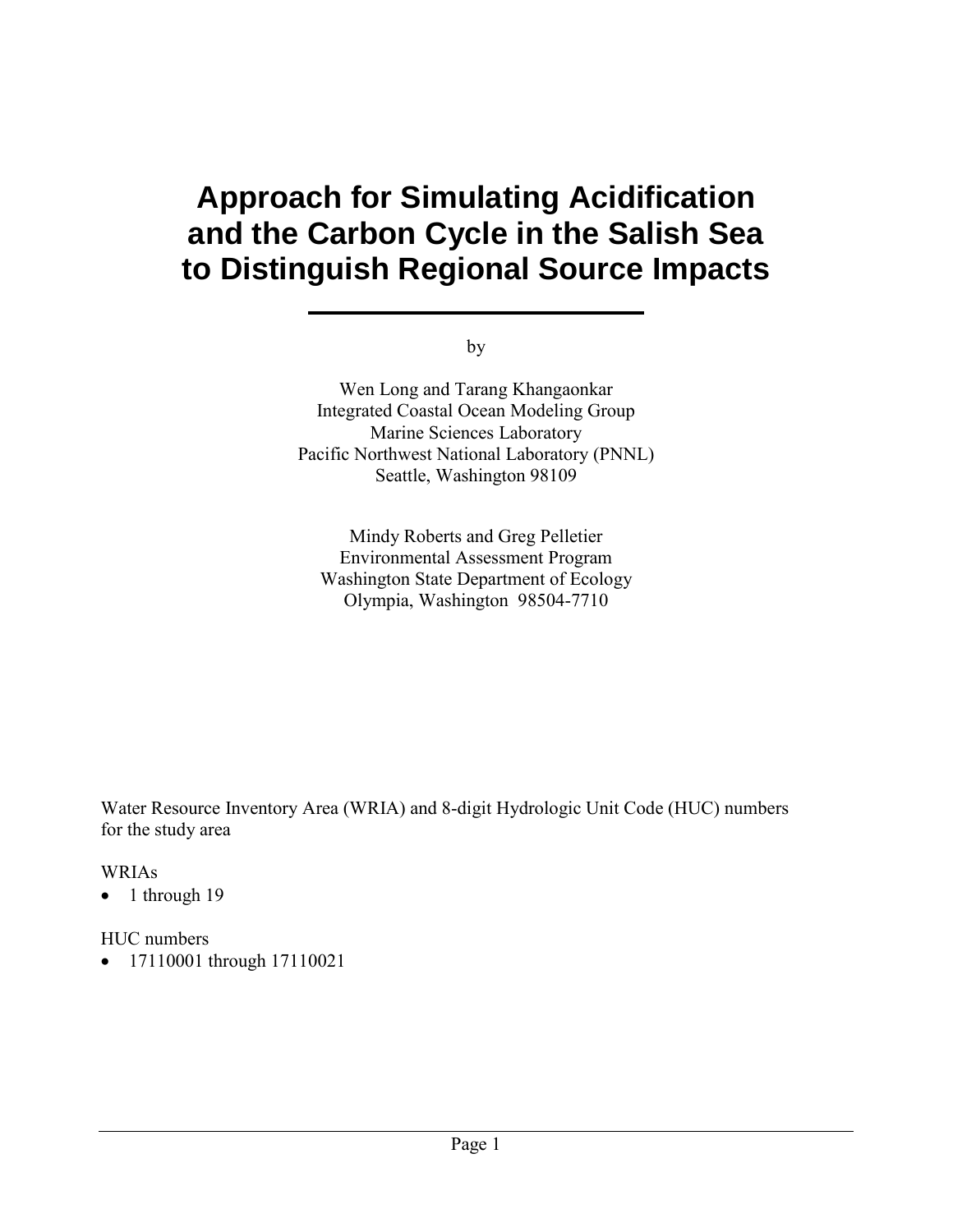*This page is purposely left blank*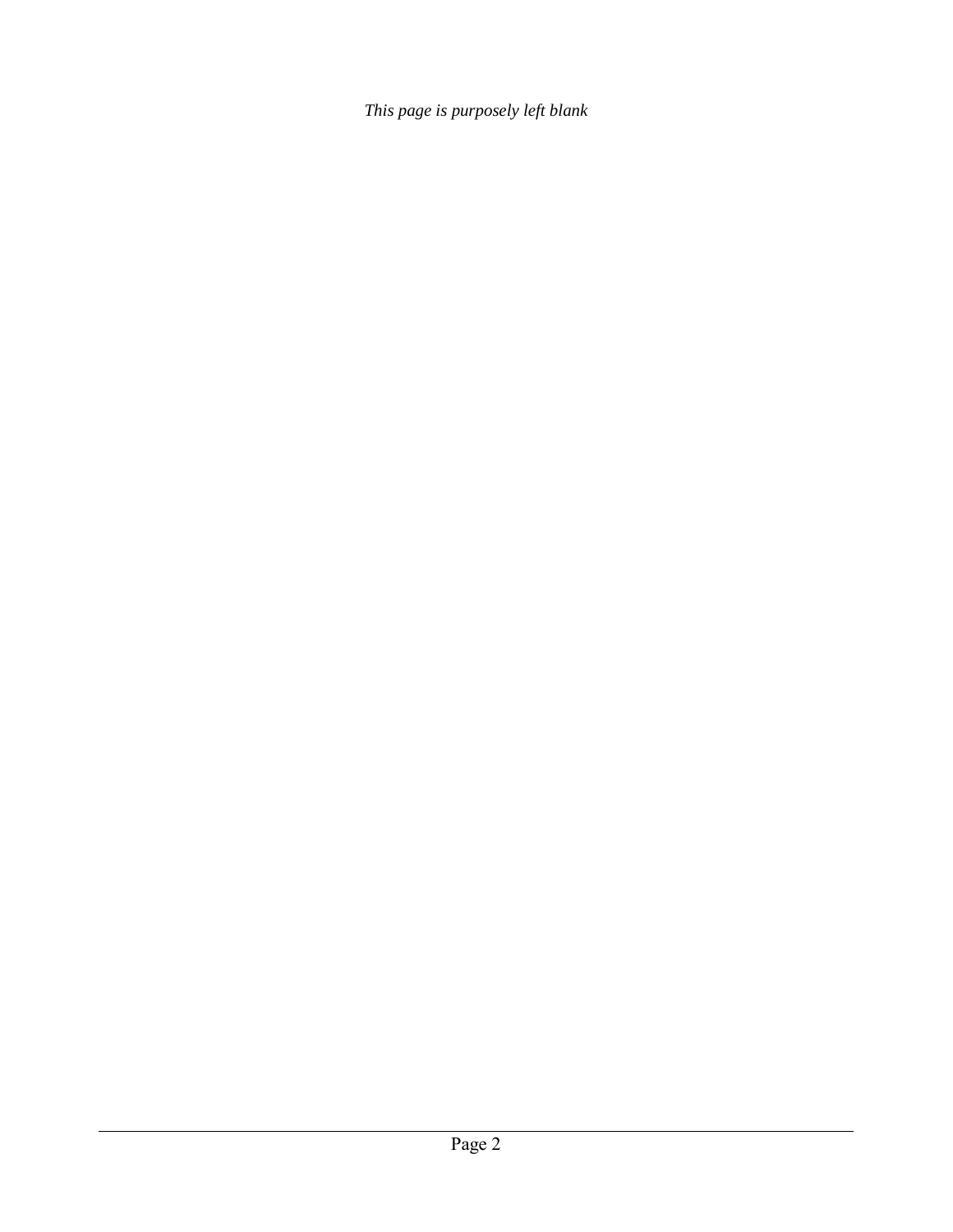# **Table of Contents**

|                                                                                   | Page |
|-----------------------------------------------------------------------------------|------|
|                                                                                   |      |
|                                                                                   |      |
|                                                                                   |      |
|                                                                                   |      |
|                                                                                   |      |
|                                                                                   |      |
| 1.3 Overview of carbon cycle in the water column and its relationship with pH  11 |      |
|                                                                                   |      |
|                                                                                   |      |
|                                                                                   |      |
|                                                                                   |      |
|                                                                                   |      |
|                                                                                   |      |
| 3.0 Recommended Acidification Modeling Framework for the Salish Sea Model  26     |      |
| 3.2 Recommended approach for simulating acidification within the FVCOM-ICM        |      |
|                                                                                   |      |
|                                                                                   |      |
|                                                                                   |      |
|                                                                                   |      |
| 4.1 Ecology's monthly ambient monitoring program and South Puget Sound            |      |
|                                                                                   |      |
| 4.3 Department of Fisheries and Oceans ambient monitoring programs35              |      |
|                                                                                   |      |
|                                                                                   |      |
|                                                                                   |      |
|                                                                                   |      |
|                                                                                   |      |
|                                                                                   |      |
|                                                                                   |      |
|                                                                                   |      |
|                                                                                   |      |
| Appendix A. Equilibrium Constants of Key Chemical Reactions - pH Model 51         |      |
|                                                                                   |      |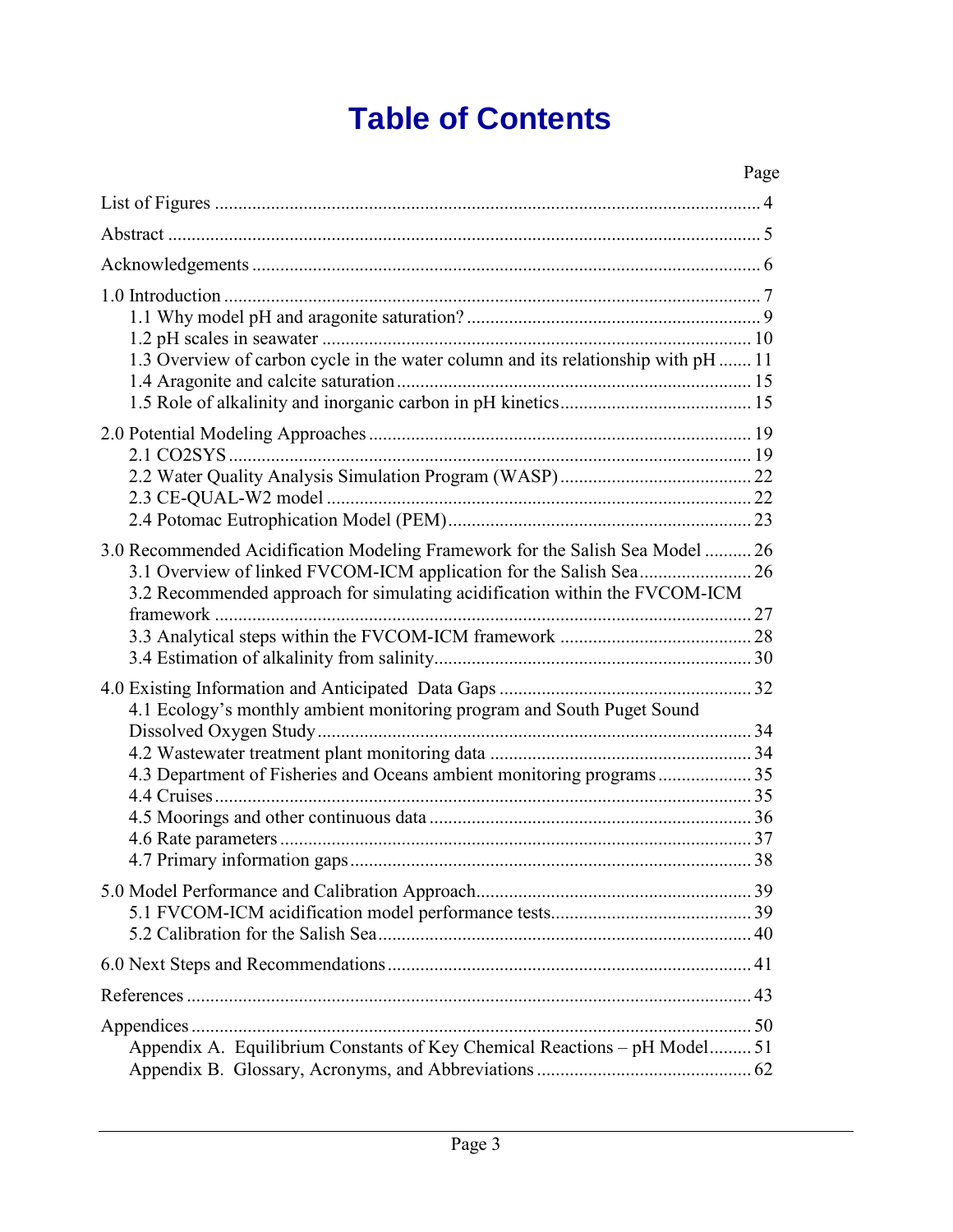# **List of Figures**

#### Page

<span id="page-5-0"></span>

| Figure 1. Key physical and biogeochemical processes and pathways including        |  |
|-----------------------------------------------------------------------------------|--|
| Figure 2. Schematic diagram of carbon cycle in coastal and estuarine system.      |  |
| Figure 3. Linear regression of alkalinity and salinity from a subset of the PMEL- |  |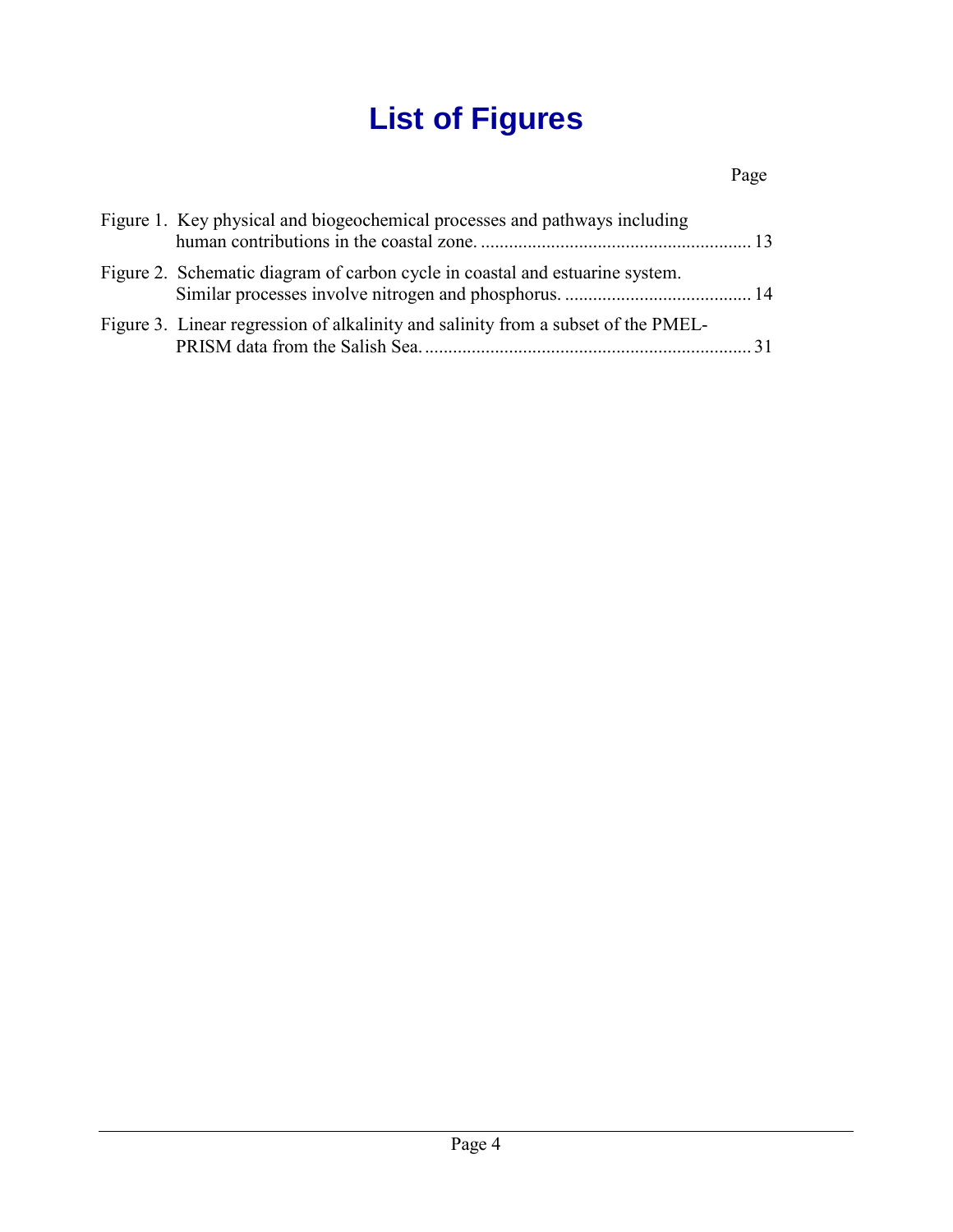## **Abstract**

<span id="page-6-0"></span>Several monitoring programs indicate declining pH in the marine waters of the Pacific Northwest. Global atmospheric carbon dioxide levels have been identified as the dominant contributor. However, a question that cannot be answered with available information is the degree to which regional human contributions exacerbate low levels of pH and aragonite saturation state. Aragonite is the form of calcium carbonate used in many shell-building organisms. If aragonite saturation state is low or undersaturated, organisms may not be able to build shells, which would have a cascade of impacts to the food web. Recent model development has quantified the relative impacts of regional human nutrient sources on dissolved oxygen in the Salish Sea.

The purpose of this document is to describe the approach that could be used to (1) expand the existing Salish Sea model to evaluate pH and aragonite saturation state and (2) quantify the relative influences of regional and global sources. This would include simulating total dissolved inorganic carbon and alkalinity as state variables including source/sink terms related to air-sea exchange, respiration, photosynthesis, nutrient gains and losses, sediment fluxes, and boundary conditions. Boundary conditions would account for both Pacific Ocean upwelled water and regional contributions.

This approach document also identifies critical information gaps that should be considered in acidification modeling programs. We recommend an iterative approach that evaluates relative impacts using available information. A critical component will be to identify what processes are most influential and the level of uncertainty in the results.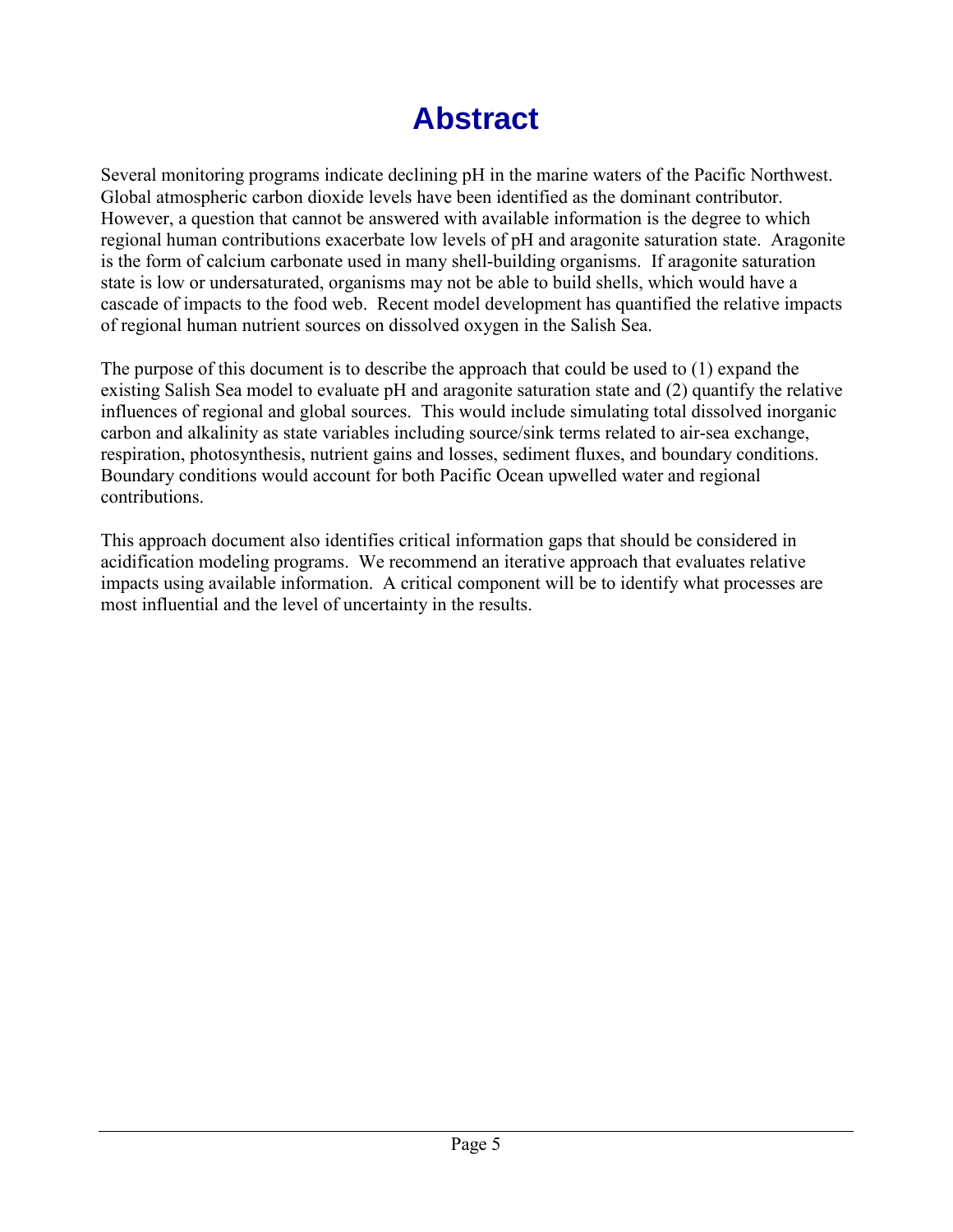# **Acknowledgements**

<span id="page-7-0"></span>We appreciate the discussion, reviews, and comments provided by the following:

- Simone Alin  $(NOAA<sup>1</sup> Pacific Marine Environmental Laboratory)$  $(NOAA<sup>1</sup> Pacific Marine Environmental Laboratory)$  $(NOAA<sup>1</sup> Pacific Marine Environmental Laboratory)$
- Cheryl Brown (U.S. Environmental Protection Agency)
- Shallin Busch (NOAA Northwest Fisheries Science Center)
- Ben Cope (U.S. Environmental Protection Agency)
- Andrew Dickson (University of California, San Diego)
- Richard Feely (NOAA Pacific Marine Environmental Laboratory)
- Brooke Love (Western Washington University)
- Parker MacCready (University of Washington)
- Paul McElhany (NOAA Northwest Fisheries Science Center)
- Jan Newton (University of Washington)
- Jennifer Ruesink (University of Washington)

This project has been funded wholly or in part of the U.S. Environmental Protection Agency (EPA) under assistance agreement EPA Grant Agreement No. CE-960744-3, Catalog of Domestic Assistance Number 66.456 – National Estuary Program (Tasks 1 and 11) to the Washington State Department of Ecology. The contents of this document do not necessarily reflect the views and policies of the EPA, nor does mention of trade names or commercial products constitute endorsement or recommendation for use.

<span id="page-7-1"></span> $\overline{a}$ <sup>1</sup> National Oceanic and Atmospheric Administration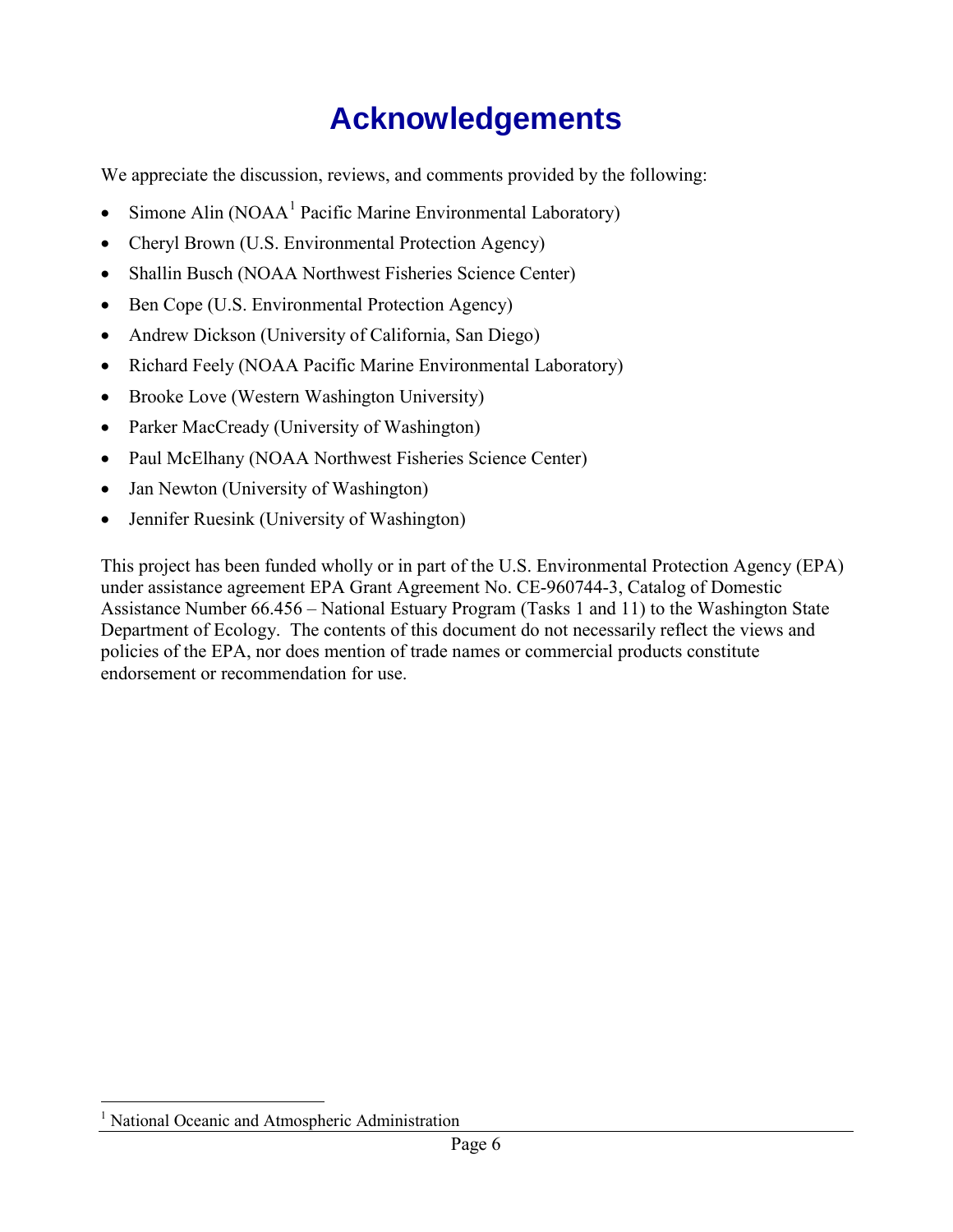# **1.0 Introduction**

<span id="page-8-0"></span>Several monitoring programs indicate declining pH in the marine waters of the Pacific Northwest. Global atmospheric carbon dioxide levels have been identified as the dominant contributor. The decline in pH also reduces the saturation state of aragonite and calcite forms of calcium carbonate. Aragonite is the form of calcium carbonate used in many shell-building organisms. If aragonite saturation state is low or undersaturated, organisms may not be able to build shells, which would have a cascade of impacts to the food web.

Pacific Northwest National Laboratory (PNNL) in collaboration with Washington State Department of Ecology (Ecology) and U.S. Environmental Protection Agency (EPA) have developed a circulation and water quality model of the Salish Sea ecosystem. The goal is to understand circulation and annual biogeochemical cycles in the system to distinguish the relative impacts from local human sources (Khangaonkar et al., 2012; Khangaonkar et al., 2011). This work was primarily driven by the regulatory question as to whether nutrient pollution from rivers, nonpoint source runoff, and nearly 100 wastewater discharges are potential threats to the ecological health of Puget Sound and the Salish Sea. Roberts et al. (2014) evaluates the relative influence of local nutrient sources, climate change, and Pacific Ocean trends on dissolved oxygen (DO) in the Salish Sea now and through 2070.

While low DO levels have been a water quality concern, a new concern was identified recently through its impacts to the shellfish industry. Between 2005 and 2009 there were significant production failures at the Pacific Northwest oyster hatcheries, and exposure to waters with low pH and low aragonite saturation was identified as the cause. Aragonite is a form of calcium carbonate used by shell-forming organisms. Acidifying waters with a low aragonite saturation state ( $\Omega_{\text{arag}}$  < 1) can prevent shell-formation and can dissolve shell materials in marine organisms such as oysters (Washington State Blue Ribbon Panel on Ocean Acidification, 2012).

The Blue Ribbon Panel of scientists, tribes, and shellfish managers appointed by Governor Christine Gregoire made several recommendations for future research, monitoring, and actions to understand, prevent or mitigate, and adapt to acidification of Washington State marine waters. The panel recommended efforts to quantify how much regional human sources (water nutrients and air emissions) exacerbate the effects of the Pacific Ocean and global atmospheric carbon dioxide. Task 7.2.1 directs Ecology to lead this work [\(www.ecy.wa.gov/water/marine/oceanacidification.html\)](http://www.ecy.wa.gov/water/marine/oceanacidification.html). A related modeling effort currently underway at the University of Washington will provide a forecasting tool that can be used by the shellfish industry and others affected by acidic conditions (Task 7.4.1). The two model approaches are complementary; the forecasting tool does not distinguish the relative impacts of local sources.

This document summarizes the initial approach recommended to simulate the relative impacts of regional human sources on acidification. No funds have been identified to date to implement this modeling. However, EPA's National Estuary Program funded Ecology through the Toxics and Nutrients Lead Organization grant process to develop this initial approach document for adding acidification processes to the DO model.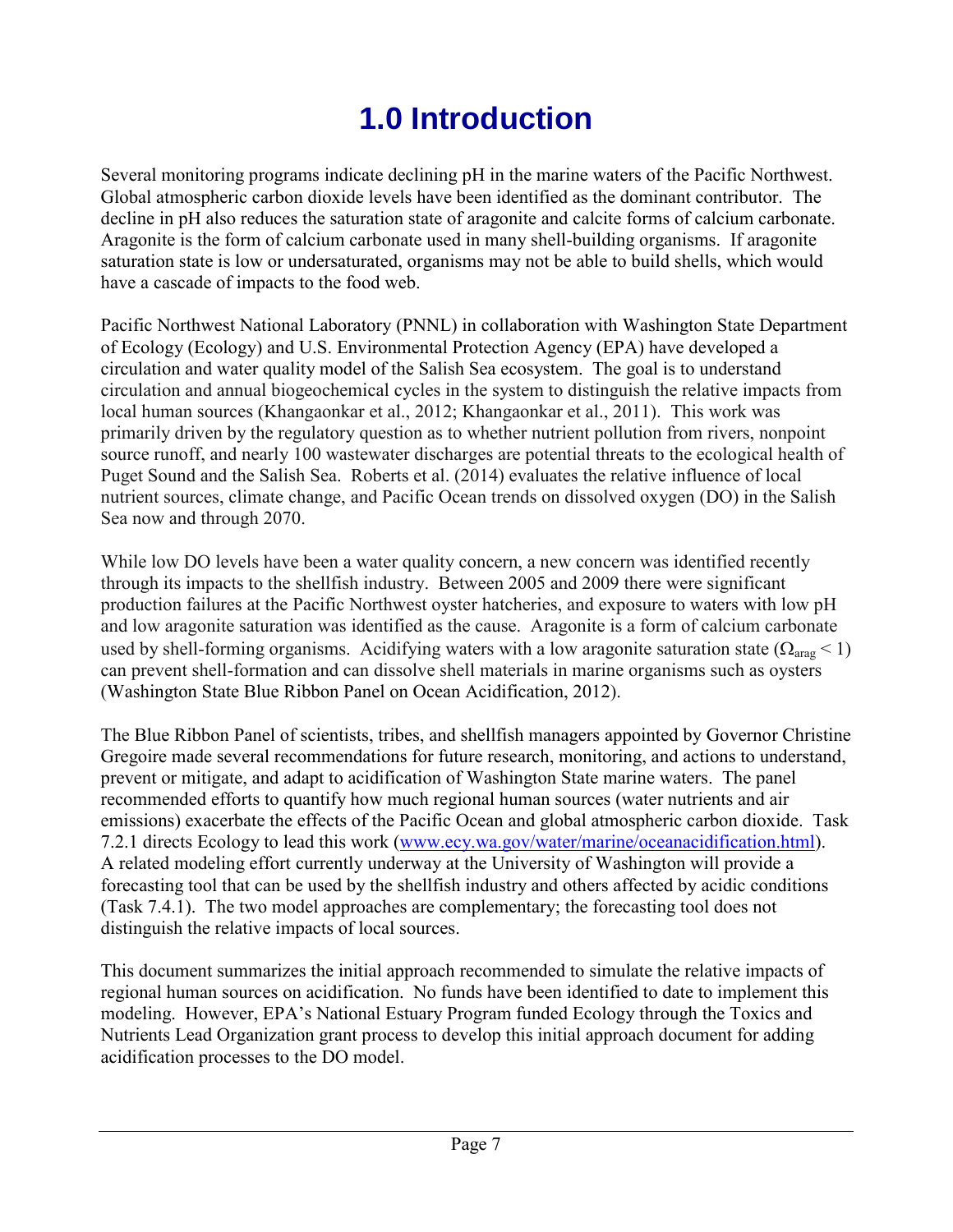The processes that influence DO also affect pH and aragonite saturation. The existing model of the Salish Sea, including both Puget Sound and the Georgia Basin, conducts carbon-based biogeochemical simulations and is well suited for incorporating acidification kinetics. Additional software development, testing, and calibration using Salish Sea monitoring data will ensure proper simulation and mass balance of a carbonate cycle. Because modeling acidification in estuarine waters such as Puget Sound and the Georgia Basin is relatively new, PNNL, Ecology, and EPA have initiated a collaborative process with scientists specializing in ocean acidification to develop an approach and framework that is scientifically valid and useful. This report is a part of that effort and presents an approach for simulating acidification and the carbon cycle in the Salish Sea. This first step is a precursor to a Quality Assurance (QA) Project Plan that would be developed prior to the initiating model development.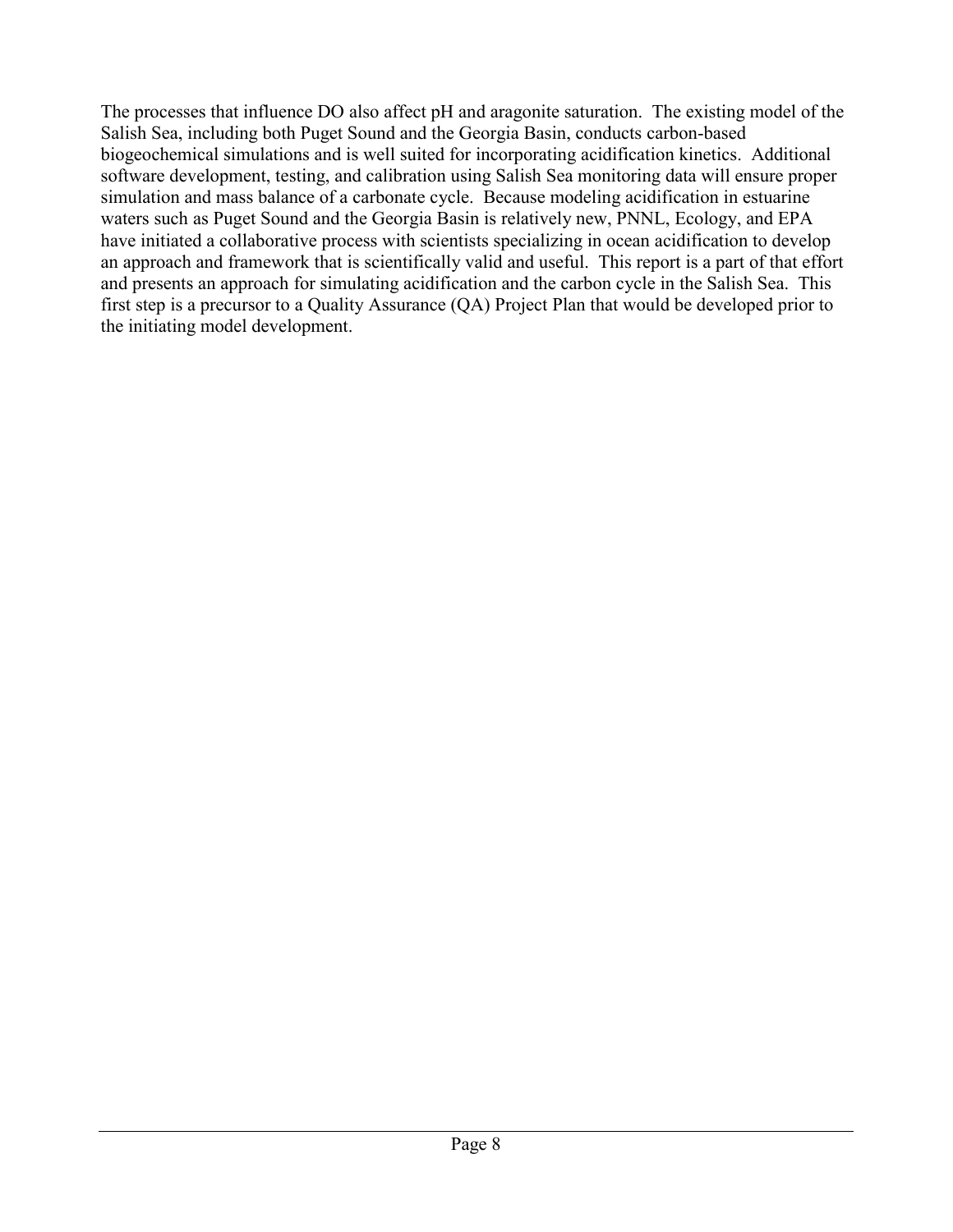### <span id="page-10-0"></span>**1.1 Why model pH and aragonite saturation?**

The primary cause of ocean acidification has been identified as the uptake of atmospheric carbon dioxide by the ocean. Increase in atmospheric carbon dioxide concentrations over the last 250 years has resulted in a reduction in pH approximately from 8.2 to 8.1 (about 30% increase in acidity) with a projected further reduction by 0.2-0.3 units by the end of this century (Caldeira and Wickett, 2005). While this is a global problem, Washington coastal resources are particularly vulnerable as oceanographic and meteorological conditions along the coast often create upwelling events bringing deep water rich in carbon dioxide and low in pH to the surface (Feely et al., 2008). The seawater with low pH and low aragonite saturation has been observed off the Oregon coast during upwelling events and has been identified as the primary cause impacting oyster fisheries in Washington State.

Regional factors have the potential to exacerbate the acidification problem. These include runoff of nutrients and organic carbon (such as plants and freshwater algae) from land as well as local emissions of carbon dioxide, nitrogen oxides, and sulfur oxides.

Biogeochemical processes such as algal growth and die-off affect total inorganic carbon in the water column and therefore impact pH and aragonite saturation. Surface waters in some areas of Puget Sound are almost completely depleted of surface nutrients during the spring and summer algae blooms. Discharge of regional human nutrient sources into the Salish Sea could increase algal productivity. High levels of algae during the day lead to super-saturated DO levels. The same algae during the night produce carbon dioxide through respiration resulting in reduction in pH (Feely et al., 2010, King County 2012). At the conclusions of the spring and summer blooms, algae die, decay and settle to sediments leading to conditions favorable for developing hypoxia. The decaying algae also release large amounts of inorganic carbon back to the water column.

The air-sea exchange of carbon dioxide is affected by the partial pressure of atmospheric carbon dioxide over marine waters. Local carbon dioxide emissions can influence these partial pressures and reduce the off gassing of marine water carbon dioxide. Nitrogen and sulfur oxides are acids that can be deposited from air pollution. Air pollution also represents a potential source of human nitrogen to the marine environment.

While low pH may inhibit some marine organisms, shell-forming organisms are most sensitive to aragonite saturation. If the saturation state is greater than 1, aragonite can be used for shells. However, if the saturation state is below 1, then seawater would dissolve shells containing aragonite or would prevent shells from forming. Aragonite saturation state is highly influenced by pH.

The purpose of this investigation is to simulate acidification parameters under current conditions and to distinguish how much of that signal results from regional human sources. Results could be used to prioritize management actions to control nutrient releases and air emissions. The Pacific Ocean and global atmospheric carbon dioxide are expected to have the greatest influence, as they appear to form DO (Roberts et al., 2014). However, identifying where and how much regional sources add to acidification is a first step in effective regional source management.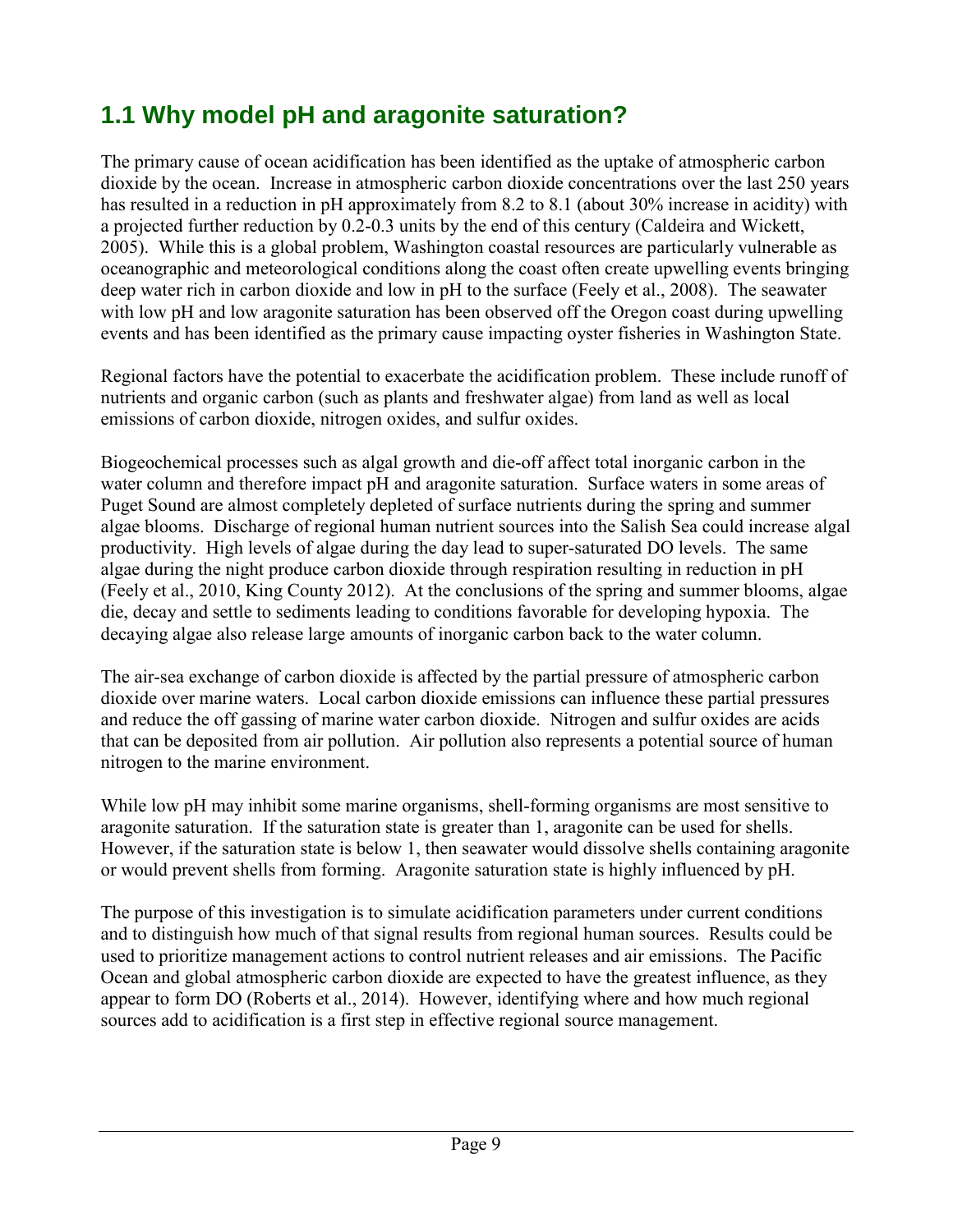#### <span id="page-11-0"></span>**1.2 pH scales in seawater**

"pH" is an abbreviation for *pondus hydrogenii* in Danish, and it means the weight of hydrogen (Sørensen, 1909). In modern aquatic chemistry, pH is used to describe the activity of the proton ion  $H^+$ .  $H^+$  is one of the most important species in a surface water system, as it reacts with almost all other ions in the water. Hence  $H^+$  is sometimes also called the master variable in an aquatic system. Rigorous definition of pH is

$$
pH = -log_{10}a_{H^{+}}\tag{1}
$$

where  $a_{H^+}$  is the activity (effective concentration) of proton (hydrogen ion)  $H^+$ . For a dilute aqueous solution,  $a_{H^+}$  is approximately the same as concentration of  $H^+$ , or  $[H^+]$ , with  $\lceil$  ] symbolizing concentration (unit: mole/liter) of a species. For natural waters, the pH is generally calculated as

$$
pH \cong p[H^+] \equiv -\log_{10}[H^+]
$$
\n<sup>(2)</sup>

This definition of pH is also called the *free scale pH*. In seawater chemistry, pH plays an important role in the carbon cycle. Measuring the proton ion concentration  $[H^+]$  in seawater is difficult due to presence of many other species such as sulfate ions  $SO_4^{2-}$ , which can be protonated (made to accept a proton) to generate hydrogen sulfate ions,  $HSO_4^-$ :

$$
H^+ + SO_4^{2-} \rightleftharpoons HSO_4^- \tag{3}
$$

In order to bypass the difficulty of separating  $HSO_4^-$  and H<sup>+</sup>, the *total scale pH* was defined by Dickson (1981) as

$$
pH_T = -\log_{10}[H_T^+]
$$
\n<sup>(4)</sup>

where  $[H_T^+] = [H^+](1 + C_{TS}/K_S) \cong [H^+] + [HSO_4^-]$  is approximately the total concentration (mole/L) of H<sup>+</sup> and  $HSO_4^-$  ions when  $pH \ge 4$ .  $C_{TS}$  is the total concentration of sulfate and hydrogen sulfate (non-protonated and protonated together)

$$
C_{TS} = [SO_4^{2-}] + [HSO_4^{-}], \tag{5}
$$

and  $K_S$  is the equilibrium constant of the reaction  $[HSO_4^-] \rightleftharpoons [H^+] + [SO_4^{2-}]$ 

$$
K_S = \frac{[H^+] [SO_4^{2-}]}{[HSO_4^{-}]}
$$
\n(6)

The above approach can be expanded to include other species such as fluoride ions  $F^-$ , which are abundant in seawater and can also be protonated through the reaction

$$
H^+ + F^- \rightleftharpoons HF,
$$
\n<sup>(7)</sup>

A corresponding pH scale that includes the effect of fluoride as well as sulfate was created and is called *seawater scale pH* defined as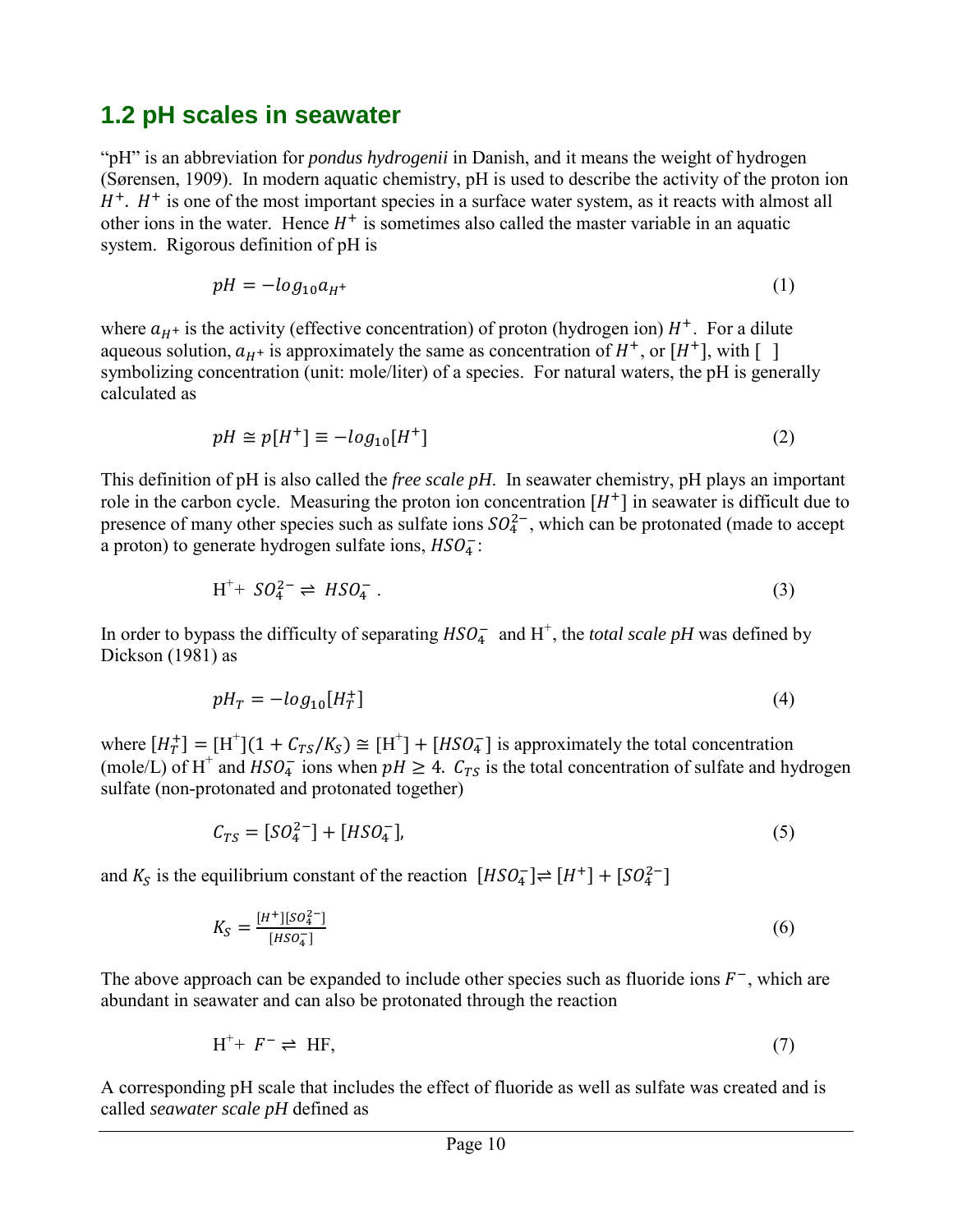$$
pH_{SWS} = -log_{10}[H_{SWS}^+],\tag{8}
$$

where

$$
[H_{SWS}^+] = [H^+](1 + \frac{c_{TS}}{\kappa_S} + \frac{c_{TF}}{\kappa_F}) \cong [H^+] + [HSO_4^-] + [HF],\tag{9}
$$

with  $K_F$  the HF dissociation reaction equilibrium constant (see (56) in next subsection) and  $C_{TF} = [F^-] + [HF]$  is the total fluoride concentration.

In seawater, in addition to hydrogen fluoride, hydrogen sulfate, discussed above, dissociation of ammonium, phosphoric acid, boric acid, and silicic acids also play a role in determining pH. The ability of most biogeochemical and water quality models to simulate multiple species depends on the availability of data for calibration and validation. Sulfate, fluoride, and borate are not typically included in routine water column monitoring efforts. Hence in the present work, a simplifying approach is to use the free scale pH for the model development work. Total scale may be incorporated when information about  $[HSO_4^-]$  and other constituents of total pH becomes available.

#### <span id="page-12-0"></span>**1.3 Overview of carbon cycle in the water column and its relationship with pH**

The chemistry of carbonic acid in water involves the following carbon species: gaseous carbon dioxide  $CO<sub>2</sub>(g)$ , dissolved carbon dioxide  $CO<sub>2</sub>(aq)$ , dissolved carbonic acid H<sub>2</sub>CO<sub>3</sub>, bicarbonate ion  $HCO_3^-$ , and carbonate ion  $CO_3^{2-}$ . The chemical reactions are expressed as

| a) dissolution of carbon dioxide gas | $CO2(g) +H2O \Rightarrow CO2(aq)+H2O$        | (10) |
|--------------------------------------|----------------------------------------------|------|
| b) formation of carbonic acid        | $CO2(aq)+H2O \Rightarrow H2CO3$              | (11) |
| c) dissociation of carbonic acid     | $H_2CO_3 \Rightarrow H^+ + HCO_2^-$          | (12) |
| d) dissociation of bicarbonate ion   | $HCO_3^- \rightleftharpoons H^+ + CO_3^{2-}$ | (13) |
| e) dissociation of water             | $H_2O \rightleftharpoons H^+ + OH^-$         |      |

Due to the fact that reaction b) is quite unstable, there is a difficulty in distinguishing between  $CO<sub>2</sub>(aq)$  and  $H<sub>2</sub>CO<sub>3</sub>$ . An imaginary species  $CO<sub>2</sub><sup>*</sup>(aq)$  is introduced to represent both of them for convenience. Reactions a) and b) may then be combined and written as one reaction

$$
f) \quad CO_2(g) \quad \rightleftharpoons \quad CO_2^*(aq) \tag{15}
$$

In an open system at steady state, the water column is in equilibrium with the atmosphere. Assuming that reaction f) is at equilibrium, with the partial pressure of  $CO<sub>2</sub>(g)$  in water being the same as partial pressure of  $CO_2$  in the atmosphere  $(p_{CO_2})$ , then  $CO_2^*(aq)$  is saturated in water and can be calculated from Henry's law as follows,

$$
[CO^*_{2,sat}(aq)] = K_0 f(CO_2)
$$
\n
$$
(16)
$$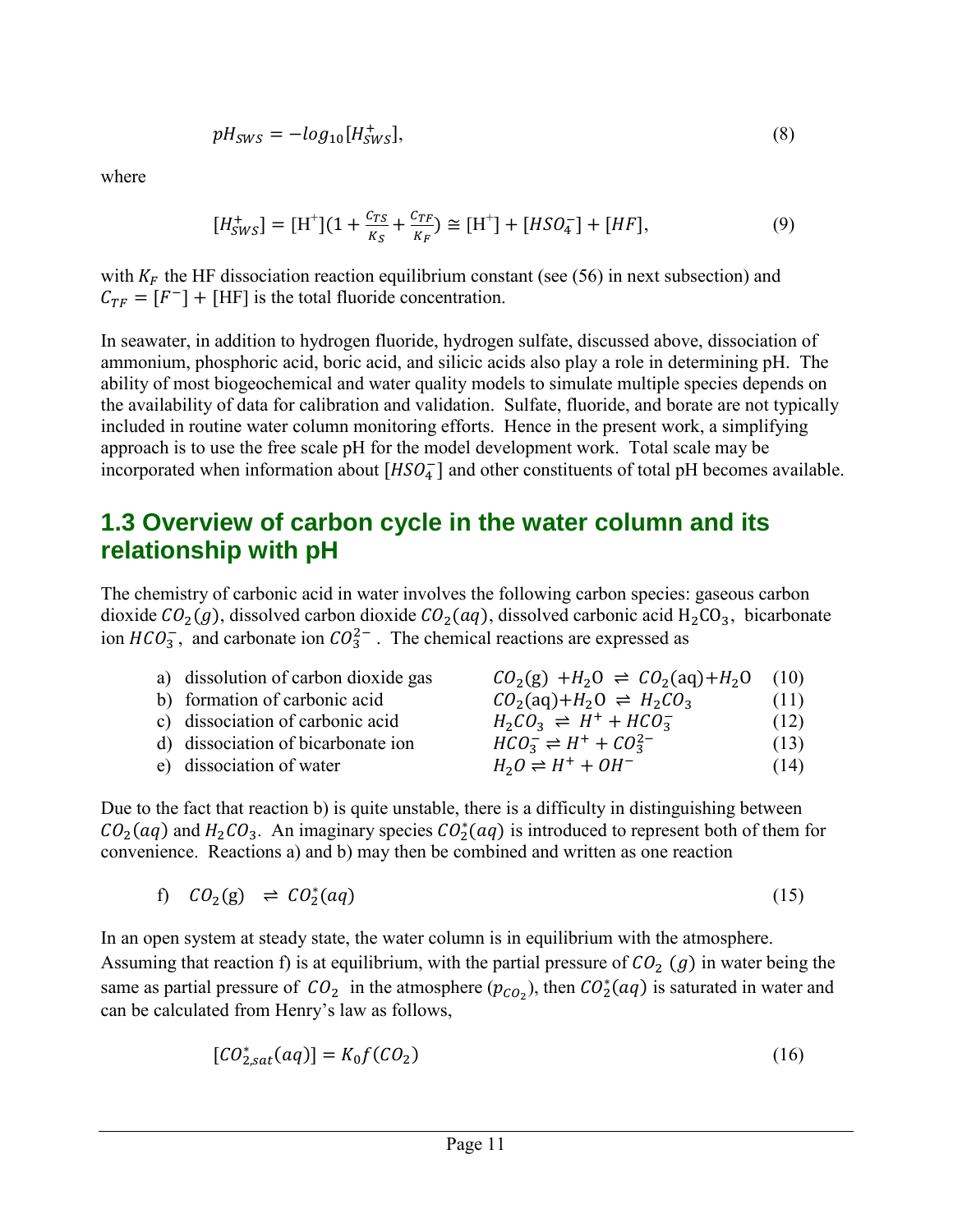where  $K_0$  (mole/L/atm) is the equilibrium constant of reaction f), also called Henry's constant or Weiss (1974) solubility constant for  $CO_2$ .  $f(CO_2)$  is the fugacity (atm) of  $CO_2(g)$  in the atmosphere which is related to partial pressure of  $CO<sub>2</sub>$  in the atmosphere by

$$
f(CO_2) = p_{CO_2} \exp\left(\frac{1}{RT} \int_0^p [V(CO_2) - RT/p'] dp'\right)
$$
 (17)

where p is total pressure (atm) in atmosphere,  $V(CO_2)$  is volume (L) of one mole of  $CO_2$  gas in the atmosphere at pressure  $p'$  (atm) at given temperature  $T(\gamma K)$ , and R is the universal gas constant. The use of fugacity  $f(CO_2)$  is to account for the non-idealized gas state of  $CO_2$  (g) in the atmosphere. In reality, the system is not at perfect steady state. The concentration of  $CO_2^*(aq)$  in the water column is not in full equilibrium with the atmosphere due to variations in both the atmosphere and in the water, except in a thin layer at the surface. There will be a flux of  $CO<sub>2</sub>(g)$ through the air-water interface resulting in loss or gain of  $CO<sub>2</sub>(g)$  in the air and a gain or loss of  $CO_2^*(aq)$  in the water. From the water column point of view, the source of  $CO_2^*(aq)$  flux from the air can be modeled with a first order equation

$$
F_{s,CO_2^*(aq)} = K_{a,CO_2^*(aq)}(CO_{2,sat}^*(aq) - CO_2^*(aq))
$$
\n(18)

where  $K_{a, CO_2^*(aq)}$  is the re-aeration coefficient (meter/day) for  $CO_2^*(aq)$  in the water column.

Most water quality models which simulate DO kinetics include a re-aeration coefficient to properly simulate the natural recovery of oxygen in surface waters as a function of internal mixing and turbulence due to velocity gradients, wind-induced mixing, and temperature. Oxygen transfer from the atmosphere to surface waters as a function of mixing and turbulence has been the subject of much study and investigation. In practice it is common to utilize a theoretical formulation such as O'Connor and Dobbins (1958) or an empirically derived formulation such as Churchill et al. (1962). The re-aeration coefficient for oxygen may be correlated to the re-aeration coefficient for carbon dioxide (CO<sub>2</sub>) as a ratio of their molecular weights. Using the molecular weight of oxygen  $O_2$  as 32 g/mole, and  $CO_2$  as 44 g/mole, the re-aeration coefficient of  $CO_2^*(aq)$  can be related to re-aeration rate of oxygen through the following relationship provided by Chapra (1997)

$$
K_{a,CO_2^*(aq)} = (32/44)^{1/4} K_{a,O_2}
$$
\n(19)

Another important aspect of inorganic carbon chemistry in the water column is the dissolution and precipitation of aragonite and calcite forms of calcium carbonate. Both aragonite and calcite have the same molecular formula  $CaCO<sub>3</sub>$  and are different only in their crystalline structure. However, aragonite is generally more soluble and more important for biota. For simplicity we will use  $CaCO<sub>3</sub>(s)$  to denote the solid state and  $CaCO<sub>3</sub>(aq)$  for dissolved state with the assumption that we are referring to aragonite form of CaCO<sub>3</sub>.  $CaCO<sub>3</sub>(s)$  is dissolved into  $CaCO<sub>3</sub>(aq)$  and undergoes a dissociation reaction to form carbonate ions  $CO_3^{2-}$  (Dreybrodt, 1980):

$$
CaCO3(s) \Rightarrow CaCO3(aq) \Rightarrow Ca2+ + CO32-
$$
 (20)

This process also affects other species of carbon and pH. Solid-state calcium carbonate  $CaCO<sub>3</sub>(s)$  exists in the form of inorganic suspended solids and shells of calcifying algae (coccolithophores) and zooplanktons (pteropods, heteropods, foraminifera) in the water column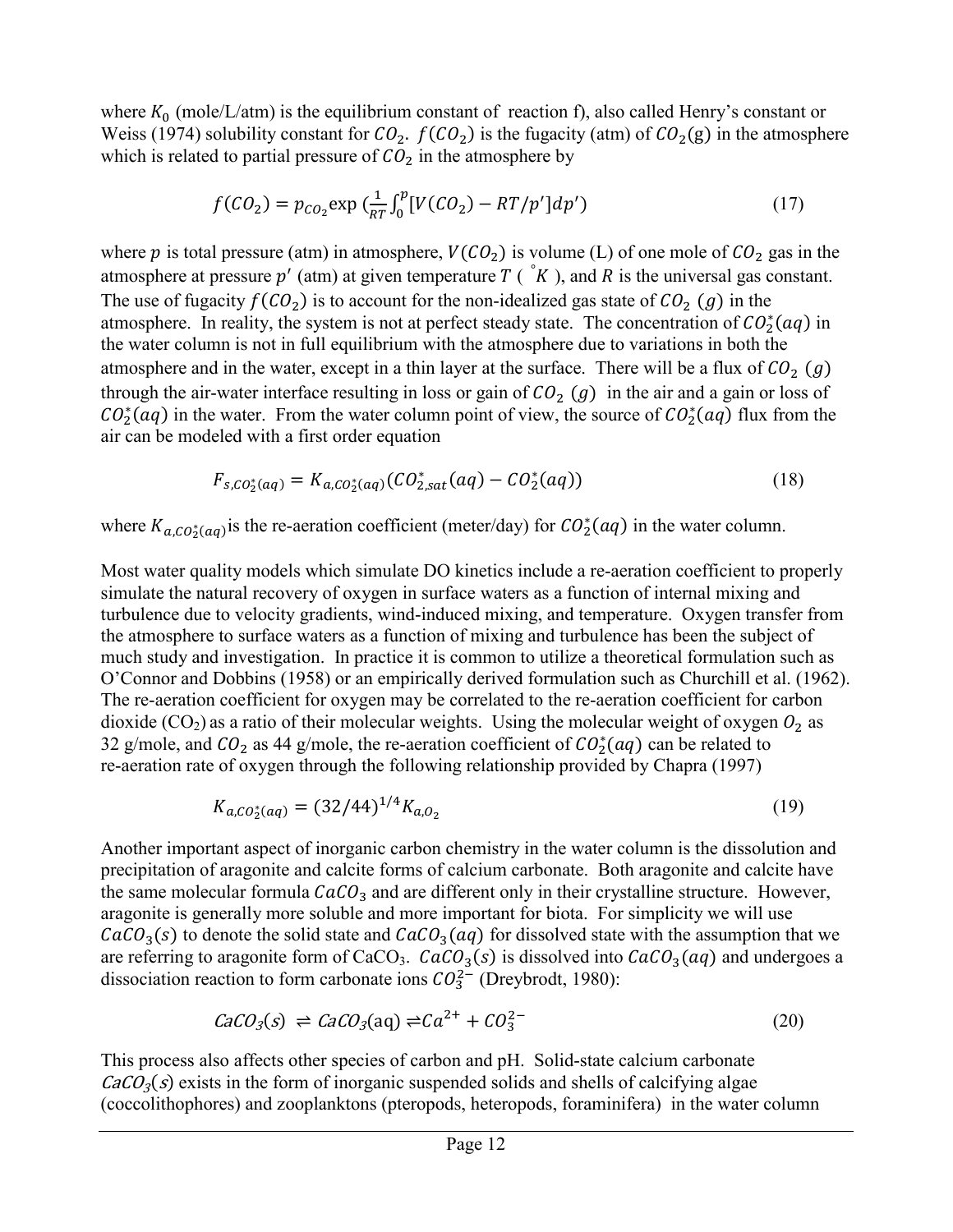(Findlay et al., 2009). It is also present in the form of deposits at the seabed, coral reefs and banks along coast lines. In the water column and in steady state, the dissolution equilibrium constant of reaction (19) is designated by  $K_{spCaCO_3}$  (Millero, 1995) which is greater for aragonite than calcite (see equation (A63) and (A64) in Appendix A), and is also a function of temperature.

$$
K_{spcaco_3} = [Ca^{2+}][CO_3^{2-}]
$$
\n(21)

In addition to inorganic chemical reactions of carbon species discussed above, photosynthesis of algae, remineralization of detritus and dissolved organic matter also play important roles in carbon cycling and pH kinetics in the water column (Suzuki, 1998). Figure 1 provides an overview of the processes and pathways to consider while Figure 2 provides a schematic representation of the integrated inorganic and organic carbon cycle with pathways to biogeochemical processes.



<span id="page-14-0"></span>Figure 1. Key physical and biogeochemical processes and pathways including human contributions in the coastal zone.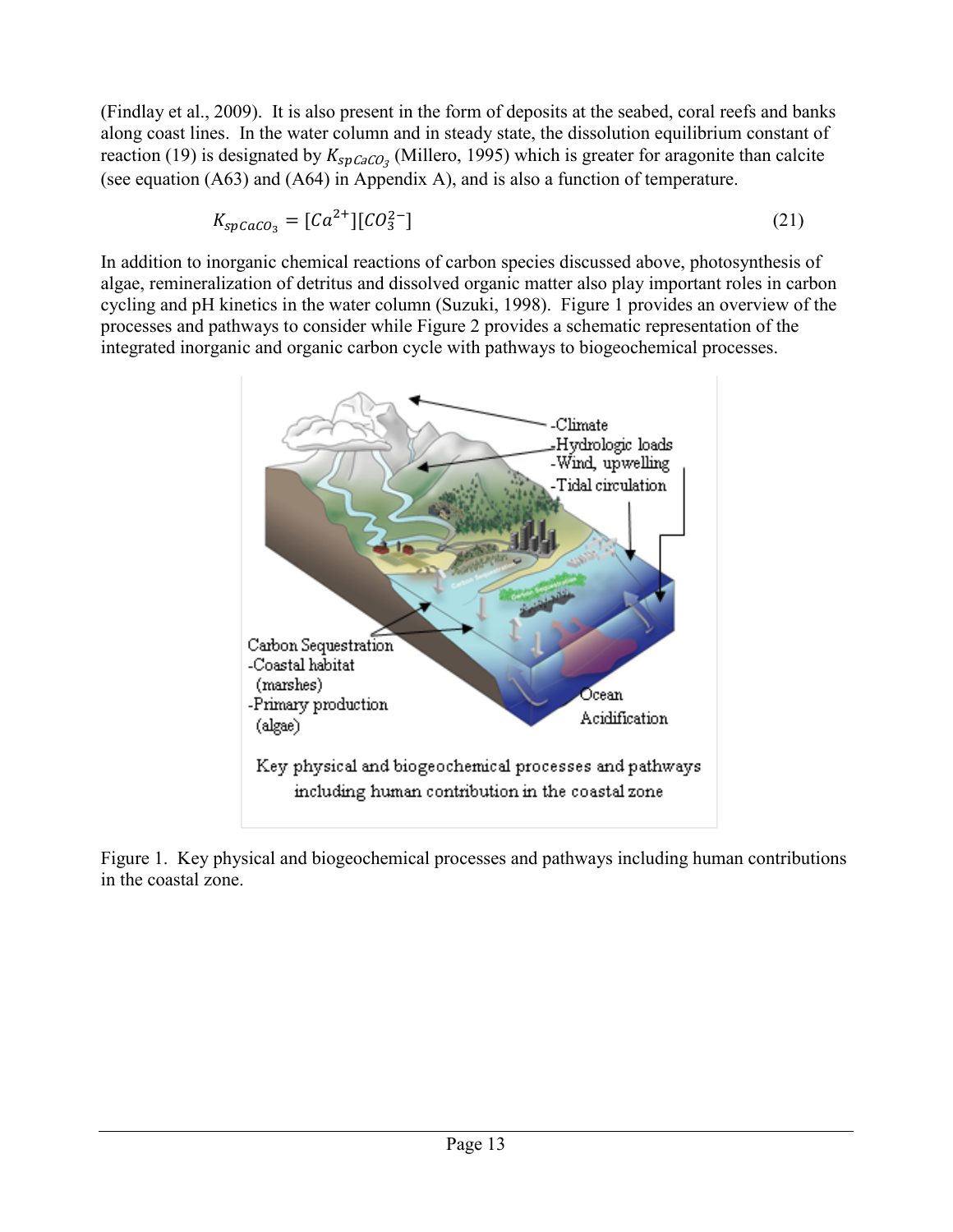

Figure 2. Schematic diagram of carbon cycle in coastal and estuarine system. Similar processes involve nitrogen and phosphorus.

<span id="page-15-0"></span>*DOC: dissolved organic carbon POC: particulate organic carbon*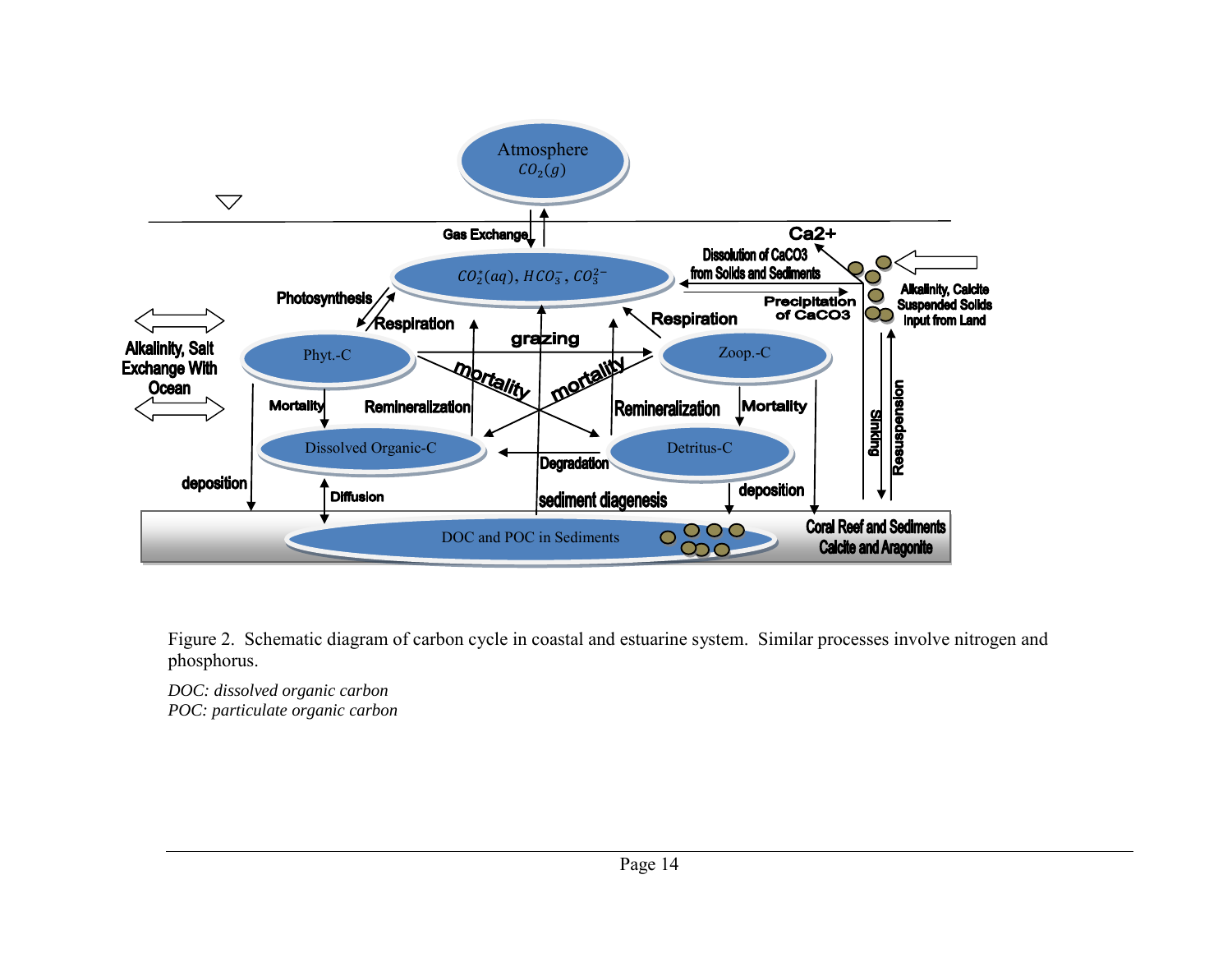#### <span id="page-16-0"></span>**1.4 Aragonite and calcite saturation**

Aragonite and calcite are two forms of calcium carbonate used by shell-forming organisms. Of these, aragonite is generally more soluble than calcite. The saturation state of seawater for calcium carbonate is defined as

$$
\Omega = \frac{[ca^{2+}][co_3^{2-}]}{\kappa_{sp, CaCO_3}}.\tag{22}
$$

 $[Ca^{2+}]$  can be estimated from salinity relationships or modeled as a state variable. When the saturation state is <1, calcium carbonate tends to dissolve. Dissolution of calcium carbonate occurs when the product of the concentrations of  $Ca^{2+}$  and  $CO<sub>3</sub><sup>2</sup>$  are below the solubility product:

$$
[Ca^{2+}][CO_3^{2-}] < K_{sp, CaCO_3} \tag{23}
$$

Conversely, if the saturation state is greater than 1, then shell formation can occur. However, even aragonite saturation levels just over 1 can have negative effects on biota.

For the Salish Sea, abiotic precipitation is not a factor. In seawater,  $Ca^{2+}$  is abundant, and it is  $CO_3^{2-}$  concentration that influences formation of  $CaCO_3$  (s).

#### <span id="page-16-1"></span>**1.5 Role of alkalinity and inorganic carbon in pH kinetics**

To determine the speciation of various forms of carbon and to solve for pH, the approach includes the key chemical reactions discussed above as well as mass and charge balances. The mass balance principle states that in a closed system, mass of a given element (e.g., number of moles of carbon C) is conserved. The charge balance is based on the assumption that the system is electrically neutral. Due to the fact that proton  $H^+$  is the master variable in an aquatic system, accounting of charge in the system can be done in terms of number of excessive protons instead of total charges of all ions. This leads to proton balance equation (PBE; see Pankow, 1991) as an alternative form of charge balance equation (CBE). Chemists find that PBE is more convenient than CBE as it is a direct equation of  $H^+$  hence suitable for finding the concentration of free proton  $[H^+]$  in the solution.

This approach leads to the concept of alkalinity. In order to count charges in terms of protons, all dissolved species in the solution are labeled as being either proton rich or proton poor relative to some standard species (proton neutral) in the solution. The aggregate of all components (counted positively for proton-rich species and negatively for proton-poor species) gives the net proton charge in the system. For a carbonate system, the natural choice of the standard species is water  $H_2O$  and dissolved carbon dioxide  $CO_2(aq)$ . Expressing all ions in the system in terms of  $H_2O$ ,  $CO_2(aq)$ , and  $H^+$ , we can write the following equations (White, 2013)

$$
H^{+} = H^{+} \t\t(24) OH^{-} = H_{2}O - H^{+} \t\t(25)
$$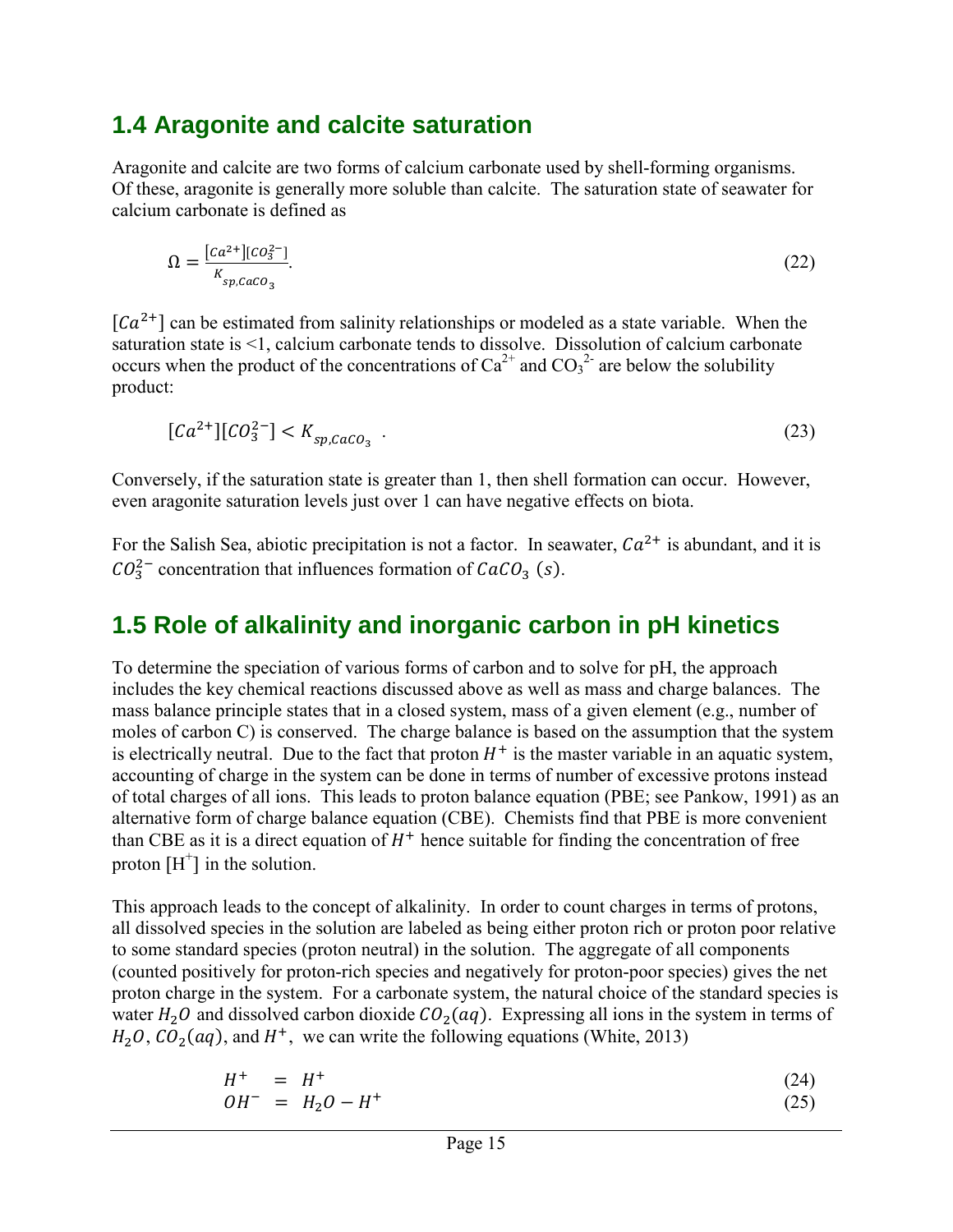$$
HCO_3^- = H_2O + CO_2 - H^+ \tag{26}
$$

$$
CO_3^{2-} = H_2O + CO_2 - 2H^+ \tag{27}
$$

These are imaginary half chemical reactions that may or may not take place explicitly but are used for the convenience of accounting for protons. We can label  $H^+$  as being proton rich,  $OH^-$  as being proton poor for it can be viewed as  $H_2O$  with deficit of one proton. Similarly,  $HCO_3^-$  is also proton poor, and  $CO_3^{2-}$  is also proton poor in the magnitude of 2 per  $CO_3^{2-}$  ion. The net amount (in mole/L) of electrical charge due to proton excess in the solution is then

$$
TOTH = [H^+] - [OH^-] - [HCO_3^-] - 2[CO_3^{2-}] \tag{28}
$$

equivalent to

$$
TOTH = [H+] - ([OH-] + [HCO3-] + 2[CO32]).
$$
\n(29)

Proton poor species are counted negatively and the coefficient in front of  $[CO_3^{2-}]$  is 2 for its magnitude is 2 (i.e., each mole of  $CO_3^{2-}$  ions are deficient by 2 moles of  $H^+$  relative to  $H_2O$  +  $CO<sub>2</sub>$ ). Without other ions in a closed system, the charge balance equation (CBE) requires that

$$
[H^+] - [OH^-] - [HCO_3^-] - 2[CO_3^{2-}] = 0 \tag{30}
$$

or

$$
TOTH = 0 \tag{31}
$$

which gives the following proton balance equation (PBE)

$$
[H^+] = [OH^-] + [HCO_3^-] + 2[CO_3^{2-}]. \tag{32}
$$

However, a natural system in seawater also consists of many other cations (positively charged ions) and anions (negatively charged ions). The CBE requires that TOTH be equal to the sum of charges (mole-electrons/L) including all other species that are not accounted for in the PBE above. In that case, the PBE above may not be balanced, and the imbalance can be expressed as  $[OH^-] + [HCO_3^-] + 2[CO_3^{2-}] - [H^+]$ . This is called *alkalinity* (mole/L):

$$
Alk = -TOTH = [OH^-] + [HCO_3^-] + 2[CO_3^{2-}] - [H^+]
$$
\n(33)

Here we used  $H_2O + CO_2$  as a reference point and Alk above is also called *carbonate alkalinity*. In seawater, a large suite of additional ions are not accounted for in  $TOTH$  above. They include (non-exhaustively), for

example  $Na^+$ ,  $K^+$ ,  $Ca^{2+}$ ,  $Mg^{2+}$ ,  $Cl^-$ ,  $SO_4^{2-}$ ,  $HSO_4^-$ ,  $NO_3^-$ ,  $NH_4^+$ ,  $B(OH)_{4}^-$ ,  $H_3$   $SiO_4^-$ ,  $HS^-$ ,  $PO_4^{3-}$  $HDQ_4^{2-}$ ,  $H_2$   $PO_4^-$ ,  $H_4$   $SiO_4$ , and un-dissociated or un-protonated dissolved molecules such as  $NH<sub>3</sub>, HF, H<sub>3</sub>PO<sub>4</sub>$  etc. Among these ions and dissolved molecules, some are *chemically conservative* ions, which means their concentrations are not affected by changes in pH, temperature, or pressure (assuming no precipitation, no dissolution and that the system is closed and well mixed). The other ions are *chemically non-conservative*, meaning that their concentrations change due to chemical reactions with different rates under different temperature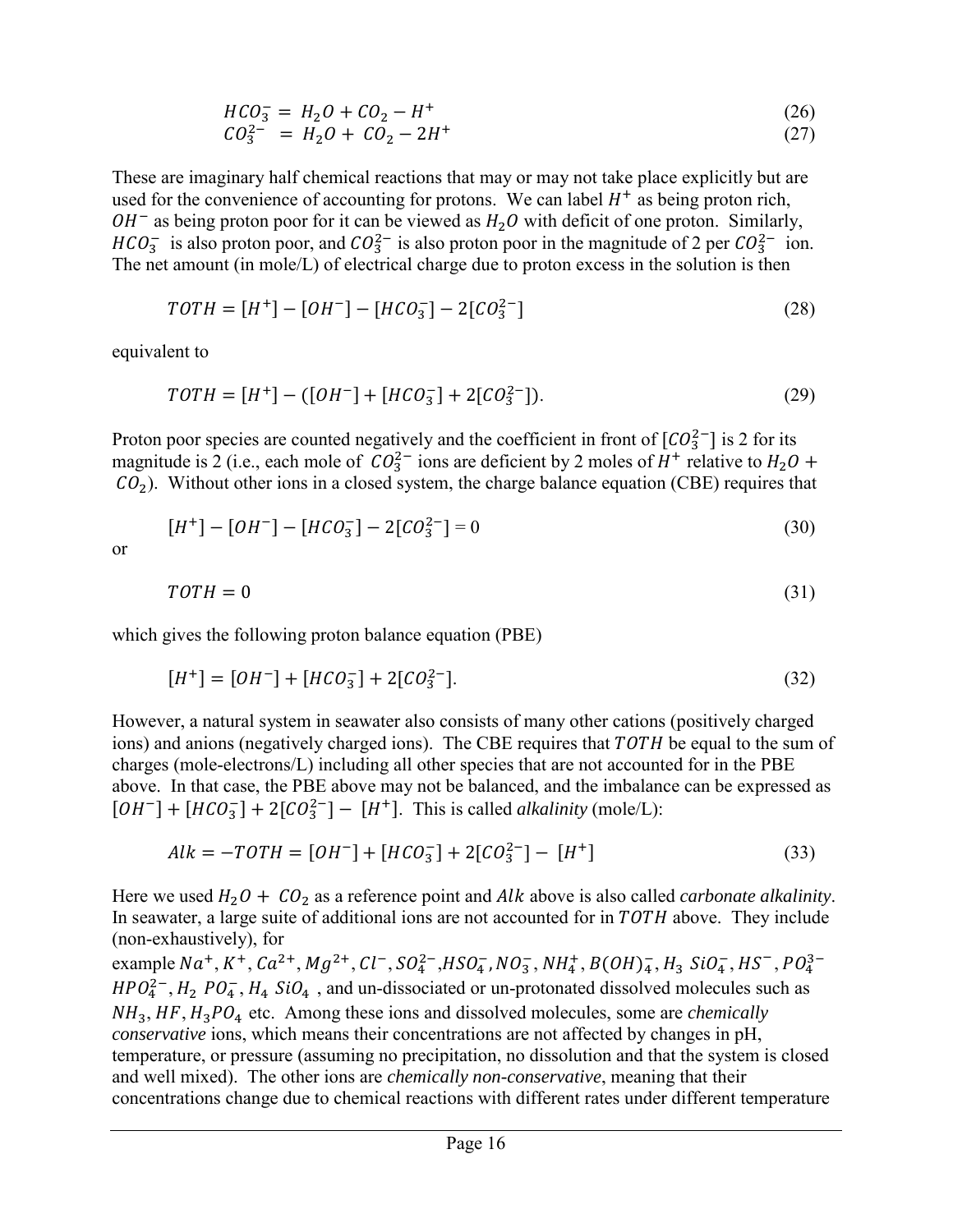and pressure, pH, etc. In this complex case, the accounting of charge in terms of protons  $TOTH$ (i.e.  $-Alk$ ) becomes more involved. A convenient way is to only include chemically nonconservative quantities, in which case  $Alk$  is expressed as:

$$
Alk = -TOTH
$$
  
=  

$$
\sum [charges of nonconservative anions]
$$
  

$$
\sum [charges of nonconservative cations]
$$
 (34)

Overall the charge balance equation (CBE) requires that the net charge be zero, hence

$$
0 = \sum[charges of cations] - \sum[charges of anions]
$$
 (35)

i.e.

$$
0 = \sum [charges of conservative cations - conservative anions]
$$
  
+
$$
\sum (\text{[charges of nonconservative cations]} - \text{[nonconservative anions]})
$$

which gives

$$
Alk = \sum[charges of nonconservative anions] - \sum[charges of nonconservative cations]
$$

 $=\sum$ [charges of conservative cations]  $-\sum$ [charges of conservative anions]. (36)

With this definition of alkalinity, we find that  $Alk$  is the concentration of the sum of the charges of *chemically conservative* species (counted negatively for anions and positively for cations). Hence alkalinity itself is conservative**.** The convenience of having chemically conservative alkalinity in a system makes it easier for chemists to solve for pH using a proton balance equation. That is, we only need to account for non-conservative anions and non-conservative cations, and can express them in terms of being proton-rich or proton-poor to obtain a PBE. Because free proton (free hydrogen ion  $H^+$ ) is proton-rich and non-conservative, it enters PBE eqn. (34).

Assuming Alk is known, then one can solve for  $[H^+]$  from this equation along with chemical equilibrium equations of the non-conservative species and mass balance equations of the elements in the non-conservative species. In essence, the introduction of Alk permits lumping of conservative species in a quantity called alkalinity. This simplifies mathematical and analytical methods of solving the system significantly. This approach allows us to focus on species that undergo concentration changes with different pH, temperature, and pressure in the system.

The caveat of treating alkalinity in this form is the assumption that the conservative property of alkalinity is not affected by physical transport or mixing and that associated changes in alkalinity are only due to mixing and dilution and not due to solution-chemistry related processes. Changes to alkalinity can also occur due to dissolution and precipitation, formation of gases,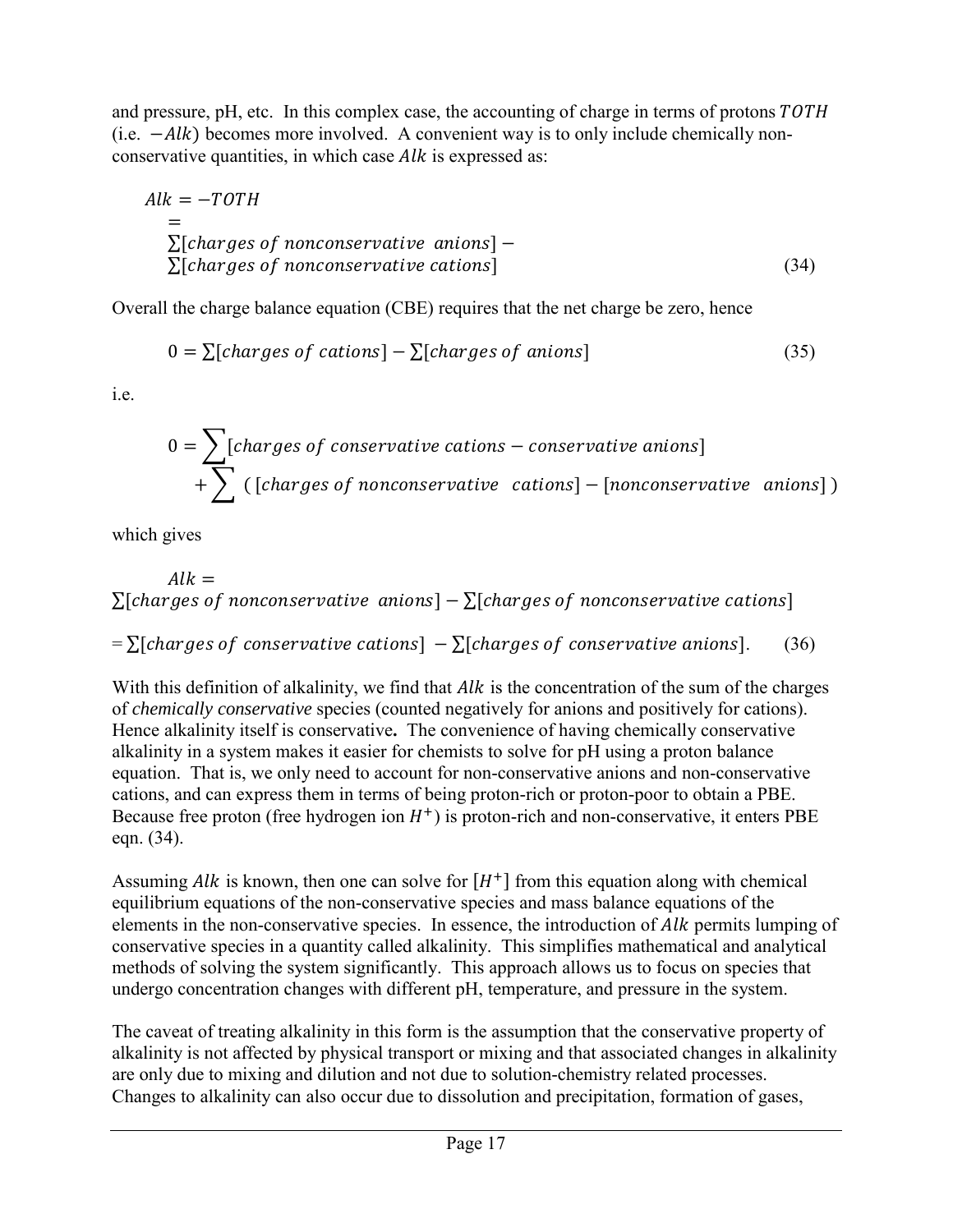biological uptake, and remineralization which need to be accounted in the form of source and sink terms with a biogeochemical model.

In order to solve for the carbon cycle and also pH in an estuarine system, the major biological processes shown in Figure 2 have to be considered using a mathematical model capable of nutrient-phytoplankton-zooplankton-detritus (NPZD) type of food web interactions. In this approach the alkalinity in the system may be solved as a tracer with no chemical sources or sinks except dissolution and precipitation of calcium carbonate  $CaCO<sub>3</sub>$ , dissolution of silicate, photosynthesis, nitrification and denitrification. Other sources and sinks of alkalinity are purely physical transport of alkalinity from river runoffs and exchange with the open ocean including upwelling and downwelling processes. As shown in Figure 2, carbon, as well as nutrient, loads enter the system through water surface and sediments and indirectly affect alkalinity.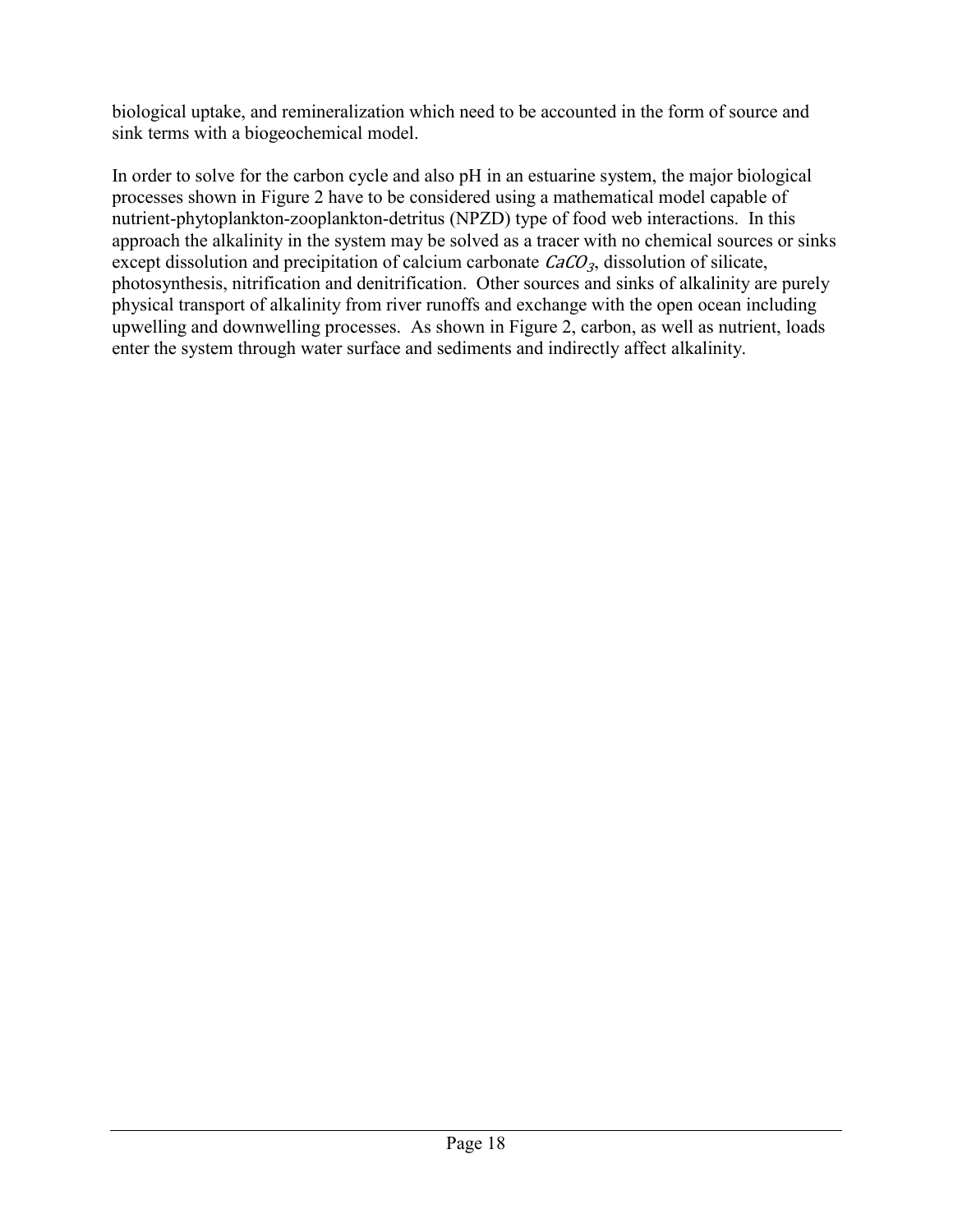## **2.0 Potential Modeling Approaches**

<span id="page-20-0"></span>In this section, some of the candidate approaches for modeling pH and aragonite saturation in an estuarine environment are reviewed. Some of the methods are purely inorganic chemistry models. Others involve coupling to biological processes at different levels of complexity.

#### <span id="page-20-1"></span>**2.1 CO2SYS**

CO2SYS is a framework for calculating the parameters of the  $CO<sub>2</sub>$  system, pH, and calcium solubility given input of any two of the four measurable parameters (alkalinity, total inorganic carbon, pH, and  $fCO<sub>2</sub>$  or  $pCO<sub>2</sub>$ ). CO2SYS is not a fate and transport model. It calculates the parameters of the  $CO<sub>2</sub>$  system corresponding to input conditions that assume the system is at equilibrium. The CO2SYS algorithms can be used at each time step of any fate and transport model to solve for the  $CO<sub>2</sub>$  system and pH.  $CO2SYS$  is widely used in ocean acidification research (e.g., Feely et al., 2011) to calculate the parameters of the  $CO<sub>2</sub>$  system or calcium solubility in seawater from observations of measurable parameters.

CO2SYS was originally developed by Lewis and Wallace (1998) at Oak Ridge National Laboratory under a DOS platform using the FORTRAN programming language. Since then, several other versions have been made available, including a MATLAB version by van Heuven et al. (2011), an Excel version by Pelletier et al. (2012), and Mac OS and iOS (iPhone) versions by Robbins et al. (2010). The technical details of the CO2SYS model follow the handbook by Dickson and Goyet (1994). Formulations presented below are based on a recent update by Dickson et al. (2007). CO2SYS can be used to predict carbon system parameters (pH,  $pCO<sub>2</sub>$ , alkalinity, total dissolved inorganic carbon -TDIC) from any two values.

The equilibrium constants for chemical reactions given in (12) to (14) are

$$
K_1 = \frac{[H^+][HCO_3^-]}{[CO_2^*]} \tag{37}
$$

$$
K_2 = \frac{[H^+][CO_2^2]}{[HCO_3^-]}
$$
(38)

$$
K_{w} = \frac{[H^{+}][OH^{-}]}{[H_{2}O]} \cong [H^{+}][OH^{-}]
$$
\n(39)

with  $[H_2O] \cong 55.6$  mole  $H_2O/L$  for dilute solution or 1 if we absorb the 55.6 in  $K_w$ . At room temperature  $(25 \text{ }^{\circ}C)\frac{K_w}{K} = 10^{-14} \text{ } (\frac{\text{mole}}{\text{L}})^2$ .

In seawater, other inorganic chemical reactions that are important to pH include

$$
B(OH)_3 + H_2O \rightleftharpoons H^+ + B(OH)_4^- \tag{40}
$$

$$
HSO_4^- \quad \rightleftharpoons H^+ + SO_4^{2-} \tag{41}
$$

$$
H_3PO_4 \quad \rightleftharpoons \quad H^+ + H_2PO_4 \tag{42}
$$
\n
$$
H_3PO_4 \quad \rightleftharpoons \quad H^+ + H_2PO_4 \tag{43}
$$

$$
H_2 P O_4^- \Rightarrow H^+ + H P O_4^{2-}
$$
\n
$$
H P O_4^{2-} \Rightarrow H^+ + P O_4^{3-}
$$
\n(43)\n(44)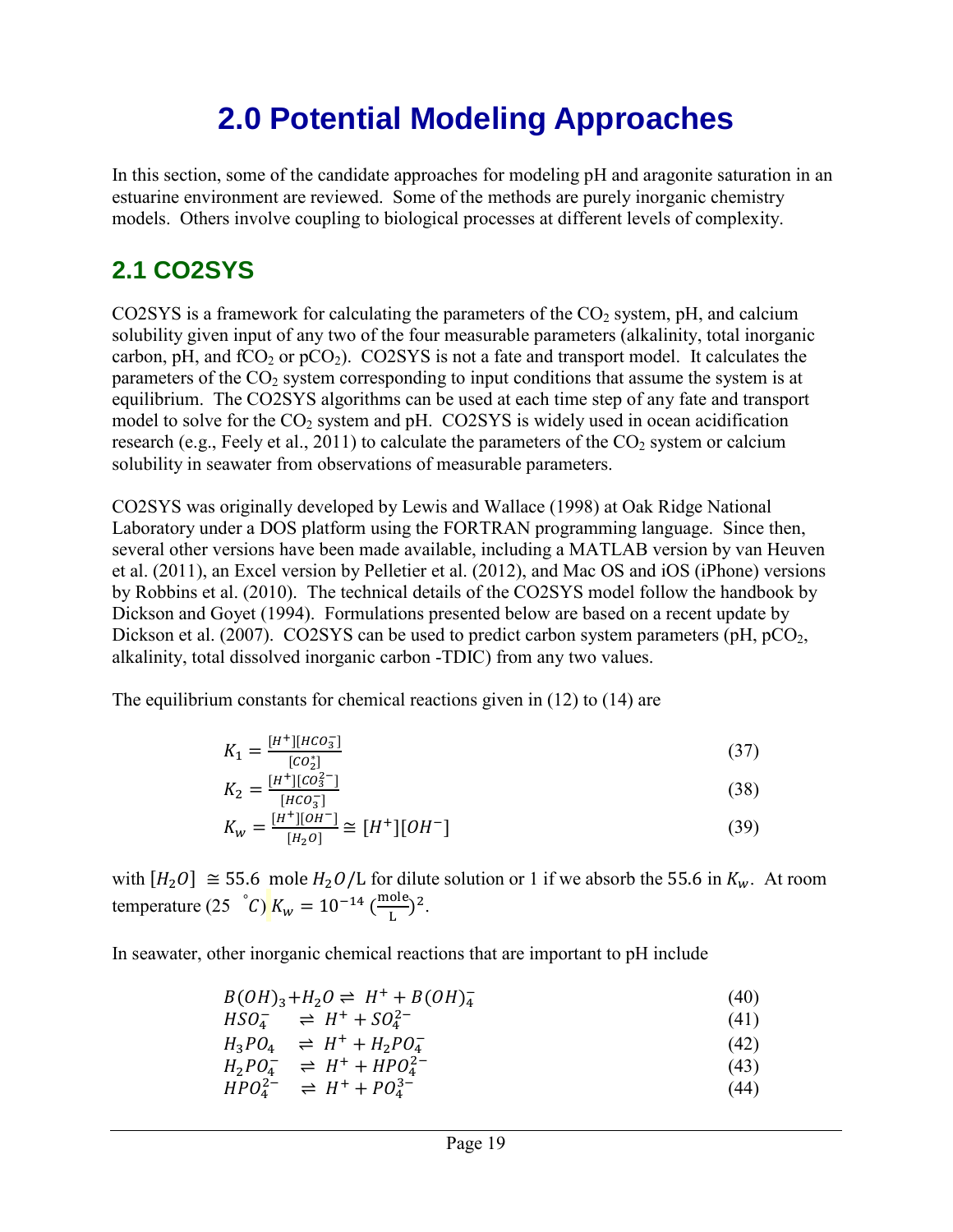$$
Si(OH)_4 \ \rightleftharpoons H^+ + SiO(OH)_3^- \tag{45}
$$

$$
NH_4^+ \qquad \rightleftharpoons H^+ + NH_3 \tag{46}
$$

$$
H_2 S \qquad \rightleftharpoons H^+ + H S^- \tag{47}
$$

with the corresponding equilibrium constants being

$$
K_B = \frac{[H^+][B(OH)_4^-]}{[B(OH)_3]}
$$
\n(48)

$$
K_S = \frac{[H^+][SO_4^{2-}]}{[HSO_4^-]}
$$
(49)

$$
K_{1P} = \frac{[H^+][H_2PO_4^-]}{[H_3PO_4^-]}
$$
(50)

$$
K_{2P} = \frac{[H^+][HPO_4^{-}]}{[H_2PO_4^{-}]}
$$
\n
$$
K_{3P} = \frac{[H^+][PO_4^{3-}]}{[H_2PO_4^{-}]}
$$
\n(51)

$$
K_{3P} = \frac{H^2 \prod_{i=1}^{P} G_i}{[H^2 G_i]}
$$
(52)  

$$
K_{Si} = \frac{[H^+][SiO(OH)_3]}{[Si(OH)_4]}
$$
(53)

$$
K_{NH_3} = \frac{[H^+][NH_3^-]}{[NH_4^+]}
$$
(54)

$$
K_{H_2 S} = \frac{[H^+][HS^-]}{[H_2 S]}\tag{55}
$$

The hydrogen fluoride dissociation reaction is also important with the equilibrium constant defined by

$$
K_F = \frac{[H^+][F^-]}{[HF]}
$$
\n(56)

The total concentration of dissolved inorganic carbon, borate, sulfate-S, fluoride, phosphate-P, silicate, ammonia-N, and sulfide-S (mass balance equations) are

$$
C_{TDIC} = [CO_2^*] + [HCO_3^-] + [CO_3^{2-}] \tag{57}
$$
  
\n
$$
C_{TB} = [B(OH)_3] + [B(OH)_4^-] \tag{58}
$$
  
\n
$$
C_{TS} = [SO_4^{2-}] + [HSO_4^-] \tag{59}
$$
  
\n
$$
C_{TF} = [F^-] + [HF] \tag{60}
$$
  
\n
$$
C_{TDIR} = [PO_4^{3-}] + [H_2PO_4^-] + [H_3PO_4^-] + [HPO_4^{2-}] \tag{61}
$$
  
\n
$$
C_{TDisi} = [Si(OH)_4] + [SiO(OH)_3^-] \tag{62}
$$
  
\n
$$
C_{TNH_3} = [NH_3] + [NH_4^+] \tag{63}
$$
  
\n
$$
C_{TH_2S} = [H_2S] + [HS^-] \tag{64}
$$

The proton balance equation (PBE) gives the following equation for total alkalinity.

$$
A_T = [HCO_3^-] + 2[CO_3^{2-}] + [OH^-] + [B(OH)_4^-] + 2[PO_4^{3-}]
$$
  
+ 
$$
[HPO_4^{2-}] + [SiO(OH)_3^-] + [NH_3^-] + [HS^-] + ...
$$
  
- 
$$
[H^+] - [HSO_4^-] - [HF] - [H_3PO_4^-] - ...
$$
  
= 
$$
A_c + [B(OH)_4^-] + 2[PO_4^{3-}]
$$
 (65)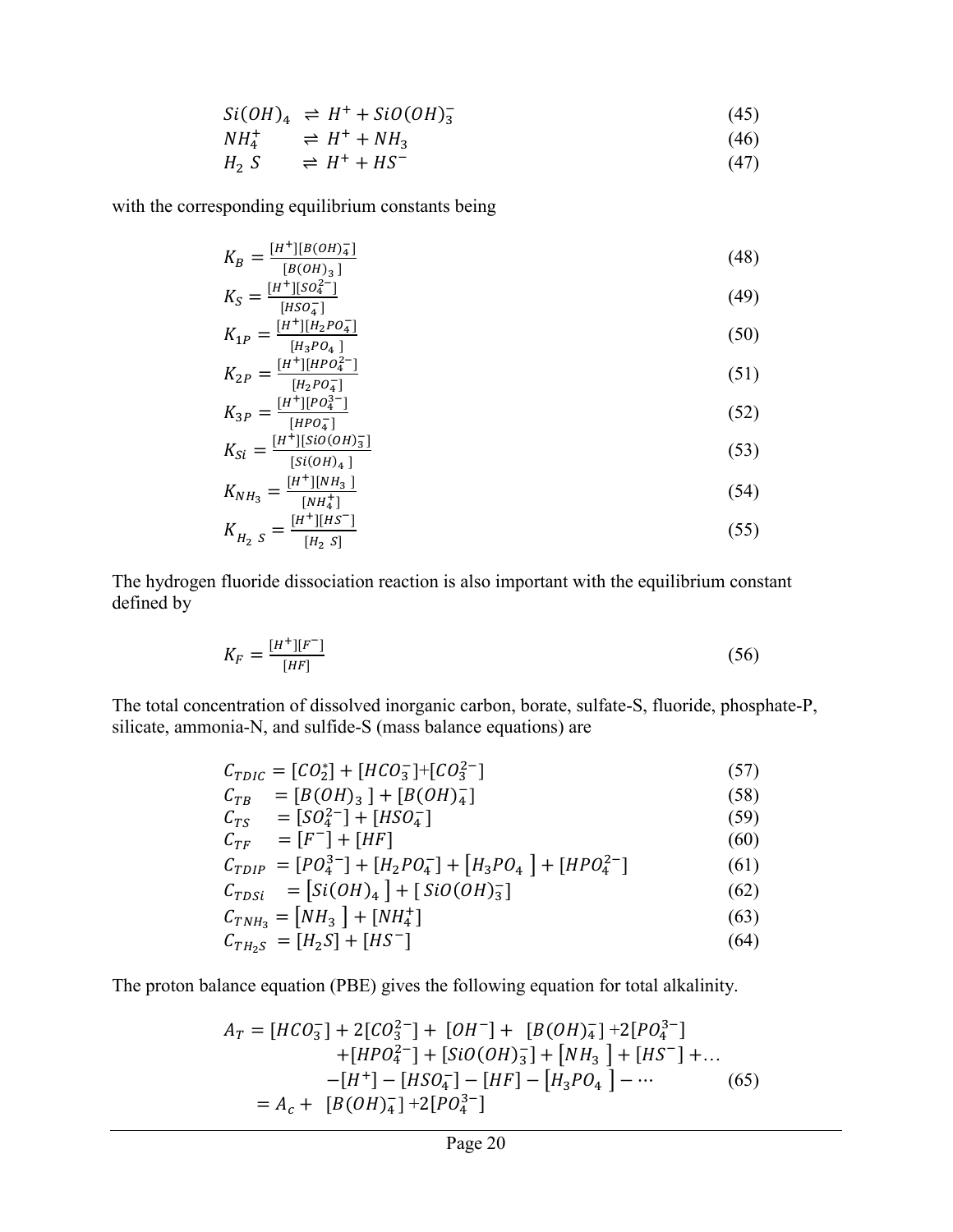$$
+HPO_4^{2-} + [SiO(OH)_3^-] + [NH_3^-] + [HS^-] + ...
$$
  
-[HSO<sub>4</sub><sup>-</sup>] - [HF] - [H<sub>3</sub>PO<sub>4</sub> ] - ... (66)

where  $A_c$  is carbonate alkalinity defined in (33).

The equations of equilibrium constants (37) to (39) and (48) to (56) combined with mass balance equations (57) to (64) give the following kinetic solution of ionic species in terms of  $[H^+]$ 

$$
[HCO_3^-] = \frac{c_{\text{TDIC}}K_1[H^+]}{[H^+]^2 + K_1[H^+] + K_1K_2}
$$
\n(67)

$$
[CO_3^{2-}] = \frac{C_{TDI}C_{1K_2}}{[H^+]^2 + K_1[H^+] + K_1K_2}
$$
\n(68)

$$
[CO_2^*] = \frac{C_{TDL}[H^+]^2}{[H^+]^2 + K_1[H^+] + K_1K_2}
$$
\n
$$
[PC(GH)^-] = \frac{C_{TB}}{G}
$$
\n
$$
(69)
$$

$$
[B(OH)^{-}_{4}] = \frac{c_{TB}}{1 + [H^{+}]/K_{B}}
$$
\n
$$
[OH^{-}] = \frac{K_{w}}{[H^{+}]}
$$
\n(70)\n(71)

$$
\begin{bmatrix} H_3PO_4 \end{bmatrix} = \frac{c_{TDP}[H^+]^3}{[H^+]^3 + K_{1P}[H^+]^2 + K_{1P}K_{2P}[H^+] + K_{1P}K_{2P}K_{3P}} \tag{72}
$$

$$
[H_2PO_4^-] = \frac{[H^+]^3 + K_{1P}[H^+]^2 + K_{1P}K_{2P}[H^+] + K_{1P}K_{2P}K_{3P}}{[H^+]^3 + K_{1P}[H^+]^2 + K_{1P}K_{2P}[H^+] + K_{1P}K_{2P}K_{3P}}
$$
\n
$$
C_{\text{max}} = \frac{K_{1P}[H^+]^2 + K_{1P}[H^+]^2 + K_{1P}K_{2P}[H^+]^2 + K_{1P}K_{2P}K_{3P}}{[H^+]^3 + K_{1P}[H^+]^2 + K_{1P}K_{2P}[H^+]^2}
$$
\n(73)

$$
[HPO_4^{2-}] = \frac{c_{TDP}K_{1P}K_{2P}[H^+]}{[H^+]^3 + K_{1P}[H^+]^2 + K_{1P}K_{2P}[H^+] + K_{1P}K_{2P}K_{3P}}
$$
(74)  
\n
$$
[PO_3^{3-}] \qquad \qquad \begin{array}{c} C_{TDP}K_{1P}K_{2P}K_{3P} \\ C_{TDP}K_{1P}K_{2P}K_{3P} \end{array}
$$

$$
[PO_4^{3-}] = \frac{C_{TDP}K_{1P}K_{2P}K_{3P}}{[H^+]^3 + K_{1P}[H^+]^2 + K_{1P}K_{2P}[H^+] + K_{1P}K_{2P}K_{3P}}
$$
(75)  
\n
$$
[SiO(OH)_3^-] = \frac{C_{TDSi}}{1+[H^+]/K_{Si}}
$$
(76)

$$
[NH_3] = \frac{c_{TNH_3}}{1 + [H^+] / K_{NH_3}}
$$
\n(77)

$$
[HS^{-}] = \frac{c_{TH_2S}}{1 + [H^{+}]/K_{H_2S}}\tag{78}
$$

[HF] = 
$$
\frac{c_{TF}}{1 + K_F/[H^+]}
$$
 (79)  
\n[HSO<sub>4</sub><sup>-</sup>] =  $\frac{c_{TS}}{1 + K_S/[H^+]}$  (80)

For a closed system, given total alkalinity  $A_T$  and the total amounts of dissolved constituents such as inorganic carbon  $C_{TDIC}$ , borate  $C_{TB}$ , sulfate-S  $C_{TS}$ , fluoride, phosphate-P  $C_{TDIP}$ , silicate  $C_{TDSi}$ , ammonia-N  $C_{TNH_3}$ , sulfide-S  $C_{TH_2S}$ , it is possible to calculate the free proton concentration  $[H^+]$  (mole/L) by substituting the above terms into the PBE assuming we know the reaction rate constants. We can then calculate the total proton concentration  $[H_T^+]$  providing both  $pH$  and  $pH_T$ .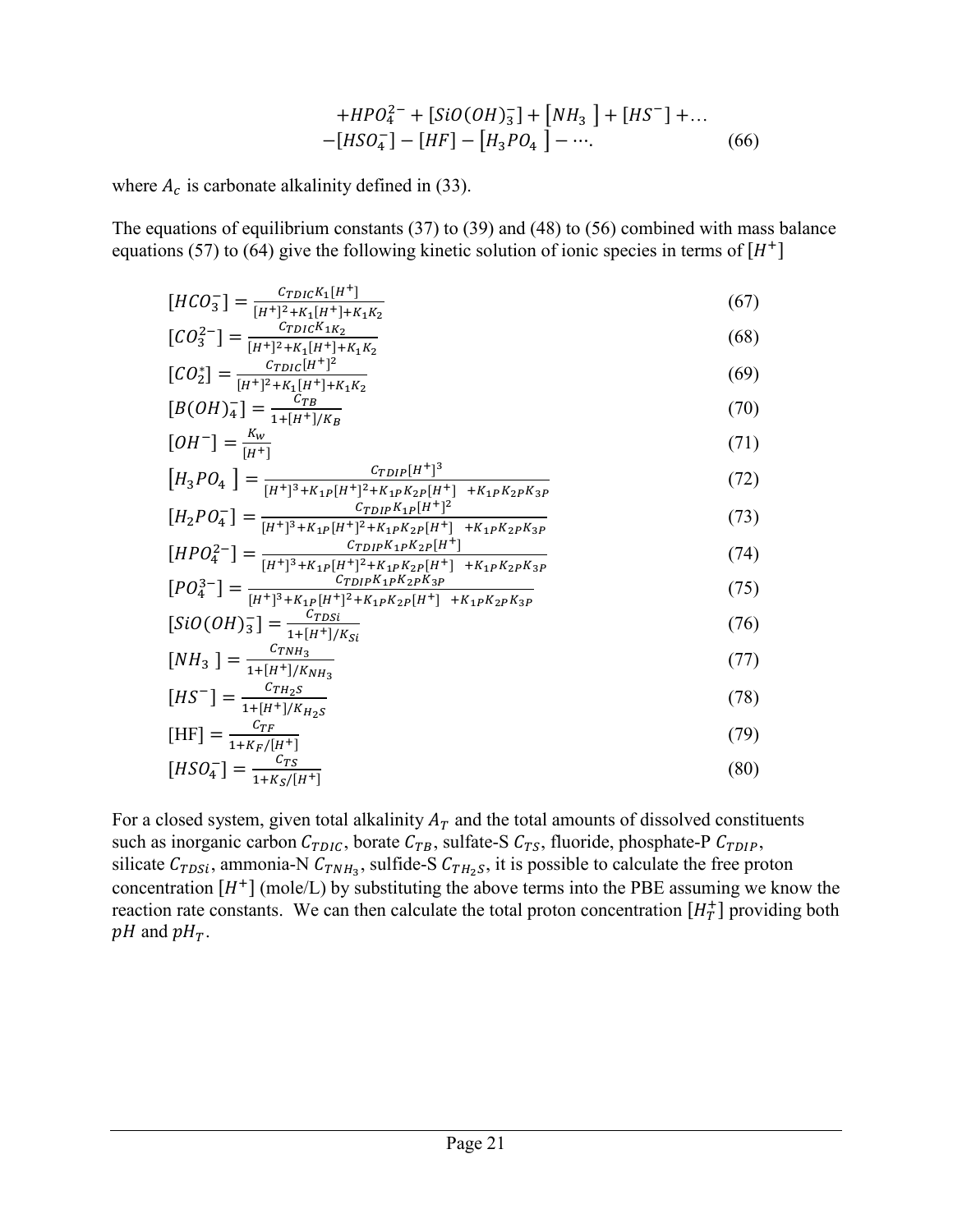### <span id="page-23-0"></span>**2.2 Water Quality Analysis Simulation Program (WASP)**

WASP is a generalized framework for modeling contaminant fate and transport in surface waters supported by EPA [\(www.epa.gov/athens/research/wasp.html\)](http://www.epa.gov/athens/research/wasp.html). Its flexible, compartmental approach allows it to address problems in one, two, or three dimensions. It is designed to allow easy substitution of user-written routines into the program structure. WASP has been used to answer questions regarding biochemical oxygen demand, DO dynamics, nutrients and eutrophication, bacterial contamination, and organic chemical and heavy metal contamination. The current WASP software package includes the scientific modules TOXI, EUTRO, and DYNHYD. EUTRO simulates inorganic carbon, alkalinity and pH, as well as DO and other eutrophication processes.

The pH, alkalinity, and inorganic carbon algorithms that are incorporated into WASP were adapted from QUAL2K (Chapra et al., 2008) and extended to saline systems with routines adapted from CO2SYS. A detailed description of the WASP model theory and equations for the  $CO<sub>2</sub>$  system and pH are provided in Ambrose et al. (2010).

### <span id="page-23-1"></span>**2.3 CE-QUAL-W2 model**

The CE-QUAL-W2 model by Cole and Buchak (1995) is an example of a coupled circulation and biogeochemical model that includes transport and mixing processes, biological processes such as primary production and remineralization, air-sea exchanges, and calcium carbonate dissolution and precipitation processes. These are needed to develop mass balance equations for total dissolved inorganic carbon (TDIC). CE-QUAL-W2 operates on a two-dimensional (longitudinal and vertical), laterally averaged grid and conducts hydrodynamic and water quality simulations. CE-QUAL-W2 has been used to simulate pH in rivers and lakes/reservoirs (e.g., Martin and Martin, 1988; Sullivan et al., 2013). The model assumes that non-carbonate alkalinity is zero:

$$
Alk = A_T \cong A_C = [HCO_3^-] + 2[CO_3^{2-}] + [OH^-] - [H^+]
$$
\n(81)

pH and carbonate species  $CO_2^*$ ,  $HCO_3^-$ ,  $CO_3^{2-}$  are calculated using a combination of the  $C_{TDIC}$ eqn. (57), carbonate alkalinity equation (PBE) eqn.(80), and equilibrium constants of carbonatebicarbonate reactions. Assuming carbonate alkalinity  $A_c$  and  $C_{TDL}$  are known, by substituting  $[HCO_3^-]$ ,  $[CO_3^{2-}]$ , and  $[OH^-]$  concentrations into the above PBE, we obtain the following equation in terms of  $[H^+]$ 

$$
A_C = \frac{c_{TDL}[H^+]_{K_1}}{[H^+]^2 + [H^+]_{K_1 + K_1 K_2}} \times \frac{[H^+] + 2K_2}{[H^+]} + \frac{K_w}{[H^+]} - [H^+] \tag{82}
$$

This nonlinear equation is solved using an iterative method for  $[H^+]$ . Subsequently,  $[HCO_3^-]$ , [ $CO_3^{2-}$ ] and [ $CO_2^*$ ] are calculated from equations (67), (68), and (69).

The  $C_{TDIC}$  is simulated as a state variable in the model. Air-sea exchange of  $CO_2$  and algae growth and mortality contributes to the carbon pool through transport and mixing processes. The equation describing  $C_{TDIC}$  (without advection and diffusion terms) in a fixed box of volume V is given by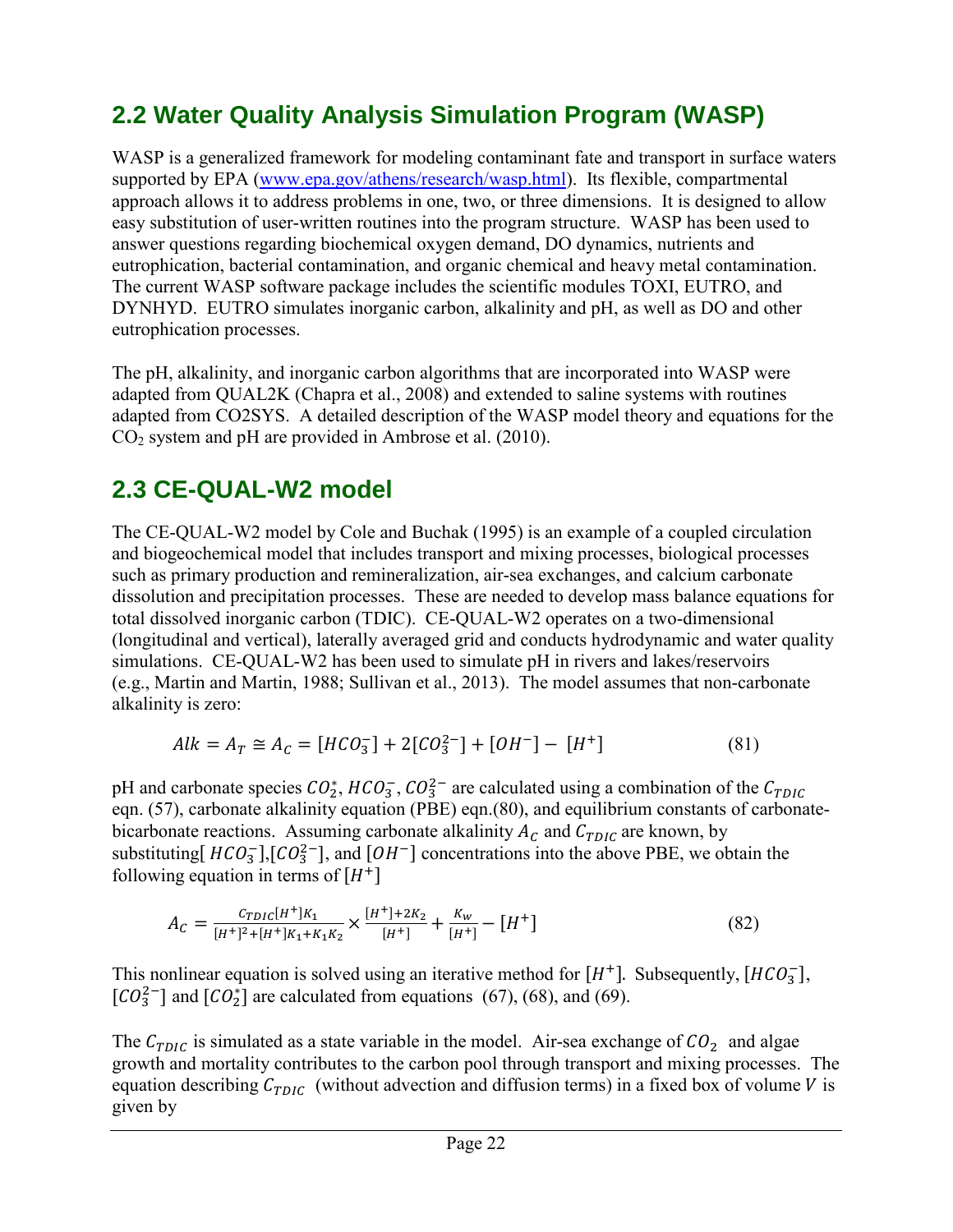$$
\frac{\partial c_{TDL} \times V}{\partial t} = \{ \alpha_C Alg(K_{ar} - K_{ag}) + \alpha_C K_{dt} Det + \alpha_C K_{dom} DOM + \alpha_C K_S SOM \} \times V + \alpha_{C, O_2} A_{sed} SOD + A_s K_{a, CO_2^*} ([CO_2^*]_{sat} - [CO_2^*])
$$
(83)

where  $K_{ar}$  is algae respiration rate (1/day),  $K_{ag}$  is algae growth rate (1/day),  $\alpha_c$  is carbon to algae mass stoichiometric ratio (g-C/g-Algae), Alg is algae concentration ( $g/m<sup>3</sup>$ ),  $K<sub>dt</sub>$  is detritus decay rate, and *Det* is particulate detritus concentration  $(g/m^3)$ . DOM is dissolved organic matter concentration  $(g/m^3)$  and  $K_{dom}$  is DOM decay rate (1/day). *SOM* is suspended sediment organic mass  $(gC/m^3)$ ,  $K_S$  is sediment organic matter decay rate (1/day) due to oxidation, SOD is sediment oxygen demand  $\left(\frac{g_0}{m^2}/day\right)$ ,  $A_{sed}$  is surface area of bottom sediment,  $\alpha_{C, O_2}$  is carbon to oxygen equivalent stoichiometric ratio,  $[CO_2^*]_{sat}$  (gC/m<sup>3</sup>) is saturation concentration of  $CO_2^*$ ,  $A_s$  is surface area of air sea exchange  $(m^2)$ ,  $K_{a,CO_2^*}$  (m/day) is air sea exchange rate of  $CO_2^*$ . V  $(m^3)$  is the volume of the cell. The  $C_{TDIC}$  simulated in  $(gC/m^3)$  is converted to mole-C/L units before being used in equation (57) and (67) to (69).  $K_{a,CO_2^*}$  is given by Mackay (1980) and Chapra and Reckhow (1983) as

$$
K_{a,CO_2^*} = 6.4185 \times 10^{-6} \times 86400 \times \frac{Wind^{1.5}}{\sqrt{M_{CO_2}}} \qquad (m/day)
$$
\n
$$
[CO_2^*]_{sat} = 0.286e^{(-0.0314T_s)f_a} \qquad (g - C/m^3)
$$
\n(85)

where *Wind* is wind speed (m/s),  $M_{CO_2}$  is molecular weight of carbon dioxide ( $\approx 44$  g/mole),  $T_s$  is surface temperature ( °C),  $f_a$  is altitude correction factor from Mortimer (1981)

$$
f_a = (1 - \frac{H_s}{44.3})^{5.25} \tag{86}
$$

with  $H_s$  being elevation above sea level (km) for reservoir simulations, which is not applicable for estuaries. Complex processes such as bubble entrainment and re-aeration due to ship wake are not explicitly included in the above approach but are accounted for by reaeration rates.

#### <span id="page-24-0"></span>**2.4 Potomac Eutrophication Model (PEM)**

The Potomac Eutrophication Model (PEM) by HydroQual Inc. (1991) is a eutrophication model of two functional algal groups that was developed for the Potomac River estuary, one of the major tributaries of Chesapeake Bay, USA. It includes calcium carbonate chemical equilibrium kinetics and pH-mediated sediment phosphorus flux. The model was calibrated to successfully reproduce algal bloom of *Microcystis aeruginosa* during summer of 1983 and reproduced trends of observed water quality in 1984 and 1985. The model takes the same approach in solving for pH and carbonate species in water column as in CE-QUAL-W2, with the following notable difference

- TDIC simulation includes additional processes such as denitrification, calcium carbonate precipitation, calcium carbonate dissolution and settling.
- Changes in alkalinity (carbonate and non-carbonate) due to algae growth, denitrification, nitrification and calcium carbonate ( $CaCO<sub>3</sub>(s)$ ) settling are also considered.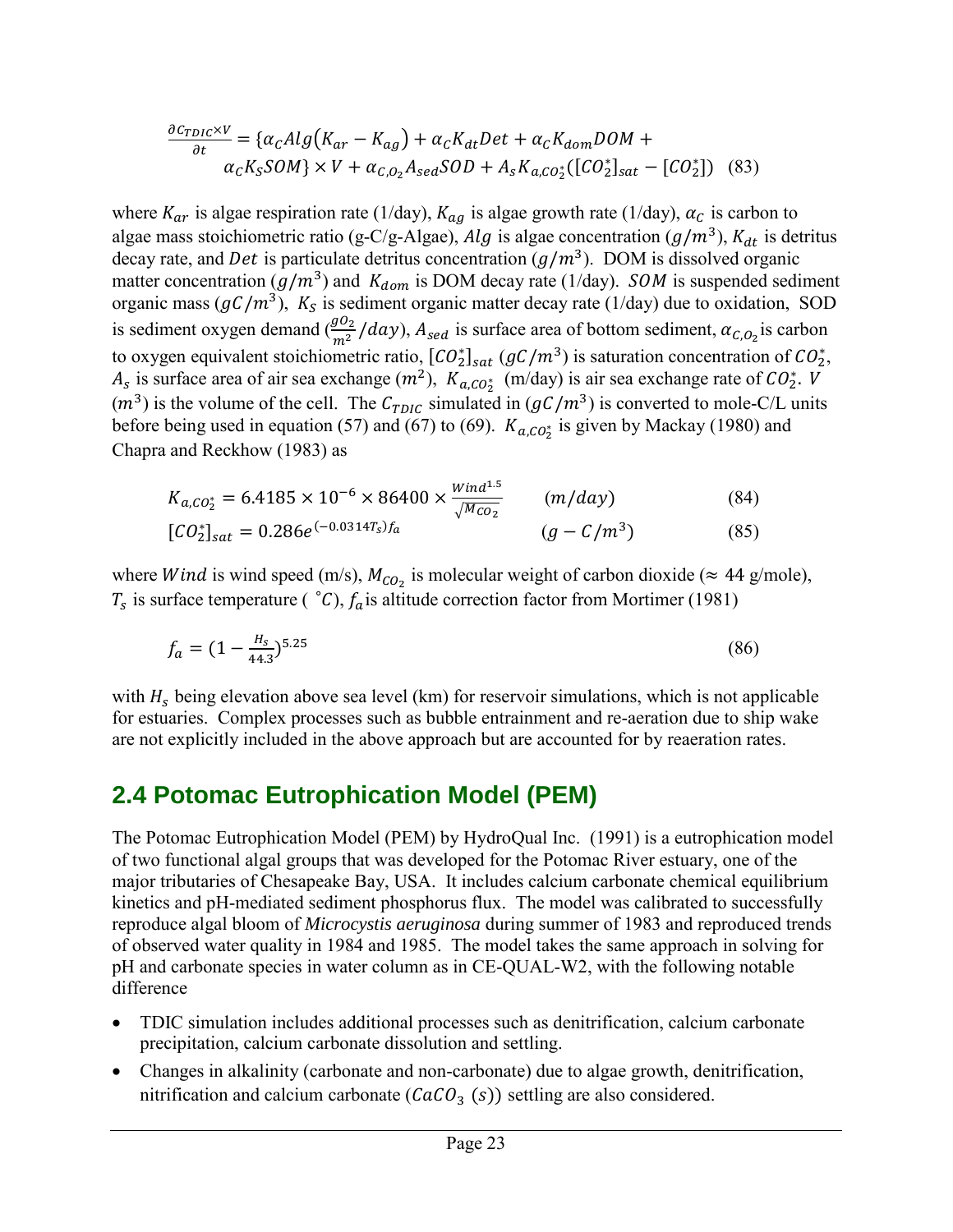The model simulates depth-averaged quantities. The depth-averaged TDIC concentration (*moleC/m*<sup>3</sup>) equation is given as

$$
\frac{\partial C_{TDIC}}{\partial t} = Alg1(K_{ar1} - K_{ag1}) + Alg2(K_{ar2} - K_{ag2}) + \alpha_{C, O_2M}K_{rc}CBOD
$$
  
+ $K_{a, CO_2^*}([CO_2^*]_{sat} - [CO_2^*])/H + K_{DN}[NO_3^-] \times (5/4) - [CaCO_3^-(s)]W_{set}/H$  (87)

where Alg1 and Alg2 are concentrations of algal group 1 and 2 respectively (moleC/ $m^3$ ),  $K_{ar1}$ and  $K_{ar2}$  are algae respiration rates (1/day) for group 1 and group 2, and  $K_{ag1}$  and  $K_{ag2}$  are growth rates ( $1$ /day) for group 1 and group 2.  $C BOD$  is carbonaceous biochemical oxygen demand  $(gO_2/m^3)$ , and  $K_{rc}$  is CBOD decay rate (1/day).  $\alpha_{C,0}$  is molar ratio of carbon to oxygen in CBOD respiration (mole-C/mole- $O_2$ ).  $K_{a, CO_2^*}$  is the carbon dioxide  $CO_2^*$  re-aeration coefficient (m/day),  $K_{DN}$  is denitrification rate (1/day), [NO<sub>3</sub>] is nitrate concentration (mole N/  $(m^3)$ ,  $\left[CaCO<sub>3</sub>(s)\right]$  is calcium carbonate (solid state) concentration (*mole*/ $m^3$ ),  $w_{set}$  is vertical sinking speed (m/day) of calcium carbonate particles, and H is water depth.  $[CO_2^*]_{sat}$  and  $[CO_2^*]$ here are also in *mole/m*<sup>3</sup>units. Calculation of  $[CO_2^*]_{sat}$  is based on equation (16). Note that settling of  $CaCO<sub>3</sub>$  (s) in  $C<sub>TDIC</sub>$  equation is a simplified approach to account for  $CaCO<sub>3</sub>$  precipitation.

The ratio 5/4 in the denitrification term is due to the following simplified reaction that occurs in relatively low DO regimes:

$$
4NO_3^- + 5CH_2O + 4H^+ \rightarrow 2N_2 + 5CO_2 + 7H_2O \tag{88}
$$

The algae growth affects alkalinity following the simplified photosynthetic and respiratory processes in natural waters presented by Stumm and Morgan (1970)

$$
106CO_2 + 16NH_4^+ + H_2PO_4^- + 106H_2O \leftrightarrow C_{106}N_{16}P_1 + 106O_2 + 15H^+ \tag{89}
$$
  

$$
106CO_2 + 16NO_{23}^- + H_2PO_4^- + 122H_2O \leftrightarrow C_{106}N_{16}P_1 + 138O_2 - 17H^+ \tag{90}
$$

Hence with each mole of algae biomass increase  $(C_{106}N_{16}P_1)$ , there is a reduction in alkalinity by 15 moles (increase of  $H^+$ ) with  $NH_4^+$  assimilation. The increase in alkalinity is 17 moles (decrease of  $H^+$ ) with  $NO_3^{2-}$  assimilation. Similarly nitrification decreases alkalinity through the following reaction

$$
2NH_4^+ + 3O_2 \leftrightarrow 2NO_2^- + 4H^+ + 2H_2O \tag{91}
$$
  
2  $NO_2^- + O_2 \leftrightarrow 2 NO_3^-$  (92)

Each 2 moles of  $NH_4^+$  nitrified will decrease 4 moles of alkalinity. Similarly, denitrification which only occurs in anoxic conditions, will also affect alkalinity in the following reaction:

$$
4NO_3^- + 5CH_2O + 4H^+ \leftrightarrow 2N_2 + 5CO_2 + 7H_2O \tag{93}
$$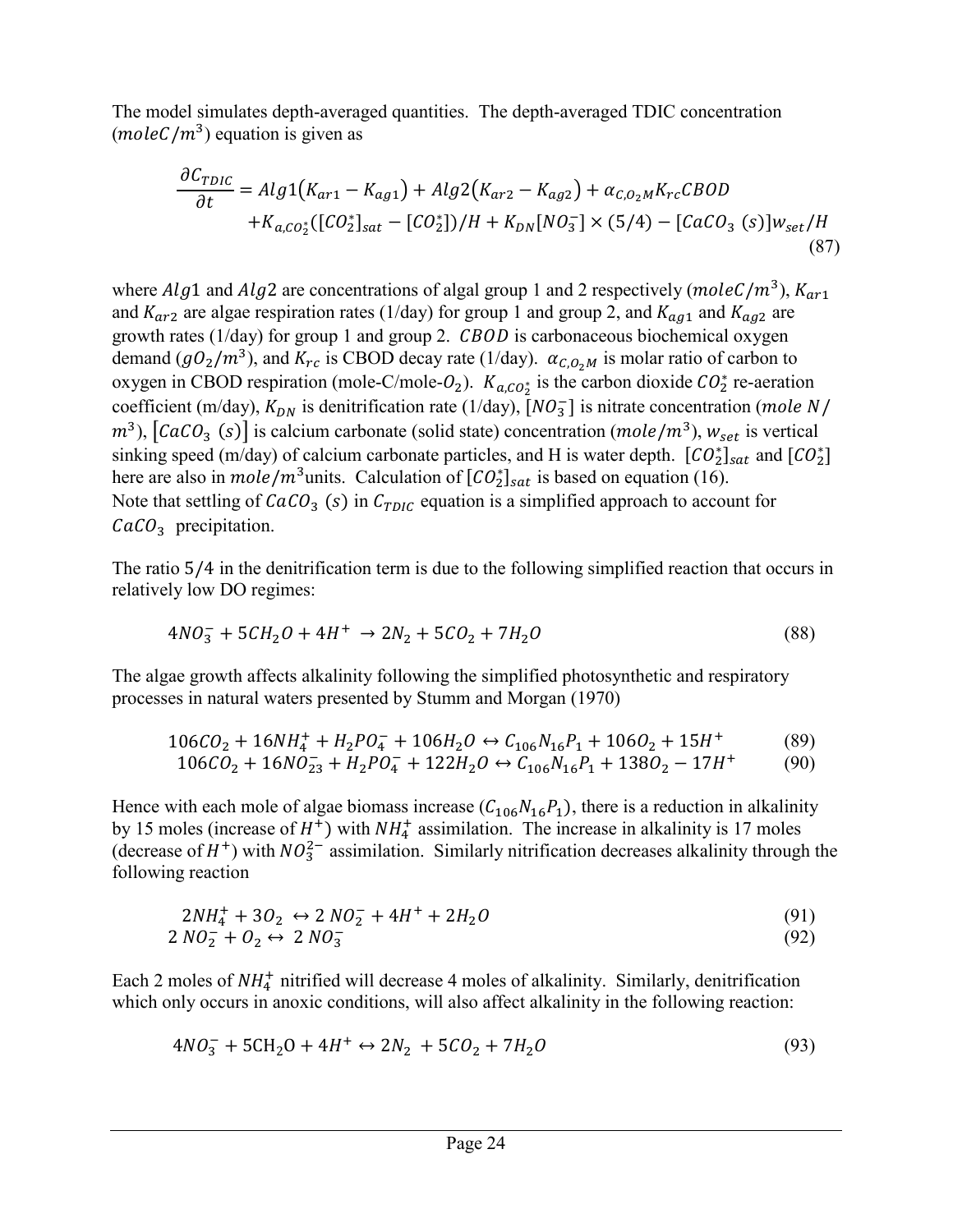Each 4 moles of nitrate  $NO_3^-$  denitrified would increase alkalinity by 4 moles (consuming 4 moles of  $H^+$ ) and generate 5 moles of  $CO_2$ . Alkalinity is also lost due to settling of solid phase calcium carbonate. Two moles of alkalinity are removed for each moles of  $CaCO<sub>3</sub>(s)$ ] removal. Net change rate of alkalinity (depth averaged) is then expressed as  $\left(\frac{mole}{m^3}/day\right)$ 

$$
\frac{dAlk}{dt} = \alpha_{NCM} \left( K_{ag1}Alg1 + K_{ag2}Alg2 \right) \left( 1 - \alpha_{NH_3} \right) \left[ NO_3 \right] \times \left( \frac{15}{16} \right)
$$
  
+
$$
K_{DN} [NO_3] \left( \frac{k_{NO_3}}{k_{NO_3} + DO} \right) - \alpha_{NCM} \left( K_{ag1}Alg1 + K_{ag2}Alg2 \right) \alpha_{NH_3} [NH_3] \times \left( \frac{17}{16} \right)
$$
  
-2
$$
K_{NT} [NH_3] - 2 \left[ CaCO_3 \right] \left( S \right) \left| W_{set} / H \right)
$$
(94)

where  $\alpha_{NCM}$  is molar ratio of nitrogen to carbon in algae ( $\approx 16/106$ ),  $\alpha_{NH_3}$  is preference parameter (dimensionless, ranges from 0 to 1) for ammonia  $NH_3$  uptake.  $k_{NQ_3}$  is Michaelis constant for oxygen of denitrification (mg O<sub>2</sub>/L),  $K_{NT}$  is nitrification rate (1/day),  $K_{DN}$  is denitrification rate (1/day),  $[NO_3]$ ,  $[NH_3]$  are nitrate and ammonia concentration (mole-N/m<sup>3</sup>).  $w_{set}$  is settling velocity (m/day).

Suspended calcium carbonate (depth averaged) change rate can be modeled with a simple dissolution and sinking equation:

$$
\frac{d[cac_{3}(s)]}{dt} = \frac{[cac_{3}(s)]w_{set}}{H} + K_{s, cac_{3}} \left(1 - \left[cac_{3}(s)\right]/[cac_{3}(s)]_{eq}\right)^{\eta}
$$
\n(95)

where  ${[CaCO<sub>3</sub>(s)]<sub>eq</sub>}$  is equilibrium calcium carbonate concentration,  $K_{s, CaCO<sub>3</sub>}$  (unit: 1/day) is rate of calcium carbonate dissolution, and  $\eta$  is the order of reaction with approximate value of 2 (Stumm and Morgan, 1970) or  $1.87 \pm 0.15$  (Equation 6 of Feely et al., 1988). The formed solid state  $CaCO<sub>3</sub>$  (s) is then removed due to sinking or added to the system due to river loading.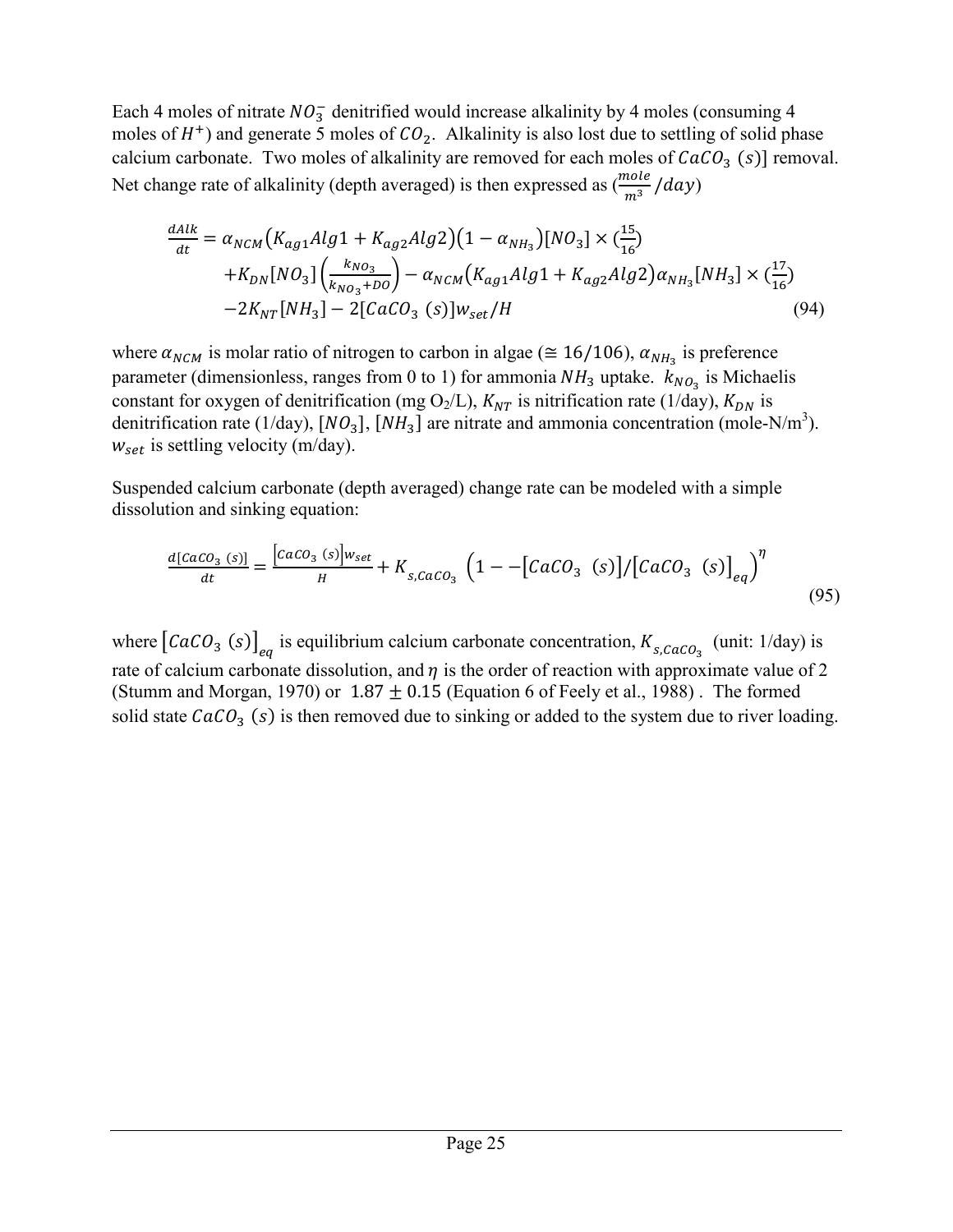## <span id="page-27-0"></span>**3.0 Recommended Acidification Modeling Framework for the Salish Sea Model**

This document begins developing an approach for acidification modeling of the Salish Sea based on best available existing information. This general approach will be revisited in a QA Project Plan when funding for acidification model development is secured. These recommendations are intended to be iterative. This initial step will enable collaboration with other modeling efforts underway through Task 7.4.1 and with those developing monitoring networks for acidification.

#### <span id="page-27-1"></span>**3.1 Overview of linked FVCOM-ICM application for the Salish Sea**

As described in the introduction, PNNL has already developed a three-dimensional model of the Salish Sea, including Puget Sound and Georgia Basin. The model uses an unstructured grid Finite Volume Coastal Ocean Model (FVCOM, Chen et al., 2003) framework and the Integrated Compartment Model (CE-QUAL-ICM, Cerco and Cole, 1995) for conducting water quality kinetics. The FVCOM-based hydrodynamic model has successfully simulated the tidal wave propagation, freshwater inputs, and fjordal estuarine exchange flows (Khangaonkar et al., 2011). The model has also reproduced the annual biogeochemical cycles of nutrient consumption and algae growth in Puget Sound for the years 2006 and 2007 (Khangaonkar et al., 2012). The model domain includes all of Puget Sound and Georgia Basin divided into an unstructured mesh using triangular cells. The grid resolution is, on average, 250 meters in the inlets and bays and approximately 800 meters in the main basin of Puget Sound.

The biogeochemistry model was developed, tested, and implemented on the same FVCOM unstructured grid as that used for hydrodynamic calculations for the Salish Sea (Kim et al., 2012; Khangaonkar et al., 2012). The transport and mixing of chemical and biological constituents were conducted using the same finite volume numerical scheme as that used in FVCOM. This model has significant advantages over structured grid-based models for a system such as the Salish Sea, with its complex shoreline and presence of many islands. In its present configuration, the model simulates a total of 19 state variables, including two species of algae, dissolved and particulate carbon, and nutrients, as part of the carbon cycle to calculate algal production, decay and the impact on DO.

The Salish Sea model includes loads (nutrient, phytoplankton, and DO) from the open ocean boundaries, 64 river inflows, and 99 wastewater treatment plants. To properly incorporate the effects of anthropogenic loads, all known sources of nutrients such as natural and human sources within watershed inflows and wastewater outfalls were included (Mohamedali et al., 2011). Meteorological forcing includes wind stress and solar irradiance based on Weather Research & Forecasting (WRF) model predictions for the domain from the University of Washington. Phytoplankton primary production, inorganic and organic carbon fluxes, and nutrient (nitrogen and phosphorus) sources and sinks were specified as the key biogeochemical parameters.

The linked FV-COM-ICM model uses the carbon cycle as the basis for DO simulations. The Salish Sea model was applied to a variety of current and future scenarios that include increasing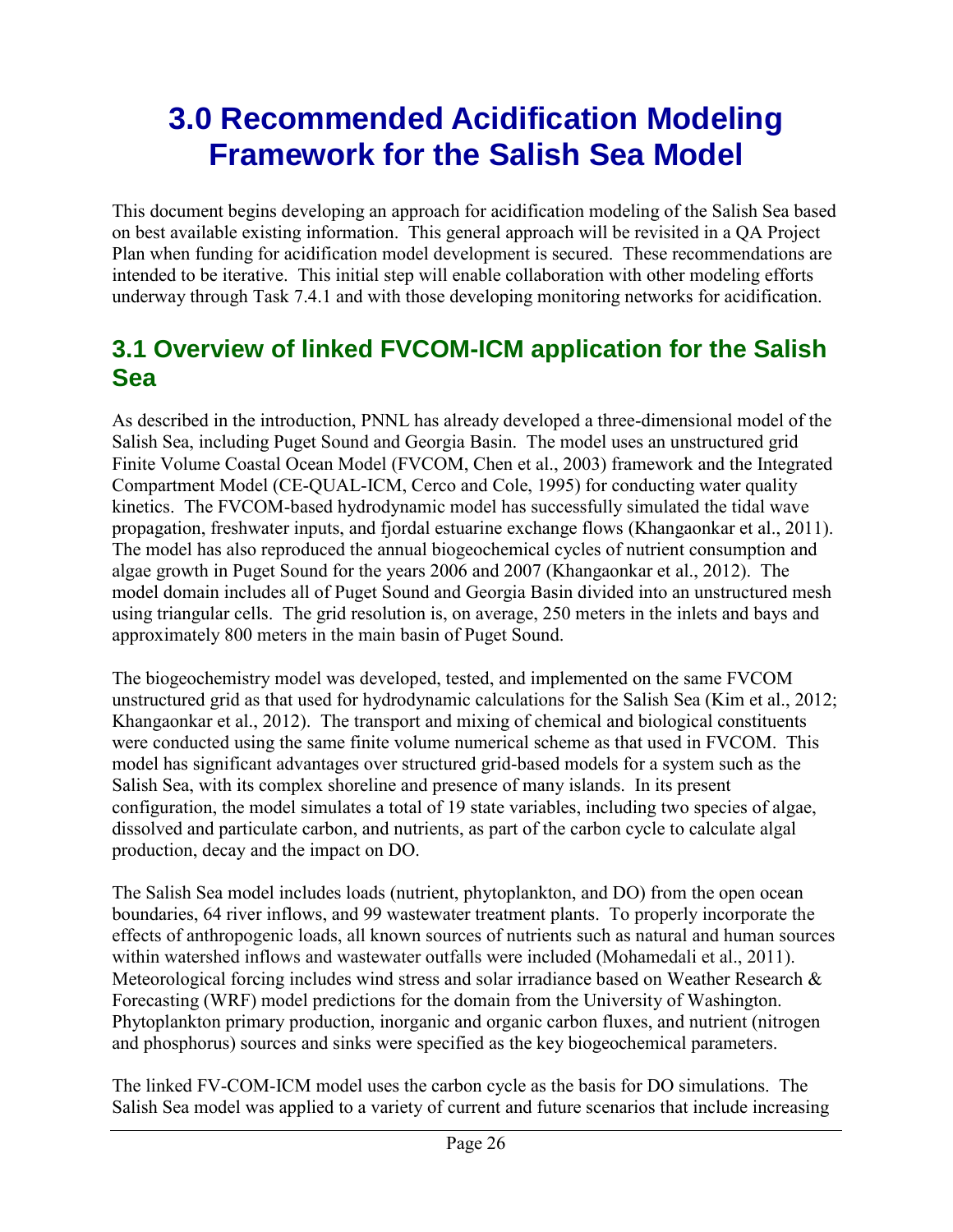population, land cover changes, hydrologic changes resulting from climate change, Pacific Ocean trends in DO, and air temperature increases from climate change (Roberts et al., 2014). The goal was to understand the relative contributions of local human sources and Pacific Ocean conditions now through 2070. Further model development, underway now, will add the ability to simulate sediment diagenesis, and important process that influences oxygen as well as carbon. The existing model, together with the planned addition of sediment diagenesis, is suitable for simulating acidification parameters tied to the carbon cycle and distinguishing the relative contribution from regional human sources of nutrients and carbon.

#### <span id="page-28-0"></span>**3.2 Recommended approach for simulating acidification within the FVCOM-ICM framework**

The approach presented below describes incorporation of acidification kinetics into the FVCOM-ICM framework and draws heavily from the processes and methods in CO2SYS, WASP, CE-QUAL-W2 and PEM described in previous sections. Key processes are shown schematically in Figure 2 and described in Section 1.3.

This approach requires modifications of the existing FVCOM-ICM model to include two new quantities in the computational domain.  $TDIC$  and  $Alk$  will be included as state variables in advection, transport, and turbulent mixing computations.  $CO_2^*$ ,  $CO_3^{2-}$ ,  $HCO_3^-$ ,  $pH$ , aragonite saturation, and calcite saturation will be secondary quantities computed based on predicted values of TDIC and alkalinity. The user may select the appropriate pH scale for output values.

TDIC is a new state variable that will be added to the present FVCOM-ICM model. Sources and sinks of TDIC will include loads from the open ocean and watershed inflow boundaries, air-sea exchange of  $CO_2$  (expressed as  $CO_2^*$  concentration in water), uptake of TDIC by photosynthesis, generation of  $CO<sub>2</sub>$  by oxidation of dissolved organic carbon, respiration, and remineralization from sediment-water exchanges.

 $Alk$  is also a new state variable that will be added to the FVCOM-ICM model. In addition to transport and mixing, sources and sinks of alkalinity include loads from the river and open ocean boundaries. Alkalinity will be affected due to biological uptake of nitrate and ammonia, nitrification, and denitrification.

Other processes affect alkalinity as well, including phosphate protonation and silicate protonation. These will not be considered in the acidification model development because they are not expected to be dominant processes.

The aragonite and calcite saturation states will be calculated as secondary variables in terms of the solubility ratio,  $Ω$ , which are defined as follows:

$$
\Omega_{\text{arag}} = [CO_3^{2-}] * [Ca^{2+}] / K_{\text{sp}}^*_{\text{,arag}} \tag{96}
$$

$$
\Omega_{\text{calc}} = [CO_3^{2-}] * [Ca^{2+}] / K_{\text{sp}}^*_{\text{,calc}} \tag{97}
$$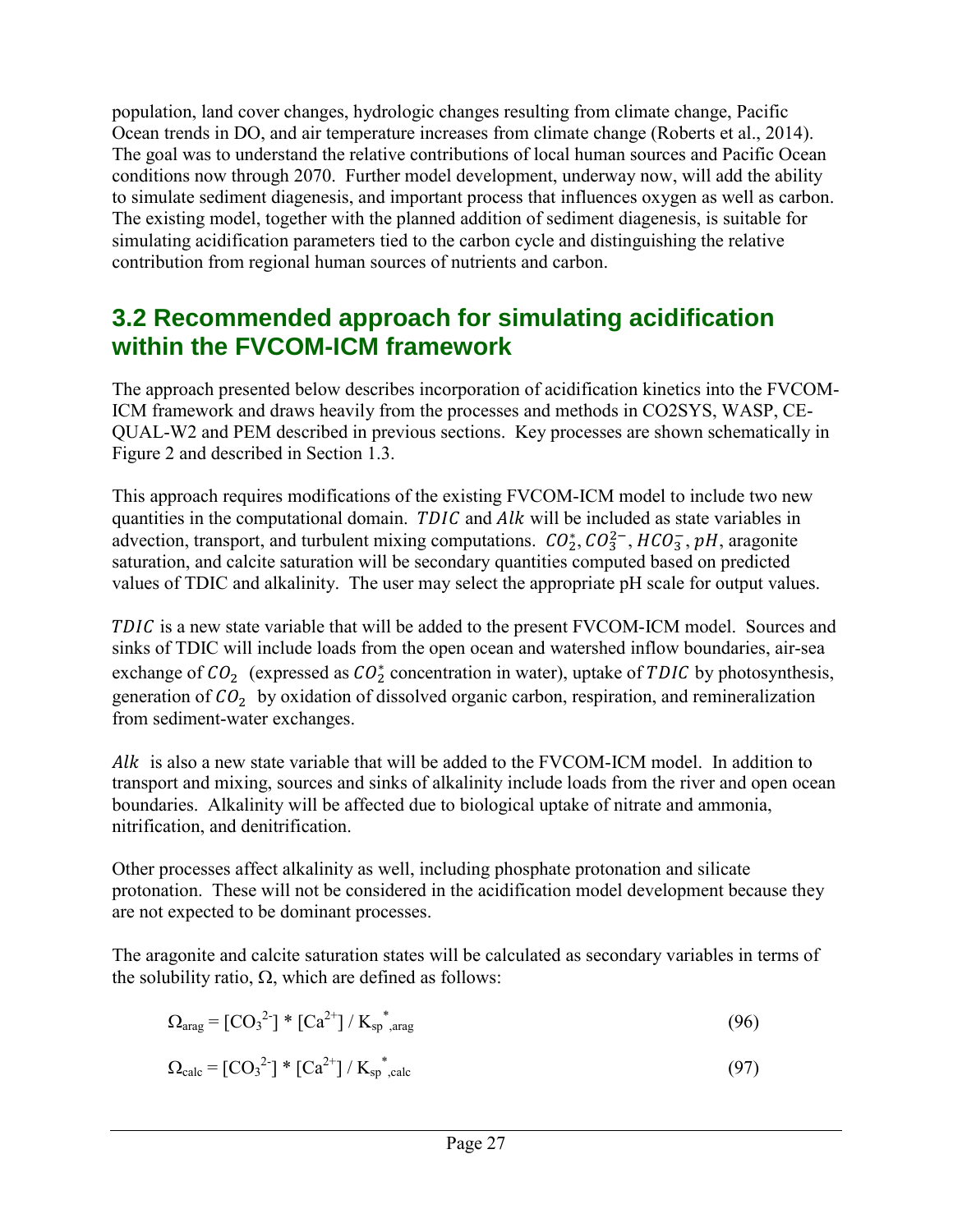Thus values of  $\Omega$  <1 represent conditions of undersaturation, and values of  $\Omega$  >1 represent supersaturation. For the initial acidification model development, the concentration of  $[Ca^{2+}]$  will be calculated as a secondary variable assuming proportionality with salinity (Riley and Tongudai, 1967),  $[CO<sub>3</sub> <sup>2</sup>]$  will be calculated from the adapted CO2SYS algorithms, and  $K<sub>sp</sub>$  will be calculated from published empirical equations (Mucci, 1983) as a function of temperature and salinity.

Additional processes that change alkalinity include shell formation of algae and zooplankton groups that appear to have calcifying and de-calcifying functions. General research data and documents related to biogenic calcification are available (e.g., Gattuso et al., 1999; Leclercq et al., 2002; Anderson et al., 2003). Rupp and Adams (1981) conducted lab experiments on the influence of primary production on calcium carbonate precipitation in stream waters. Equation (98) assumes the system is at steady state for aragonite and calcite saturation process and that the dissolution process is controlled by abiotic factors. Accounting for biogenic factors or timevarying responses would require additional information and model development. Only limited available information on these processes exists for the Salish Sea and will not be considered in the initial acidification model development.

Similarly, although the FVCOM-ICM model includes two species of phytoplankton (diatoms and dinoflagellates) and uptake of nutrients and carbon cycling as part growth and metabolism, the interaction including competition with submerged aquatic vegetation (SAV) is not presently included. SAV is not included in the current model application and will not be activated in the initial acidification model development. The FVCOM-ICM framework includes an SAV module which may be activated and calibrated for selected sites such as Padilla Bay and other nearshore regions if required in the future.

## <span id="page-29-0"></span>**3.3 Analytical steps within the FVCOM-ICM framework**

The overall procedure of the proposed method can be summarized in the following steps:

- Apply FVCOM to solve for hydrodynamics (temperature, salinity, velocity, turbulent mixing and sea surface elevation) for the selected baseline year if different than 2006 and 2007 used in the existing application:
	- o Continue with the existing model grid that covers the domain of interest
	- o Specify tidal elevation, temperature *T* and salinity *S* data at the open boundary
	- o Specify river and wastewater treatment plant discharges that flow into the domain, including TDIC and alkalinity
	- o Specify surface wind speed, wind direction, precipitation rates, solar radiation (short wave, long wave and latent heat fluxes)
	- o Run the FVCOM model with desired output intervals to generate the hydrodynamic solution for use by the FVCOM-ICM water quality model
- In FVCOM-ICM, establish initial conditions for  $TDIC$  and  $Alk$  in the ICM model domain, where initial conditions for  $Alk$  will be empirically estimated from salinity (or from measured data) using methods such as the regression developed by Alin (personal communication, 2013), as described in Section 3.4. Domain-wide *TDIC* will be set up using measured data interpolated to the model grid points.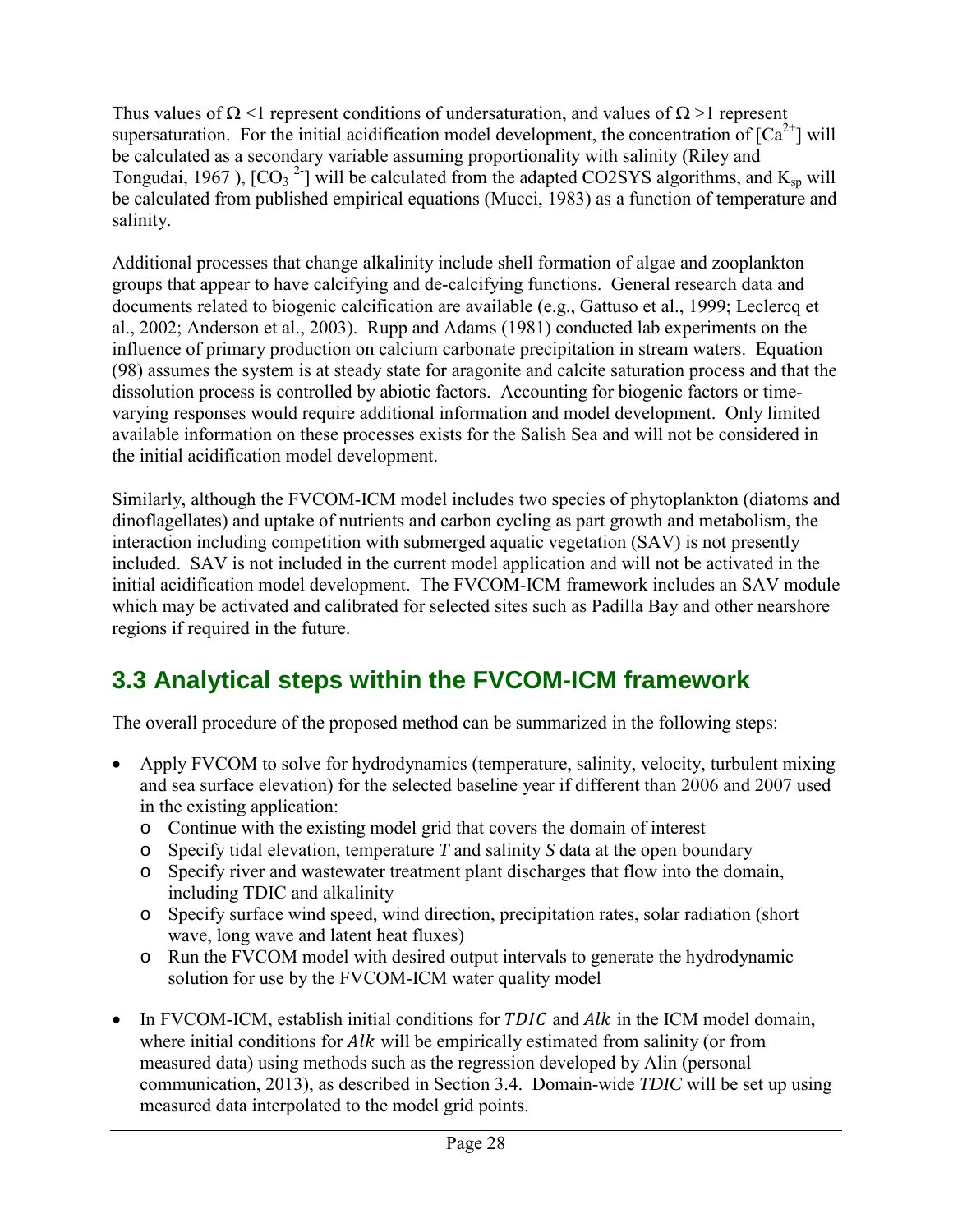Simulate algae, zooplankton, detritus, and pools of nitrate, ammonia, dissolved organic nitrogen, particulate organic nitrogen, dissolved organic carbon, particulate organic carbon, and DO.

- At each model time step, compute the sources and sinks of  $TDIC$ :
	- $\circ$  Reaeration (air-sea exchange rate of  $CO_2^*$ ) estimated from oxygen
	- $\circ$  Gain of  $CO_2^*$  due to oxidation of dissolved organic carbon (DOC) and heterotrophic respiration
	- $\circ$  Gain or loss of  $CO_2^*$  due to phytoplankton respiration/production
	- o Sediment processes (oxygen demand)
	- o Pacific Ocean supply of TDIC
	- o Freshwater inputs (rivers and wastewater treatment plants)
- At each model time step, compute the sources and sinks of  $Alk$ :
	- o Loss of NH4 and gain of NO3 due to nitrification
	- o Loss of NO3 due to denitrification
	- o Gain of NH4 due to organic nitrogen hydrolysis
	- o Gain of NH4, NO3 due to atmospheric deposition
	- o Gain of NH due to sediment flux
	- o Loss or gain of NO3 due to sediment flux
	- o Settling of sorbed NH4
	- o Uptake and excretion of NH4, NO3 by phytoplankton
	- o Boundary conditions of alkalinity include open boundary exchange
	- o Boundary conditions of alkalinity from rivers and wastewater treatment plants
- Solve for pH,  $CO_2^*$ ,  $CO_3^{2-}$ ,  $HCO_3^-$  concentrations with TDIC and Alk known using the adapted algorithms of CO2SYS.
	- o In freshwater, we will estimate alkalinity as  $[HCO3] + 2[CO3] + [OH] [H]$  (Lewis and Wallace, 1998).
	- $\circ$  In freshwater, K<sub>1</sub>, K<sub>2</sub>, and K<sub>w</sub> based on freshwater equations included in the CO2SYS implementation of Millero (1979)
	- o In brackish water,  $K_1, K_2$ , and  $K_w$  will use Millero et al. (2006), which is appropriate for salinities even below 16 psu.
- Estimate aragonite and calcite saturation using simulated  $CO_3^2$  estimated from  $CO_2$  system calculations and  $Ca^{2+}$  estimated from salinity relationships

Numerical methods involved in executing the above steps include

- Discretization of domain with finite volume elements in the horizontal plane and sigma coordinate in the vertical direction
- Upwind scheme for advection
- Implicit scheme for solving vertical mixing (turbulent mixing)
- Nonlinear equation solver for finding  $pH$  through the nonlinear PBE (64) in terms of  $[H^+]$ .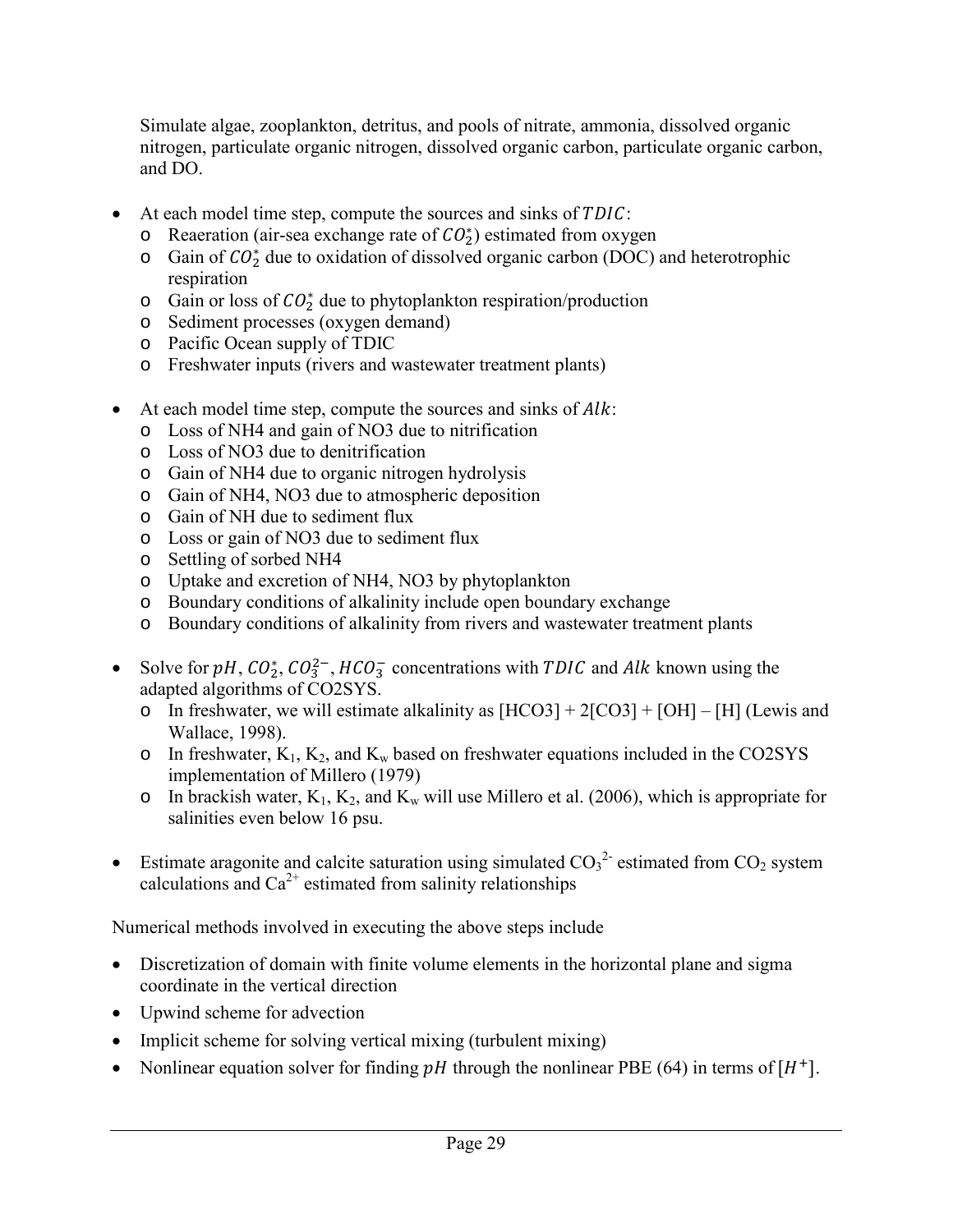There are a few caveats in the aforementioned framework that may require further attention. Because the model specifies incoming ocean water as a boundary condition, it does not capture processes that affect carbon in the deep ocean. We also assumed that carbonate chemical reactions such as hydrolysis, protonation and dissociation are at equilibrium state so that chemical equilibrium equations can be solved independent of flow equations. This is valid for well-mixed systems with fast reaction rates. This may not be appropriate in locations with large chemical loading with strong gradients in concentrations due to advection/diffusion. This assumption is appropriate when simulating natural waters where physical processes are generally slow compared to chemical processes. The slower biological processes, such as algae growth and mortality, are solved explicitly along with the flow through the transport and mixing equation, and no equilibrium is assumed. Turbulent mixing can change reaction rates significantly. Reaction rates derived from lab experiments without turbulence may be different from in-situ rates.

## <span id="page-31-0"></span>**3.4 Estimation of alkalinity from salinity**

Ecology's ambient monitoring program does not include alkalinity measurements in the marine waters of the Salish Sea, although limited monitoring is now planned for 2014. Salinity data are widely available, however. To provide initial conditions for alkalinity and marine values for model comparison, we will estimate alkalinity from salinity. Salinity can reach 20 psu in the surface layers of Whidbey Basin in winter high-flow conditions. These relationships will also be used to estimate alkalinity at the Pacific Ocean open boundary and also as a check of *Alk* as state variability.

NOAA's Pacific Marine Environmental Laboratory (PMEL) has a large database of alkalinity measurements from the Salish Sea. A linear regression between observed alkalinity and salinity can be developed for the purpose of estimating alkalinity from salinity (Simone Alin, personal communication). The relationship between alkalinity and salinity is expected to be fairly linear between the saltwater and freshwater endpoints (Andrew Dickson, personal communication).

Figure 3 shows a linear regression of alkalinity and salinity from a subset of the PMEL-PRISM data from the Salish Sea. The complete PMEL-PRISM database of alkalinity and salinity observations from the Salish Sea will be used to develop a regression equation to estimate alkalinity from salinity if alkalinity data are absent. The RMSE of the regression residuals is 4.1 umol/kg-sw, which suggests that regression estimates of alkalinity would be reasonably accurate considering that measurement uncertainty for alkalinity is approximately  $\pm 3$  umol/kgsw.

The regression equation in Figure 3 is intended only to demonstrate the feasibility of the concept and should not be used because only a subset of the database was used. Instead, a regression from the complete database will be used for this project when the analysis is completed. The regression equation from the complete database is expected to be reasonably accurate within the typical range of salinity in Puget Sound including when extrapolating below the range of salinity observations in the regression database. For example, the y-intercept of the regression of 645 umol/kg-sw from the subset of data is within the expected range of observed alkalinity from major rivers discharging into Puget Sound (mean  $\pm$  std dev of 522  $\pm$  209 umol/kg-sw from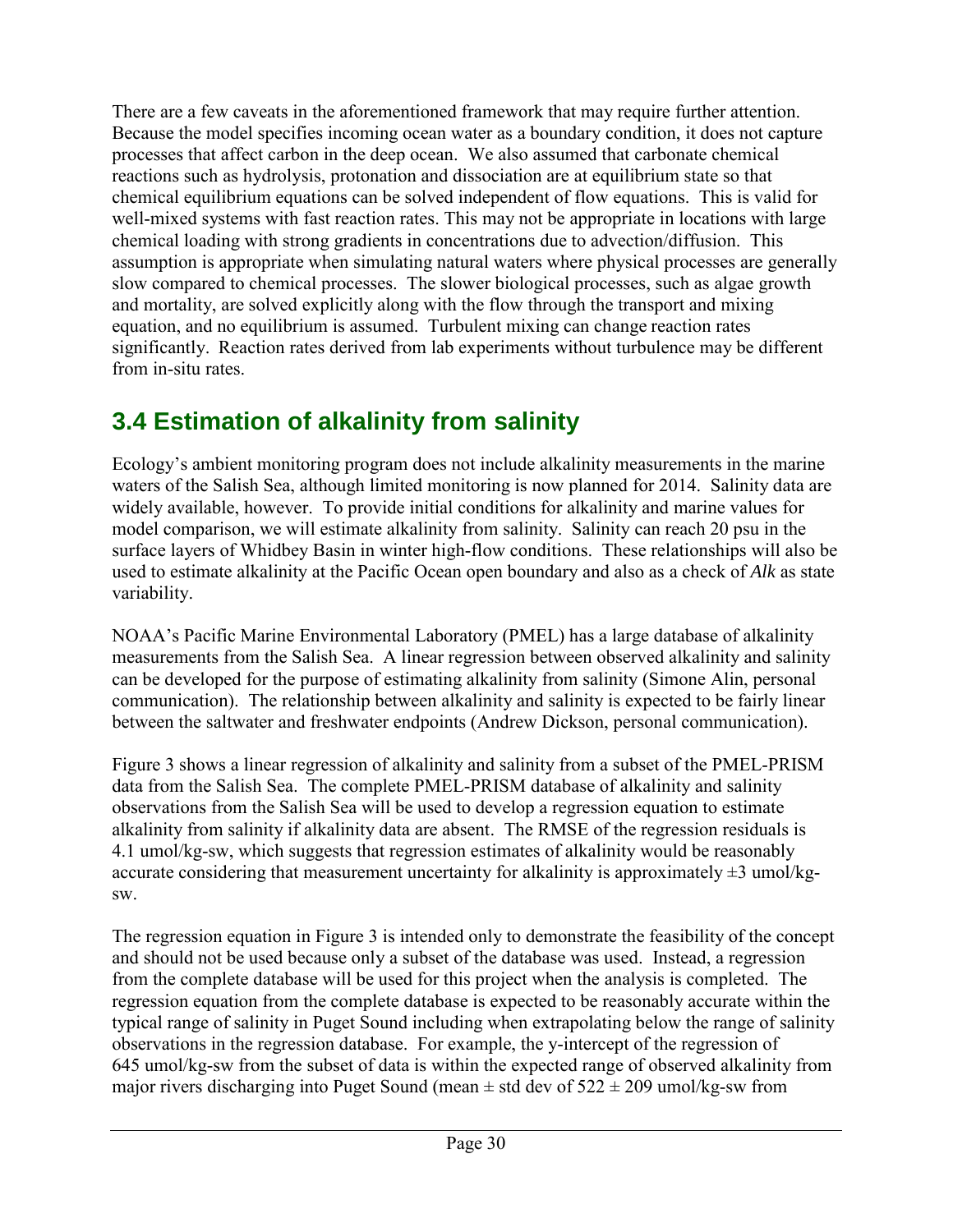unpublished data in Ecology's  $EM^2$  $EM^2$  database). Therefore, the regression is likely to provide reasonably accurate estimates for alkalinity for the typical range of salinity throughout Puget Sound. Besides the freshwater monitoring data, very few alkalinity data are available at salinities below 29 psu, and we recommend additional data collection.



<span id="page-32-0"></span>Figure 3. Linear regression of alkalinity and salinity from a subset of the PMEL-PRISM data from the Salish Sea.

*This regression is preliminary and subject to revision and is intended only to demonstrate the feasibility of the approach. The regression equation shown in this figure should not be used, and instead a regression from the complete data set will be used for this project.* 

<span id="page-32-1"></span> $\overline{a}$ <sup>2</sup> Environmental Information Management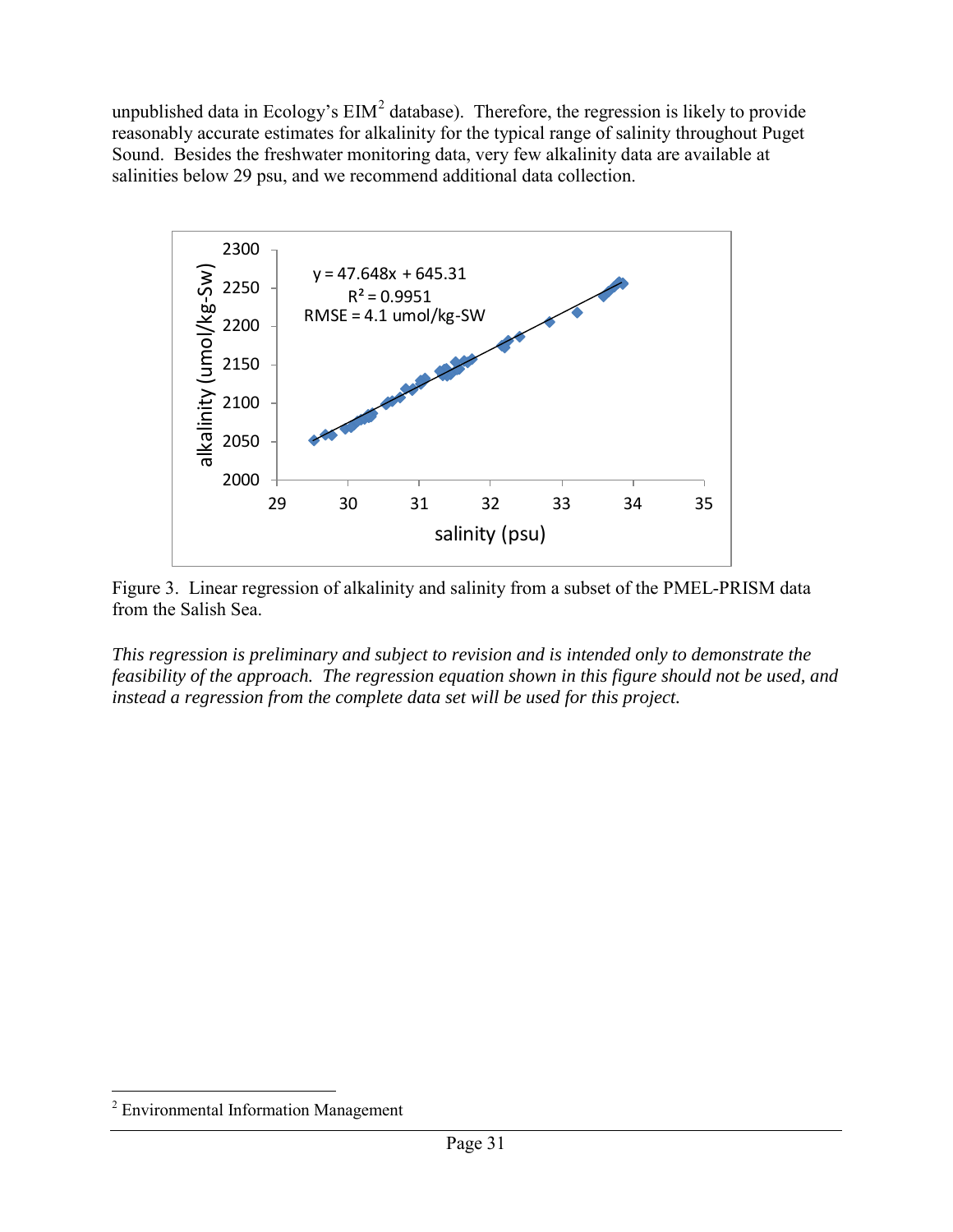## <span id="page-33-0"></span>**4.0 Existing Information and Anticipated Data Gaps**

The investigation of ocean acidification in Washington is relatively new. No comprehensive monitoring program has been designed to describe critical parameters or patterns. Several recent studies and ongoing efforts provide some existing information, although extensive data gaps remain.

Data needed for acidification modeling can be described in three general categories: (1) boundary conditions for inputs, (2) marine monitoring for initial conditions and model comparisons, and (3) process-based parameters to understand specific components of the system.

First, acidification modeling will require boundary condition time series to characterize the Pacific Ocean incoming water; meteorological parameters such as precipitation quantity and quality, wind speed and direction, and cloud cover; sediment fluxes; and freshwater inputs such as river and marine wastewater outfall quantity and quality. Boundary conditions used for the current DO model of the Salish Sea are described in Mohamedali et al. (2011) for the period 1999 to 2008. However, additional parameters will be needed for acidification modeling:

- **Pacific Ocean water entering the model domain:** The model will need at least two of the four carbon system parameters (pH, alkalinity,  $pCO<sub>2</sub>$ , TDIC) for the Strait of Juan de Fuca and also the Johnstone Strait boundary, especially for near-bottom water with a net inflow to the model domain. In addition, if the model is expanded to include phosphorus and silica, the ocean boundary also will need time series for dissolved and particulate phosphorus and particulate and dissolved silica.
- Air-sea exchanges of carbon: While CO<sub>2</sub> fluxes may be scaled from oxygen reaeration, the model will need atmospheric  $pCO<sub>2</sub>$  across the model domain to determine flux direction and magnitude. In addition, because the project purpose is to distinguish the effect of human activities, the proportion from regional human sources relative to global atmospheric and regional natural  $pCO<sub>2</sub>$  must be estimated. Atmospheric deposition is a source of alkalinity and phosphorus directly to the marine surface.
- **Sediment fluxes:** The approach used in the current DO model prescribes sediment fluxes to the water column, and values for the carbon system parameters (alkalinity, TDIC) would be needed. Ongoing work will develop sediment diagenesis functions in the DO model. Additional information would be needed to calibrate the sediment diagenesis process on acidification.
- **Freshwater inputs:** Time series must be developed for carbon system parameters for all watershed inflows and wastewater treatment plants discharging to marine waters. In addition, because the project purpose is to distinguish the effect of regional human activities, the proportion of carbon from regional human activities in rivers must be estimated. Also, if the baseline year selected is after 2008, then the time series described in Mohamedali et al. (2011) for parameters related to DO modeling would need to be extended.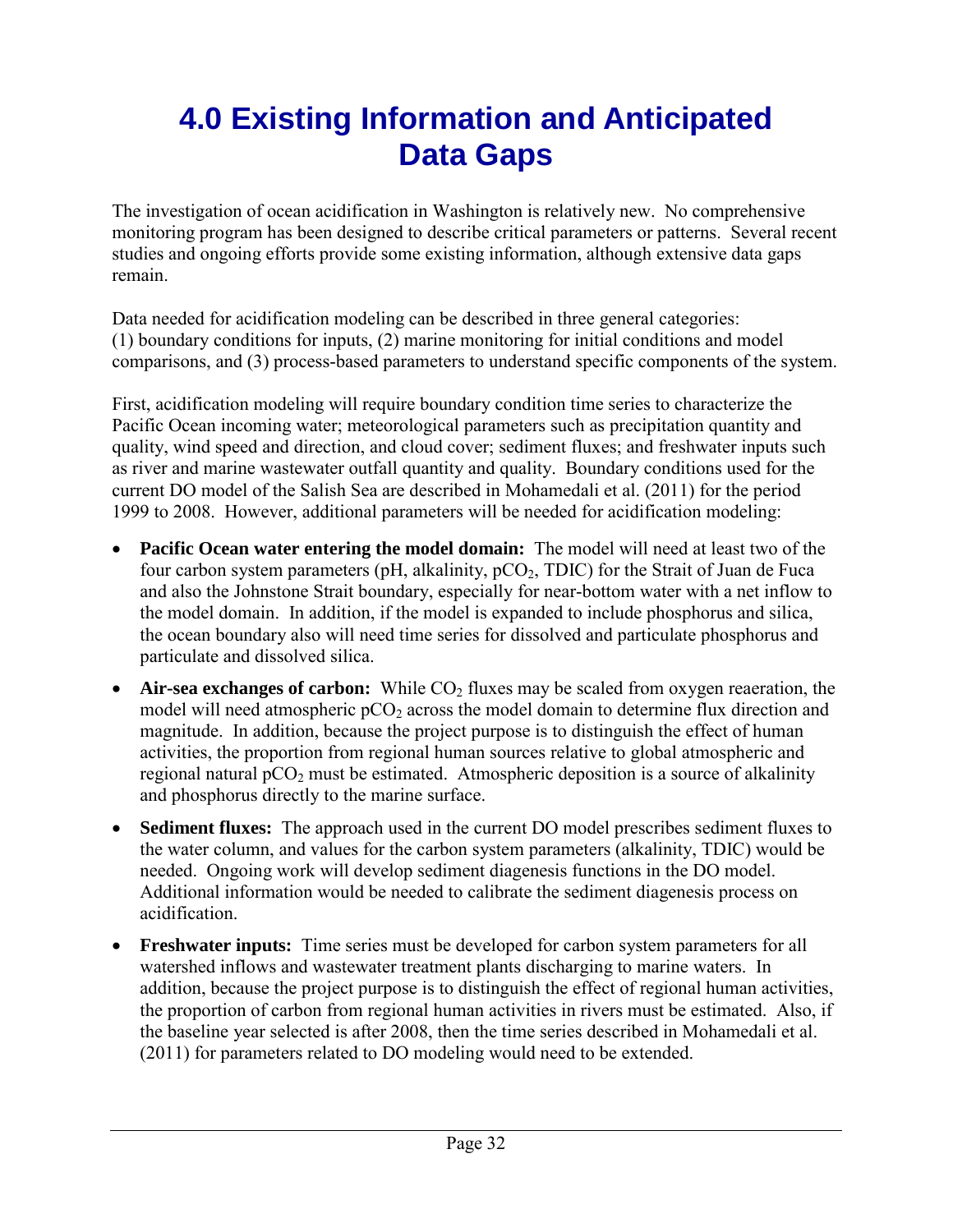Second, model comparisons require ambient data to check for model errors, to calibrate, and to estimate uncertainty in the predictions. Marine data used to check the DO model are described in Yang et al. (2010) and Khangaonkar et al. (2012). These include both circulation parameters such as salinity and temperature profiles but also water quality data. While the circulation data are common to both DO and acidification modeling, additional water quality parameters are needed to test the model predictions of the carbon system and related parameters:

- At least two of the four carbon system parameter concentrations are needed at key locations within the model domain covering the water column in shallow- and deep-water regions over time, since the others can be computed from the first two. Selection should consider what combination provides the lowest uncertainty in describing the other two parameters, based on an initial analysis of available information. Sea surface  $pCO<sub>2</sub>$  is particularly needed to verify the direction and magnitude of the air-sea flux of  $CO<sub>2</sub>$ . We recommend marine alkalinity measurements where salinity is below 29 psu, and as low as 20 psu.
- Saturation state of aragonite,  $\Omega_{\text{arag}}$ , as well as  $Ca^{2+}$  concentration will be needed throughout the Salish Sea, from the surface through the water column, and over time.
- Phosphorus data are needed if the acidification model is expanded to include phosphorus. The current DO model has not been calibrated to phosphorus, which will have a secondary effect on alkalinity.
- Particulate and dissolved silica are needed throughout the water column if the acidification model is expanded to include dissolved silica. The current DO model has not been calibrated to dissolved silica, and we assume that silica is not limiting. If these are included in the future, then TSS should be considered as well.

Finally, acidification modeling requires physical, chemical, and biological rate parameters to describe the processes that govern the carbon system. Because many of the processes also influence DO, several parameters have been studied or calibrated during the development of DO modeling in the region. Khangaonkar et al. (2012) describes DO modeling rate processes for parameters common to acidification simulation, such as algal respiration and growth rate. Additional process information is needed for acidification modeling:

- Dissociation constants,  $K_1$  (Equation 36) and  $K_2$  (Equation 37) for salinities that typically range from 25 to 35 psu but can be <20 psu at the surface during high river flows.
- Carbon dioxide air-sea exchange rate  $K_{a, CO_2^*(aq)}$
- Silica parameters, if the model is expanded to simulate it as a state variable.
- Aragonite and calcite apparent solubility products,  $K_{sp} *_{\text{arag}}$  and  $K_{sp} *_{\text{calc}}$ , which vary with temperature, salinity, and pressure. A relationship between salinity and  $Ca<sup>2+</sup>$  will be needed to estimate Ca<sup>2+</sup> from salinity as well, unless  $Ca^{2+}$  is simulated as a state variable.

Several monitoring programs address some of these data needs. However, significant information gaps remain, as described below.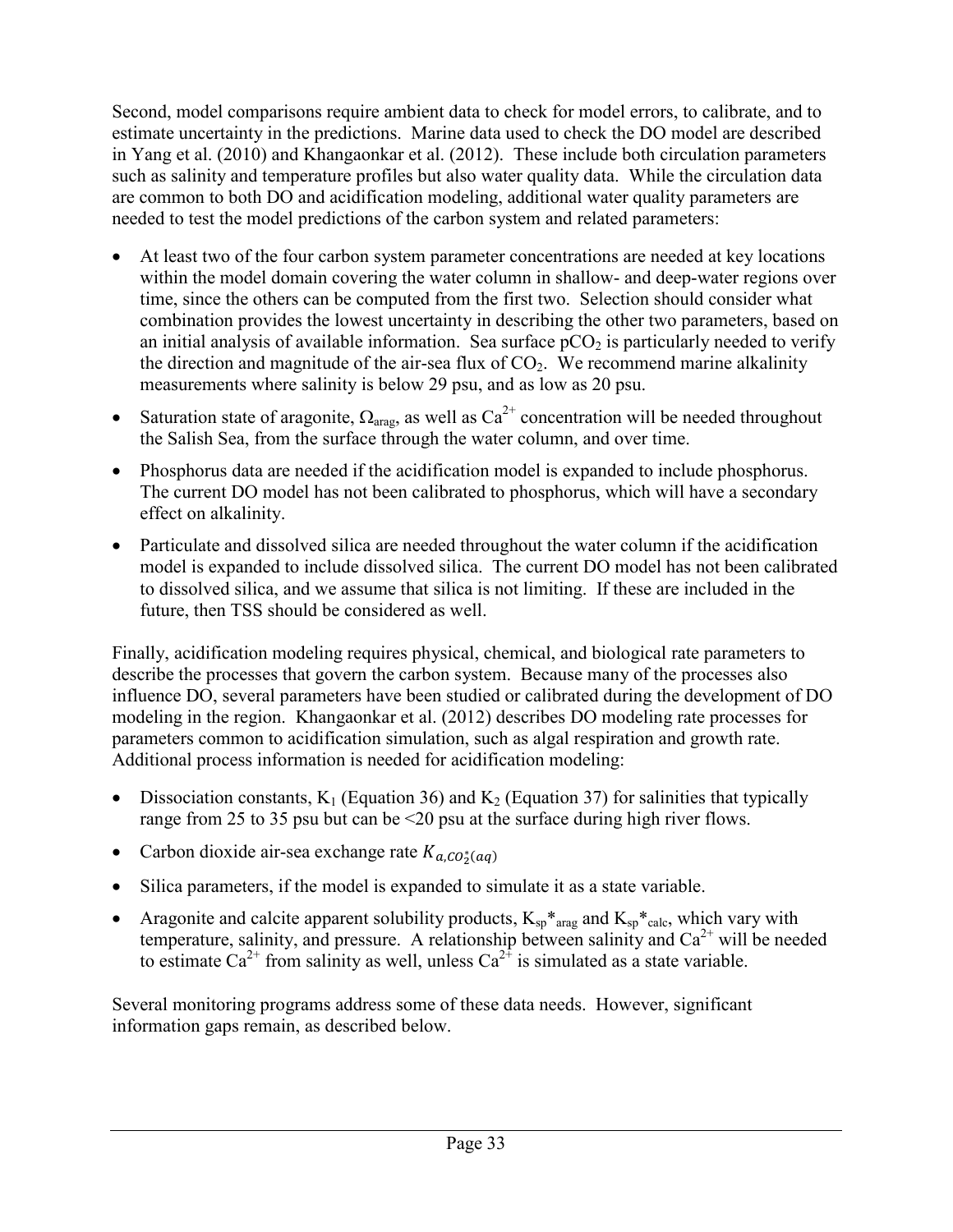#### <span id="page-35-0"></span>**4.1 Ecology's monthly ambient monitoring program and South Puget Sound Dissolved Oxygen Study**

Ecology has monitored water quality monthly from dozens of core (annual) and rotating (approximately every 5 years) stations throughout Puget Sound and the Straits. Data are available from [www.ecy.wa.gov/programs/eap/mar\\_wat/index.html,](http://www.ecy.wa.gov/programs/eap/mar_wat/index.html) and [www.ecy.wa.gov/programs/eap/mar\\_wat/index.html](http://www.ecy.wa.gov/programs/eap/mar_wat/index.html) provides an overview of the marine ambient monitoring program. Results have been used in the Salish Sea DO model comparisons.

In addition to parameters used in the DO modeling application (including DO, chlorophyll, nitrate, and ammonia) the marine ambient monitoring program includes pH. Since 1989, pH data have been recorded using a Seabird Electronics instrument (SBE18). However, these data have not been checked for quality assurance and their accuracy assessed for use in model comparisons. The program does not include alkalinity,  $pCO<sub>2</sub>$ , or TDIC, although alkalinity monitoring is proposed for 2014 in limited locations.

Ecology's freshwater ambient monitoring program covers large and intermediate rivers discharging to Puget Sound and the Straits [\(www.ecy.wa.gov/programs/eap/fw\\_riv/rv\\_main.html\)](http://www.ecy.wa.gov/programs/eap/fw_riv/rv_main.html). The program includes monthly

monitoring of nitrogen species (total nitrogen, nitrate, ammonium), phosphorus species (total phosphorus, orthophosphate), temperature, DO, and pH. A few stations have continuous monitoring data for temperature, DO, pH, and nitrate, including the Deschutes River (June to November 2011). Carbon data are not typically collected. Limited alkalinity data are available for larger rivers but mostly from the 1970s and 1980s.

Ecology conducted targeted monitoring in the South and Central Puget Sound marine waters and watershed in 2006 and 2007 (Roberts et al., 2008). In addition to parameters monitored in the ambient monitoring program, the South and Central Sound marine data set includes total nitrogen and total dissolved nitrogen, which can be used to estimate dissolved organic nitrogen and particulate organic nitrogen; total organic carbon, and particulate carbon. The river and wastewater treatment plant data include alkalinity, pH, total organic carbon, and dissolved organic carbon. No subsequent studies of these parameters have occurred.

### <span id="page-35-1"></span>**4.2 Wastewater treatment plant monitoring data**

Wastewater treatment plants that discharge to the marine waters of Washington must comply with requirements established in the individual National Pollutant Discharge Elimination System (NPDES) permits. The Department of Ecology issues these permits under the federal Clean Water Act. EPA has delegated authority to the State of Washington to enforce this part of the Clean Water Act. Permits are issued for 5-year periods.

Permits include effluent limits, effluent monitoring requirements, and may also include receiving water monitoring requirements, in addition to other plant-specific information. Permits for the discharge from a municipal wastewater treatment plant require that effluent must discharge at pH above 6.0 SU and below 9.0 SU. Each plant also has a limit for carbonaceous (5-day) biochemical oxygen demand as a concentration in mg/L averaged over a week and a month, as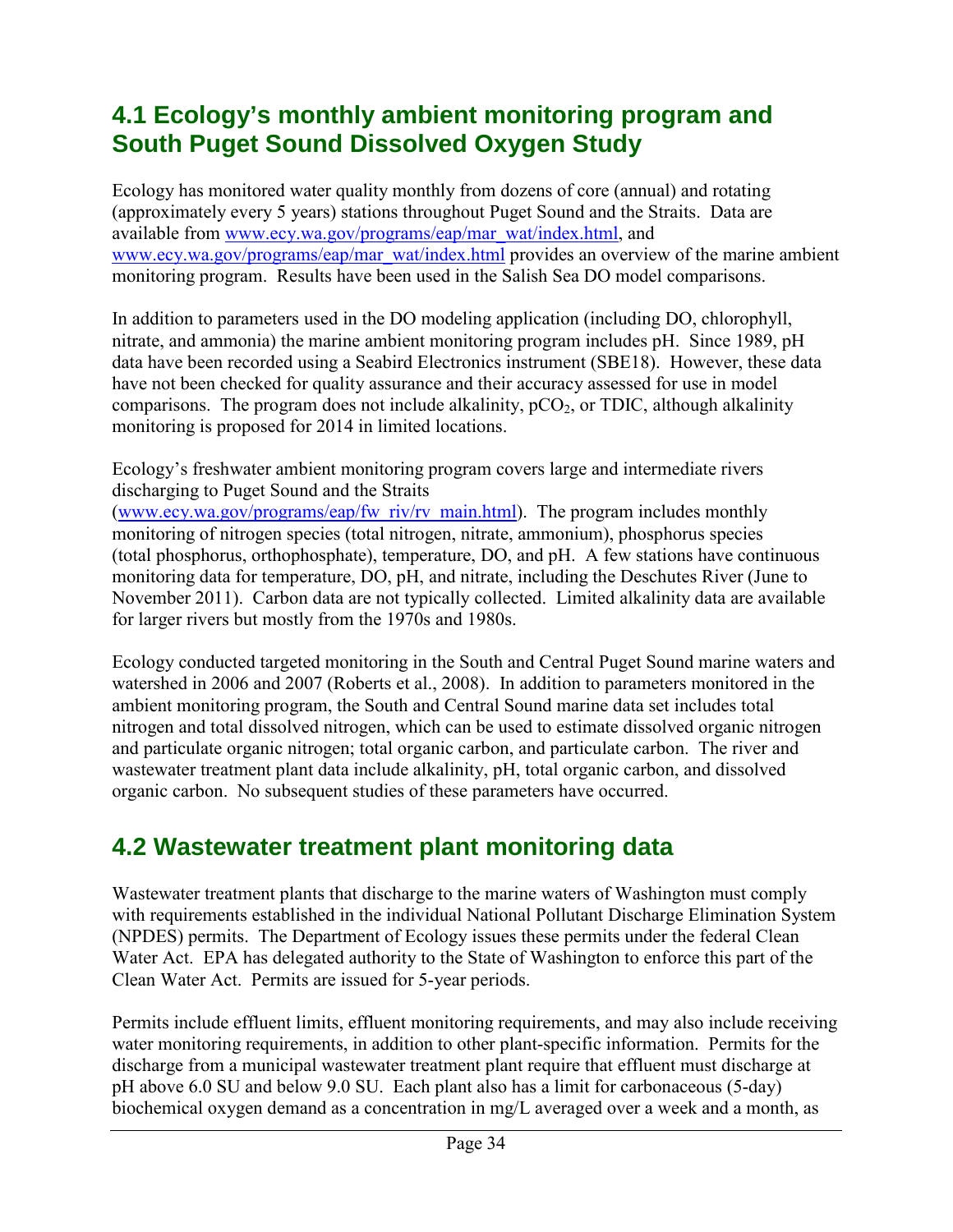well as a load expressed as lbs/d. One plant has a limit for total inorganic nitrogen, but no other plant has this limit. Several plants monitor nitrogen concentrations in the effluent as a reporting requirement. Some, but not all plants, monitor effluent alkalinity, but at a lower frequency than other discharge monitoring parameters. Receiving water monitoring includes DO and pH, but generally not alkalinity or other carbon system parameters.

Most wastewater treatment plant technologies typically do not modify the alkalinity during the treatment process unless the plant is designed and operated to nitrify ammonia to nitrate. Therefore, alkalinity in treated municipal wastewater generally reflects the drinking water supply alkalinity. Alkalinity tends to be higher in groundwater sources than in surface water.

### <span id="page-36-0"></span>**4.3 Department of Fisheries and Oceans ambient monitoring programs**

Scientists from Canada's Department of Fisheries and Oceans (DFO) are monitoring ocean acidification along the Pacific Coast. The Southern Coastal Waters monitoring includes profiles and buoys of salinity and temperature. DFO has monitored dissolved inorganic carbon, alkalinity, pH, nutrients, salinity, and DO at deep rosette casts on the Pacific Ocean Line P.

### <span id="page-36-1"></span>**4.4 Cruises**

Several organizations conduct intensive monitoring during periodic scientific cruises within the Puget Sound / Georgia Basin, either within a particular organization or in partnership across several organizations. Many were described in Feely et al. (2012).

Since 1998, the PRISM (Puget Sound Regional Synthesis Model) program at University of Washington has conducted semiannual cruises to ~40 stations within the greater Puget Sound basin. The cruises are designed to collect a synoptic snapshot of the oceanographic conditions in Puget Sound in summer and winter. These cruises routinely collected basic water column measurements: temperature, salinity, oxygen, nutrients, chlorophyll, and often other samples, depending on interest. In February 2008, NOAA-PMEL participated in the UW-PRISM cruise and measured TDIC and TA within Puget Sound aboard the R/V Thompson (Simone Alin, personal communication, 2/26/13 email;

[http://www.pmel.noaa.gov/co2/story/PRISM+cruise+February+2008\)](http://www.pmel.noaa.gov/co2/story/PRISM+cruise+February+2008).

In August 2008, EPA's Ocean Survey Vessel Bold hosted the UW-PRISM cruise in collaboration with Ecology and NOAA-PMEL. Measured data include discrete samples from multiple depths analyzed for pH, alkalinity, TDIC, and  $pCO<sub>2</sub>$  measurements in water plus atmospheric  $pCO<sub>2</sub>$ . Discrete spectrophotometric pH data have not been finalized, but the other parameters have been reviewed and assessed (Simone Alin, personal communication, 2/26/13 email) and published in Feely et al. (2010).

In October 2011, a PRISM/NANOOS cruise focused on Puget Sound was held by UW, again with NOAA staff invited to measure OA variables. The measurements included TDIC, alkalinity, and discrete spectrophotometric pH. The pH data are still being assessed for quality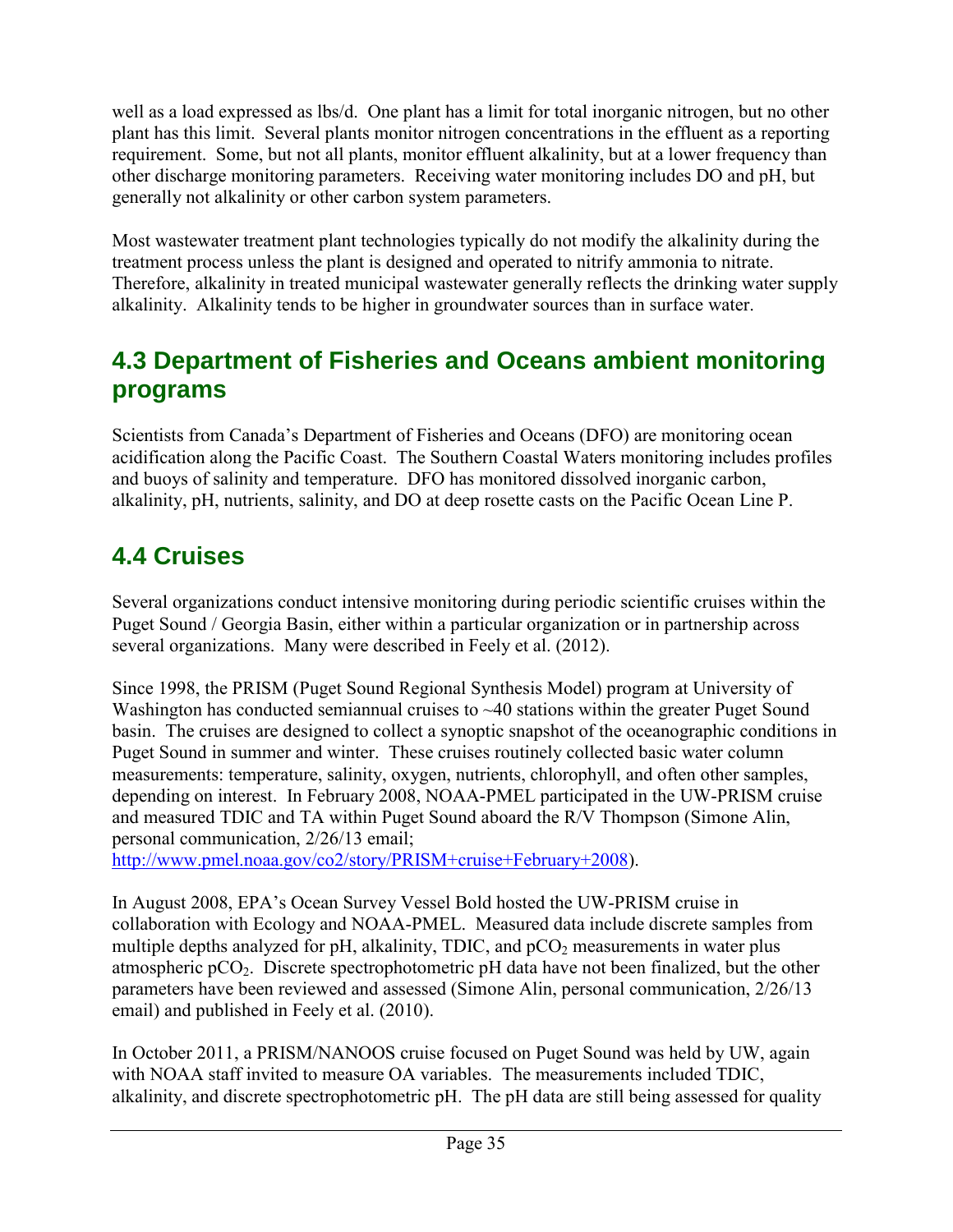assurance, but the other parameters have been reviewed and assessed (Simone Alin, personal communication, 2/26/13 email).

Additional cruises by NOAA-PMEL in 2007, 2011, and 2012 focused on the Pacific coast and did not include data within Puget Sound and the Straits. However, results may help describe carbon system parameters and may be applicable to Puget Sound or Pacific Ocean characteristics to consider for boundary conditions. For further information on the 2007 cruise, see [http://cdiac.ornl.gov/oceans/Coastal/NACP\\_West.html.](http://cdiac.ornl.gov/oceans/Coastal/NACP_West.html)

UW's Friday Harbor Laboratories conducts monthly or semi-monthly cruises in winter, spring, and summer but increases frequency to weekly in the fall (Jan Newton, personal communication, 3/1/13 email). Parameters include TDIC, alkalinity, temperature, salinity, oxygen, chlorophyll, and nutrients (pH is calculated from TDIC and alkalinity). Many variables are available from NANOOS, although the TDIC and alkalinity data must be requested from UW. The survey visits two stations:

- North: 48º 35.00' N, 123º 02.50' W
- South: 48º 25.20' N, 122º 56.60' W

Canada's DFO conducts annual cruises along Line P to Ocean Station Papa [\(www.pac.dfo](http://www.pac.dfo-mpo.gc.ca/science/oceans/data-donnees/line-p/2010-14/Documents/2010-14_post_cruise_report.pdf)[mpo.gc.ca/science/oceans/data-donnees/line-p/2010-14/Documents/2010-](http://www.pac.dfo-mpo.gc.ca/science/oceans/data-donnees/line-p/2010-14/Documents/2010-14_post_cruise_report.pdf) 14 post cruise report.pdf).

## <span id="page-37-0"></span>**4.5 Moorings and other continuous data**

Several organizations, independently or collaborating with others, monitor continuous data in time or space that may be relevant to acidification modeling. Many were described in Feely et al. (2012).

UW operates ORCA buoys instrumented for acidification-related parameters at Dabob Bay and Twanoh, in collaboration with NOAA and funded in part by EPA (Newton and Devol, 2012). The Twanoh and Dabob profiling buoys include DO, temperature, salinity, chlorophyll, current velocity, and nitrate. The stations also include surface water and atmospheric  $pCO<sub>2</sub>$ , but do not monitor pH. The pCO<sub>2</sub> data are viewable through NANOOS but the data must be requested and must be checked for quality control. Feely et al. (2012) summarizes the buoy data, which are available through [www.nanoos.org.](http://www.nanoos.org/)

NOAA's Ocean Acidification program and the U.S. Integrated Ocean Observing System fund a buoy at La Push as part of NANOOS. Measurements include continuous  $pCO<sub>2</sub>$  and pH at several depths and profiles of temperature, salinity, DO, nitrate, and chlorophyll (Feely et al., 2012). NOAA's National Buoy Data Center also operates a buoy at Cape Elizabeth, but the NOAA-PMEL CO<sub>2</sub> system measurements may not continue.

Researchers at the University of Chicago have monitored acidification-related parameters at Tatoosh Island, where the Pacific Ocean and the Strait of Juan de Fuca meet. Wootton and Pfister (2012) describe late spring through late summer monitoring at 30-minute intervals using a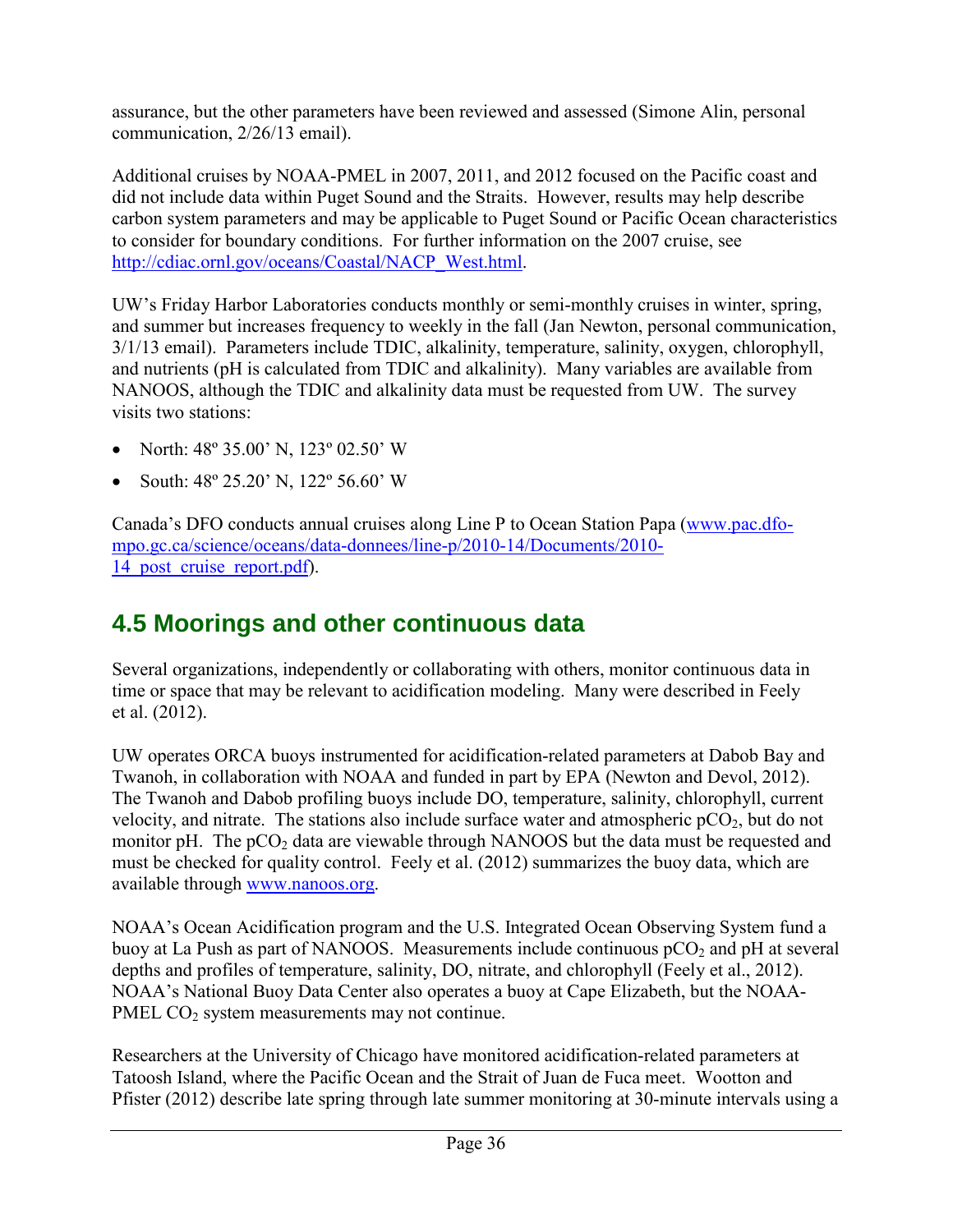Hydrolab DataSonde for pH, temperature, DO, and salinity. Discrete samples were collected monthly from April to September from 10 stations around Tatoosh Island and 4 stations on a transect extending offshore. Samples were analyzed for dissolved silica, nitrate, nitrite, and ammonium. Measurements were from a tide pool, but the site was representative of local ocean conditions. Eighty-nine discrete samples collected in 2009 and 2010 were also analyzed using spectrophotometric pH to compare with the Hydrolab values. Wootton and Pfister (2012) also assessed water quality in offshore transects to determine that the monitoring locations were broadly representative of the region and not an artifact of an unusual local condition.

NOAA, in collaboration with the Seattle Aquarium, monitors the seawater intake for the Seattle Aquarium and has been testing various instruments for oxygen,  $pCO<sub>2</sub>$ , and TDIC. The data would need to be assessed by NOAA prior to using quantitatively to check for representativeness of Puget Sound conditions and to rule out respiration in the intake (Simone Alin, personal communication, 2/26/13 email).

NOAA collected and analyzed discrete water samples from Totten Inlet in South Puget Sound and Dabob Bay in Hood Canal in 2009-2010. The samples were analyzed weekly for TDIC and TA in late 2009 and throughout the 2010 growing season. Continuous pH data were collected in 2011 using an in situ probe and would need to be assessed by NOAA for data quality prior to using (Simone Alin, personal communication, 2/26/13 email).

Taylor Shellfish Farms operates the Dabob Bay hatchery in Hood Canal. Sensors monitor  $pCO<sub>2</sub>$ and pH as well as temperature and salinity at two depths.

The Pacific Shellfish Institute collaborates with the Lummi Tribe to conduct continuous monitoring at the Lummi Hatchery (Andy Suhrbier, personal communication, 2/28/13 email). Discrete samples are analyzed for nutrients and TDIC, total  $CO<sub>2</sub>$ , alkalinity,  $pCO<sub>2</sub>$ ,  $pH$ ; calcite saturation and aragonite saturation are calculated from other variables. A YSI 6600 has recorded pH, DO, temperature, salinity and chlorophyll for the past two years. The Pacific Shellfish Institute also monitors carbon chemistry twice a month at a station on Harstine Island in South Puget Sound and has a YSI installed at two locations.

Western Washington University monitors water quality in a seawater intake at Shannon Point in Bellingham Bay. Parameters include pH but not carbonate system parameters (Brooke Love, personal communication, 4/9/13 email). The data have not yet been assessed for usability.

### <span id="page-38-0"></span>**4.6 Rate parameters**

Very little information exists to characterize key rate parameters related to acidification for Puget Sound /Georgia Basin conditions. Recent and ongoing analyses by NOAA-PMEL may be mined to assess dissociation constants based on preliminary analyses by Simone Alin and Greg Pelletier, but results have not been finalized or published. Newton et al. (2013) summarizes literature related to productivity and acidification, including how various efforts characterize the carbonate system and rate processes. However, the evaluation did not locate regional rate parameters. Appendix A of that document includes additional information on rate parameters but not necessarily specific to Puget Sound conditions.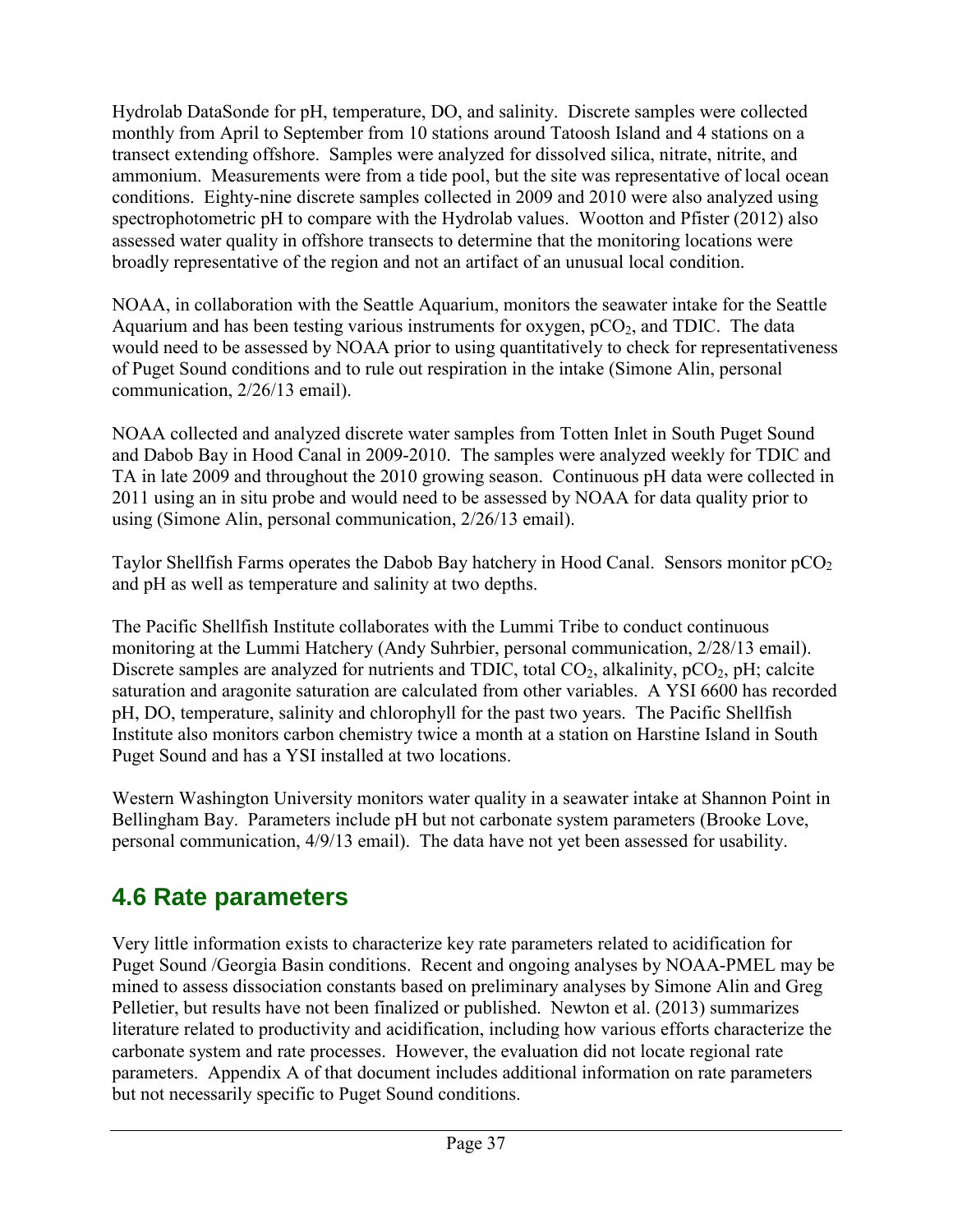## <span id="page-39-0"></span>**4.7 Primary information gaps**

Recent and ongoing studies of DO in Puget Sound, the Straits, and various inlets have identified a few parameters that lead to the greatest uncertainty in DO predictions, and these would also affect acidification modeling. These include physical, chemical, and biological processes.

Studies of DO in Hood Canal found that the greatest source and also the greatest uncertainty in nitrogen driving algal growth is the amount of nitrogen mixing into the euphotic zone from deeper marine waters (summarized in Cope and Roberts, 2013). The highest estimates based on data are 30 times the lowest estimates based on aggregated modeling. This produces an uncertainty range of an order of magnitude for predicted DO for regions of Hood Canal. Gaps in understanding of physical mixing processes, particularly at sills, will affect acidification and other modeling of the Salish Sea.

In late summer, sediment fluxes of nitrogen can be the largest local source of nitrogen (Roberts et al., 2008; DeGasperi, 2010; DeGasperi, 2012) but also have the greatest uncertainty in the local nitrogen source estimates. Sediment fluxes represent recycled nutrients from autochthonous production (productivity within the model domain) and allochthonous inputs (fluxes from ocean, atmosphere, and watershed boundary conditions). Khangaonkar et al. (2012) prescribe these fluxes based on best available information, but very little data exist to quantify such an influential process. This is an information gap that will also affect acidification modeling. Sheibley and Paulson (2014) recently summarized available information on Puget Sound benthic fluxes.

Biological processes strongly influence DO and acidification. No comprehensive monitoring program surveys phytoplankton abundance and communities throughout the system, and chlorophyll is the primary proxy used to describe spatial and temporal patterns. This information gap also will influence acidification modeling.

Very little information exists on alkalinity,  $pCO<sub>2</sub>$ , or TDIC in the marine waters of Puget Sound and the Straits, including the water masses entering from the Pacific Ocean. Newer pH instruments that improve precision and reliability have been used in only limited monitoring. While other pH data exist, quality assurance protocols must be applied to assess usability for acidification modeling. Aragonite saturation requires the concentration of  $Ca<sup>2+</sup>$ . Either marine data are needed or a relationship that describes  $Ca^{2+}$  as a function of salinity.

Finally, very few process studies have characterized rate parameters under the range of conditions present in the Salish Sea. These include dissociation constants under low salinity.

Given these information gaps, however, we recommend an iterative approach to modeling acidification in the Salish Sea. The initial model development would be based on available information and must assess the uncertainty in resulting predictions. Sensitivity analyses with the initial modeling tools will provide a solid foundation for identifying what rate constants or parameter values have the strongest influence on predicted acidification or result in a large uncertainty in predictions. This information could be used to refine monitoring programs in the future.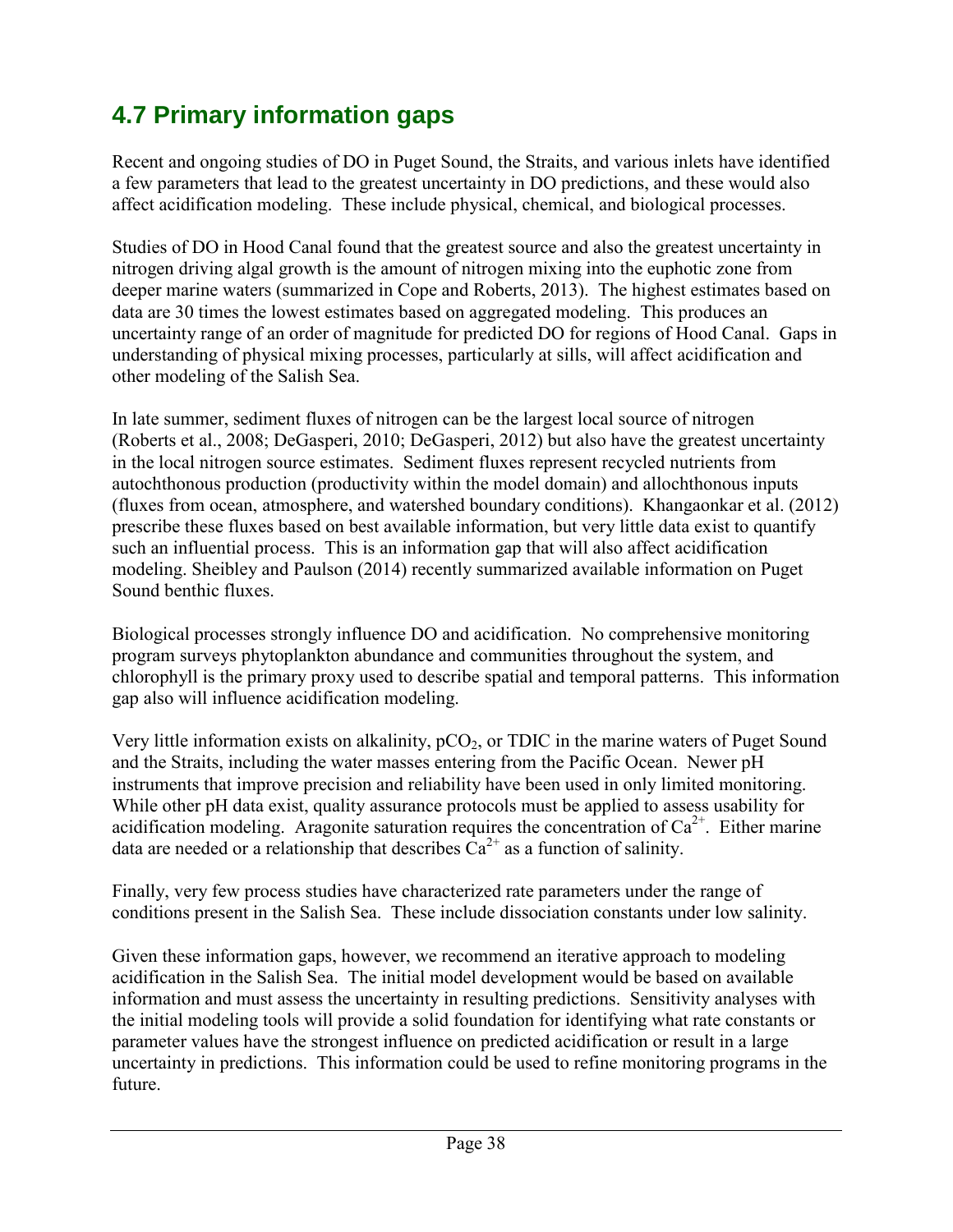## <span id="page-40-0"></span>**5.0 Model Performance and Calibration Approach**

Simulating acidification will require software code development, testing, and calibration to Salish Sea conditions prior to exploring the relative influence of regional and global human activities. This will occur in two phases, introduced below.

### <span id="page-40-1"></span>**5.1 FVCOM-ICM acidification model performance tests**

First, the revised model will be tested against exact analytical solutions under idealized conditions and controlled experiments. The goal is to test for model errors in coding and model concepts to verify that the model provides the expected performance. Three potential sequential tests could be conducted as part of model QA/QC prior to initiating calibration to Salish Sea data.

• Simple exact solution test (comparison to CO2SYS) with a batch reactor

Exact solutions exist for simple cases (e.g., well mixed solution with closed lateral boundaries at equilibrium with atmosphere) where we know total alkalinity and total dissolved inorganic carbon (TDIC). The FVCOM-ICM model results of pH and  $pCO<sub>2</sub>$  may be compared with the analytical results and results of CO2SYS model as a QA/QC test of pH kinetics newly incorporated into the code.

Tests: TDIC-pH equilibration with the atmosphere; biogeochemical effects on alkalinity with constant TDIC; algal effects on TDIC and alkalinity and TDIC.

• Simple one-dimensional, steady-state channel case

A more comprehensive test case is through an idealized channel with a steady freshwater input with or without tides under different  $pCO<sub>2</sub>$  cases. Exact solutions may or may not exist depending on the components being tested. However, in a fully mixed condition beyond the mixing zone, the model result may be compared with spreadsheet based models such as CO2SYS/pHmix3. The channel test case may also be used to test responses of pH to wind, mass balance of TDIC, total alkalinity, effects of temperature control, effects of biological loops, benthic fluxes, etc.

• Simple one-dimensional, dynamic channel case

Similar to steady-state conditions, but with time-varying freshwater inputs to test responses to dynamic input.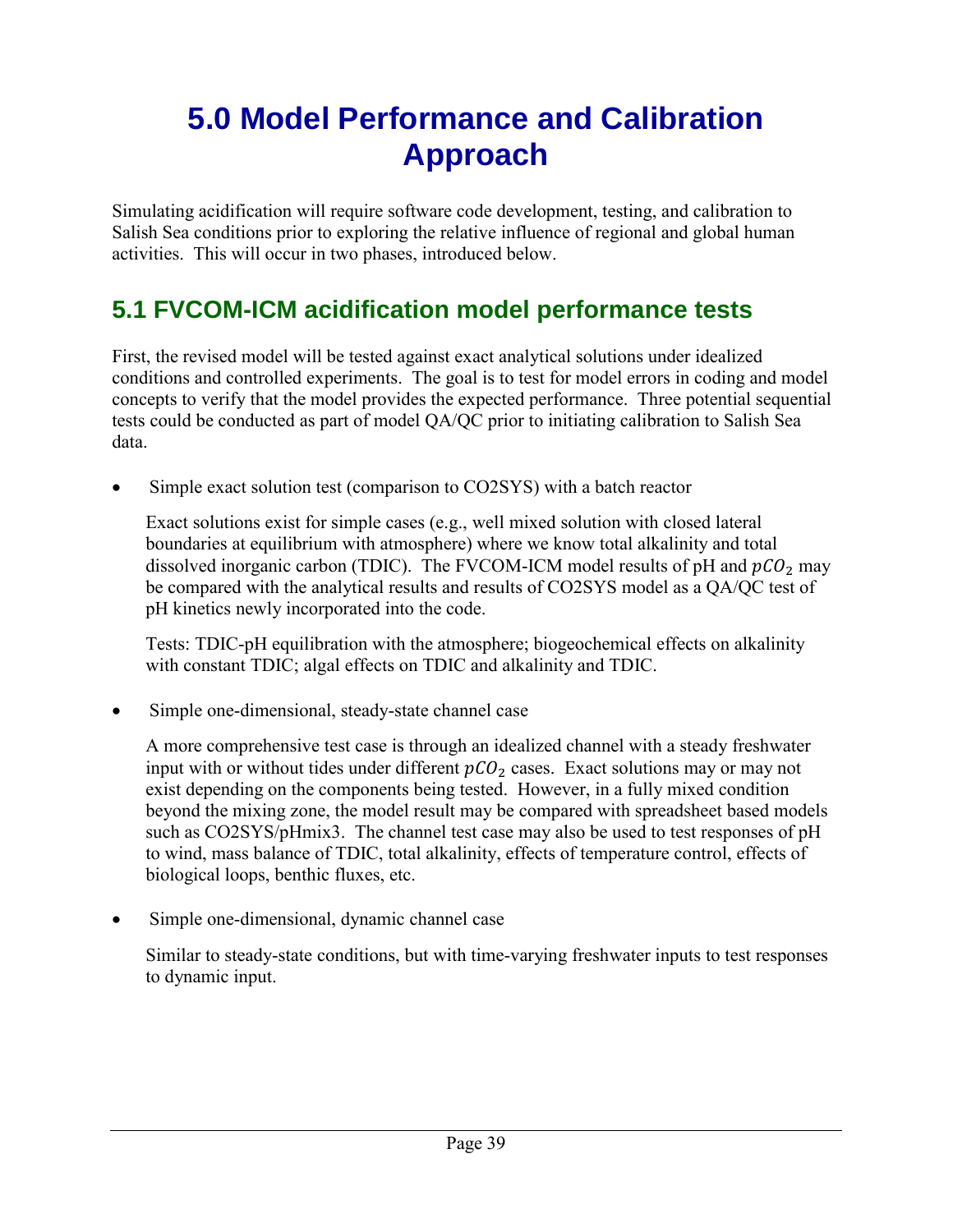### <span id="page-41-0"></span>**5.2 Calibration for the Salish Sea**

Following completion of the above model tests, the model will be applied to simulate a selected year over the Salish Sea domain. Selection of the baseline year for setup and calibration of the acidification model for Salish Sea model will depend on available data. We recommend that this be conducted in two steps. First, we will apply the model to a selected baseline year by specifying the boundary conditions and river loads based on available data. There are three options for selecting the baseline year, and we recommend option 1 for the initial calibration, with a subsequent recalibration as under option 3:

- 1. Use 2006 or 2007 since the existing DO application has been calibrated and applied for those years. While more acidification data are available for other years, this will test whether predictions are within reasonable ranges; however, this may result in a rough calibration with high uncertainty, depending on data limitations.
- 2. Apply the model to 2008, 2011, or 2012 by updating the initial and boundary conditions. More acidification data are available for these time periods, although less boundary condition data are available. This may result in a rough calibration with high uncertainty, depending on data limitations.
- 3. Defer model application until more complete monitoring programs occur. Several organizations are currently discussing options for monitoring programs. These would not be expected to begin until 2014 and would likely require 2015 to complete data quality assurance and compilation. Therefore, calibration to a new, more complete dataset would not likely begin until 2016. This could be considered a follow-up calibration should the uncertainty in predictions based on calibrating to existing data be too large for management action.

The model calibration effort will consist of running the model and comparing the results to observed data (TDIC, alkalinity and pH) for different locations and time periods. In the first step the model will be set up using literature-based values for model rate constants.

A series of sensitivity tests will then be carried out by perturbing the baseline case for key parameters and modules in the model, including the effects of ocean boundary conditions, surface winds, ammonia preference in nutrient uptake, precipitation, and sinking of aragonite. Additional sensitivity tests will explore remineralization of particulate organic carbon (POC) and dissolved organic carbon (DOC) under different oxygen regimes, denitrification, as well as sediment fluxes of TDIC.

Additional details on calibration approach will be developed in the subsequent QA Project Plan, pending funding.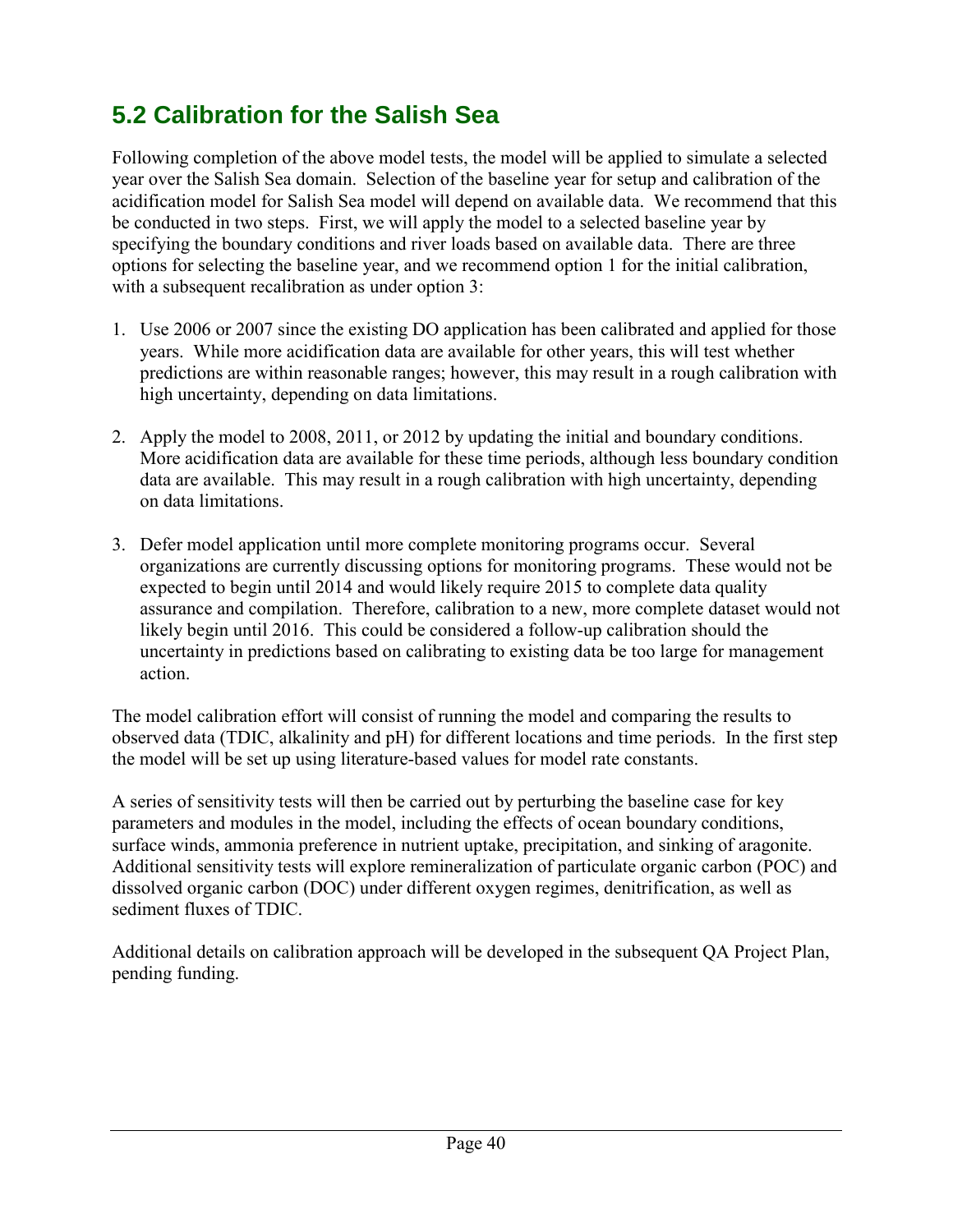## **6.0 Next Steps and Recommendations**

<span id="page-42-0"></span>Ecology's task is to quantify the degree to which regional human sources (water nutrients and air emissions) exacerbate acidification, which is expected to be dominated by the effects of the Pacific Ocean and global atmospheric carbon dioxide. However, as a regulatory agency, Ecology must determine if and how much regional sources must be controlled.

Modeling acidification will be challenging given that knowledge of the processes governing acidification and the datasets that describe the system are incomplete. Plans are underway to improve monitoring, but results will not be available until 2015 or later. However, we anticipate that regional leaders will want to know soon whether or not and where regional sources should be controlled to mitigate any impact. This modeling effort will help inform decision makers where investments will have the greatest benefit and also the degree of uncertainty in the answer. We also anticipate that this initial application to acidification will result in considerable uncertainty in the results that will likely require subsequent model development once better monitoring information becomes available.

No funding is currently available to pursue acidification model development that evaluates the relative impacts from regional human sources. In advance of model development, EPA funded this initial compilation of the modeling approach. When funded, the next phase will begin with the development of a more detailed modeling QA Project Plan, building from this approach document. The QA Project Plan must be drafted, reviewed, and published before model development and application begin. This approach document will be shared with groups currently discussing monitoring needs for acidification. The subsequent modeling QA Project Plan will reflect specific plans for monitoring to fill information gaps in collaboration with other organizations.

As part of any future QA Project Plan development, we recommend several analyses:

- Perform sensitivity tests of how errors in measured parameters propagate to remaining carbon system parameters. For example, evaluate the sensitivity of carbon system parameters to variations in freshwater inputs from rivers and wastewater treatment plants.
- Evaluate sources of calcium data for freshwater inputs and ocean boundary conditions.
- Evaluate seasonal silica patterns to test the assumption that silica has a negligible effect on alkalinity variability and is not a limiting factor for phytoplankton growth.
- Evaluate the assumption that phosphorus has a negligible effect on alkalinity variations.
- Collaborate with Pacific Ocean models to establish boundary conditions.
- Collaborate with NOAA on atmospheric and surface water  $pCO<sub>2</sub>$  to explore seasonal flux patterns.
- Collaborate with NOAA to propose methods or derive relationships between alkalinity and salinity using NOAA data from the Salish Sea for the purpose of estimating alkalinity at the model open boundary.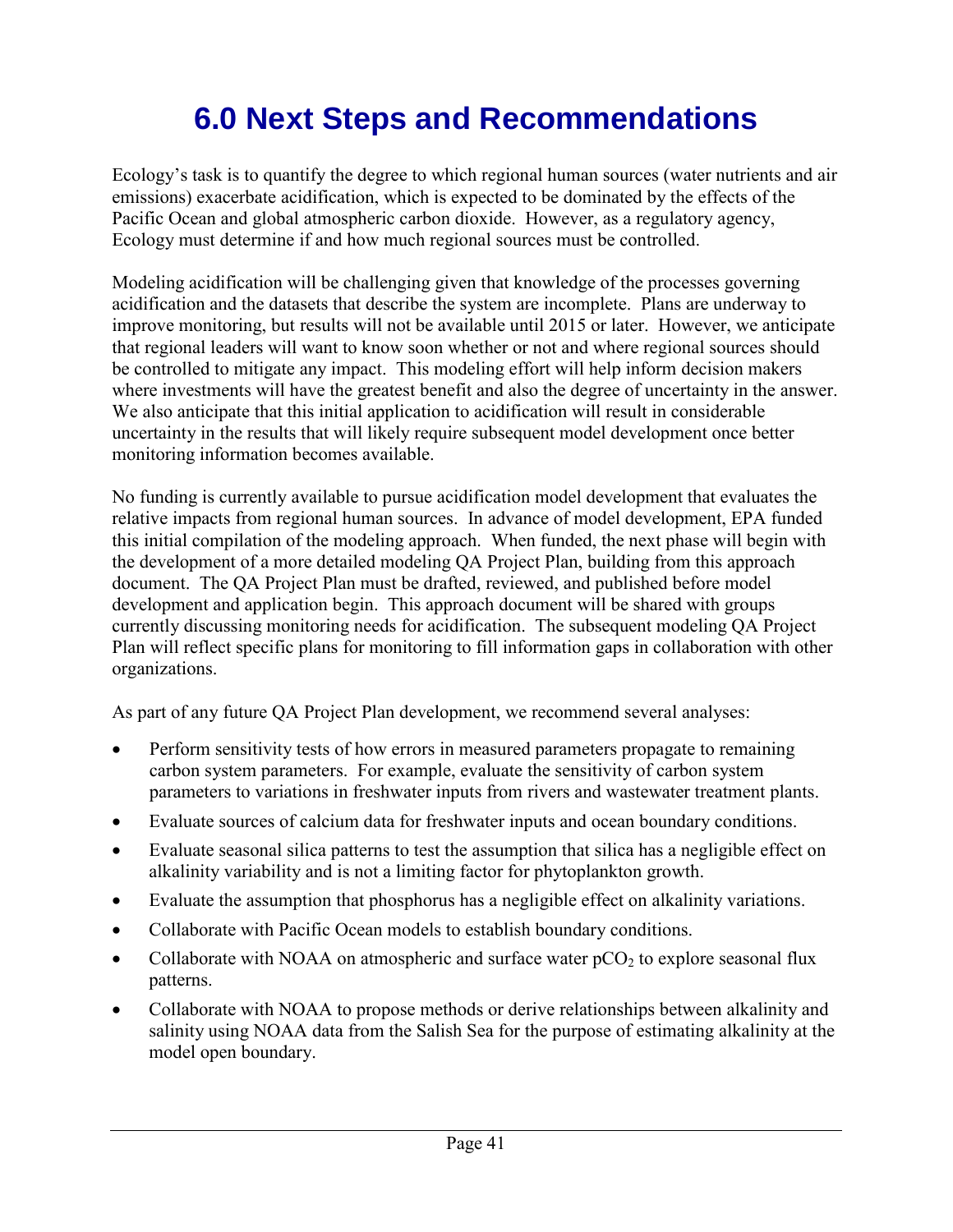Ocean acidification modeling and data collection will both require multiple iterations to succeed in understanding the relative contributions of different regional and global human contributions to acidification in the Salish Sea. Modeling will inform monitoring, and monitoring will inform modeling as well.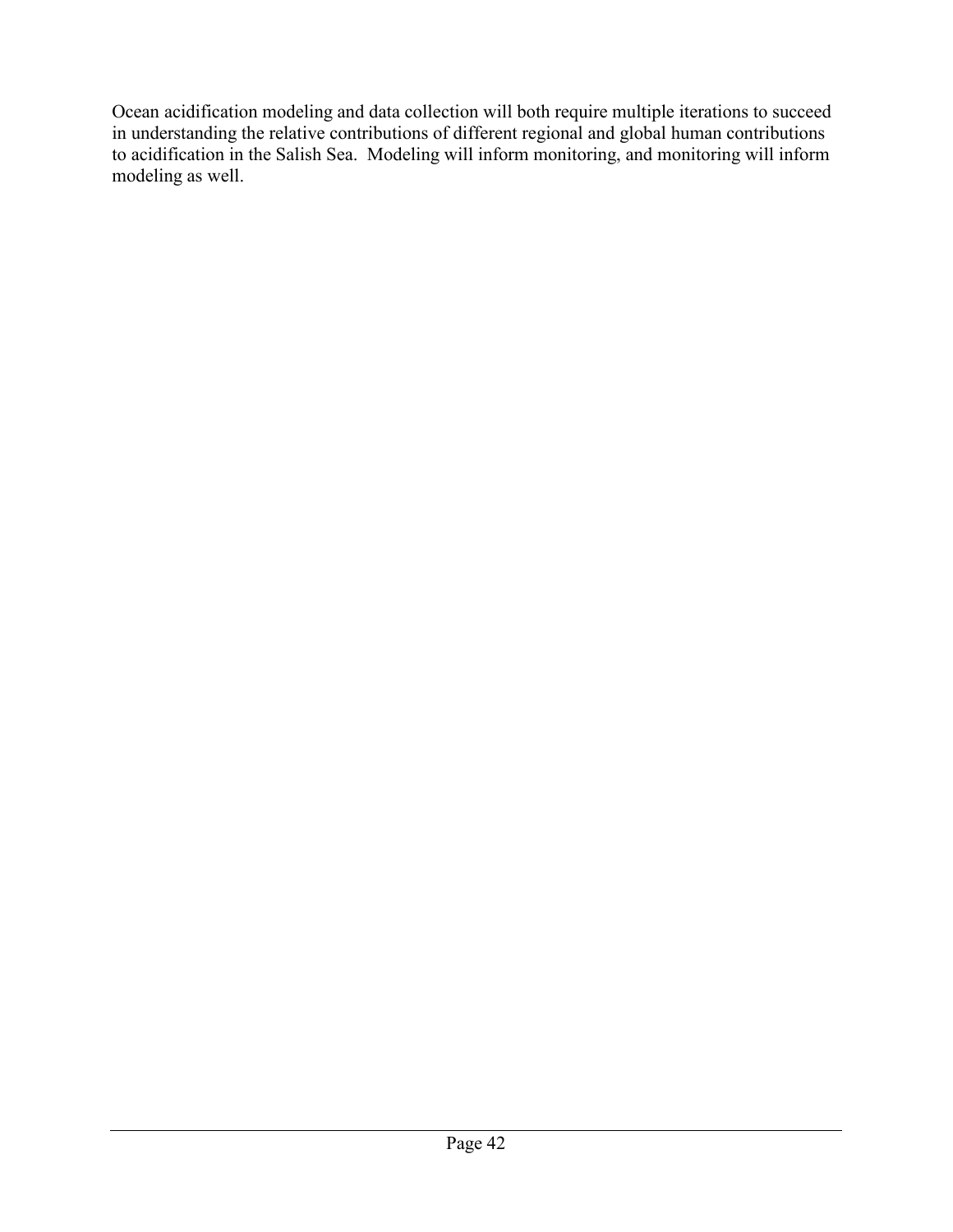## **References**

<span id="page-44-0"></span>Acker J. G., R. H. Byrne, and S. Ben-Yaakov. 1987. The effect of pressure on aragonite dissolution rates in seawater. Geochimica et Cosmochimica Acta 15:2171-2175.

Ambrose, R.B., C. Knightes, and T.A. Wool. 2010. WASP7 pH-Alkalinity – Model Theory and User's Guide. Supplement to Water Quality Analysis Simulation Program (WASP) User Documentation. EPA/600/R-09/100. [www.epa.gov/athens/wwqtsc/html/wasp.html.](http://www.epa.gov/athens/wwqtsc/html/wasp.html)

Andersson, A. J., F. T. Mackenzie, and L. M. Ver. 2003. Solution of shallow-water carbonates: An insignificant buffer against rising atmospheric  $CO<sub>2</sub>$ . Geology, 31 (6):513-516.

Bell, T.G., M.T. Johnson, T.D. Jickells, and P.S. Liss. 2008a. Ammonia/ammonium dissociation coefficient in seawater: A significant numerical correction. Environmental Chemistry, 5 (3): 183-186.

Bell, T.G., M.T. Johnson, T.D. Jickells, and P.S. Liss. 2008b. Correction to "Ammonia/ ammonium dissociation coefficient in seawater: a significant numerical correction", manuscript.

Busey, R.H. and R.E. Mesmer. 1977. Ionization equilibria of silicic acid and polysilicate formation in aqueous sodium chloride solutions to 300 °C, Inorg. Chem. 1:2444-2450.

Cai, W.J., C.E. Reimers, and T. Shaw. 1995. Microelectrode studies of organic carbon degradation and calcite dissolution at a California Continental rise site, Geochimica et Cosmochimica Acta, Vol. 59(3):497-51 I.

Cai, W.J. and Y. Wang. 1998. The chemistry, fluxes, and sources of carbon dioxide in the estuarine waters of the Satilla and Altamaha Rivers, Georgia. Limnology and Oceanography 43:657-668.

Caldeira, K. and M.E. Wickett. 2005. Ocean model predictions of chemistry changes from carbon dioxide emissions to the atmosphere and ocean. Journal of Geophysical Research 110, C09S04, doi:10.1029/2004JC002671.

Cerco, C. F. and T. Cole. 1995. User's Guide to the CE-QUAL-ICM Three-Dimensional Eutrophication Model, Release Version 1.0, Technical Report #EL-95-15, US Army Corps of Engineers, Waterways Experiment Station, March.

Chapra, S.C. 1997. Surface Water Quality Modeling. McGraw-Hill, New York.

Chapra, S.C., G.J. Pelletier, and H. Tao. 2008. QUAL2K: A modeling framework for simulating river and stream water quality, version 2.11: documentation and users manual. Civil and Environmental Engineering Dept., Tufts University, Medford, MA.

Chapra, S.C., and K.W. Reckhow. 1983. Engineering Approaches for Lake Management, Vol. 12: Mechanistic Modeling, Butterworth Publishers, Boston, MA.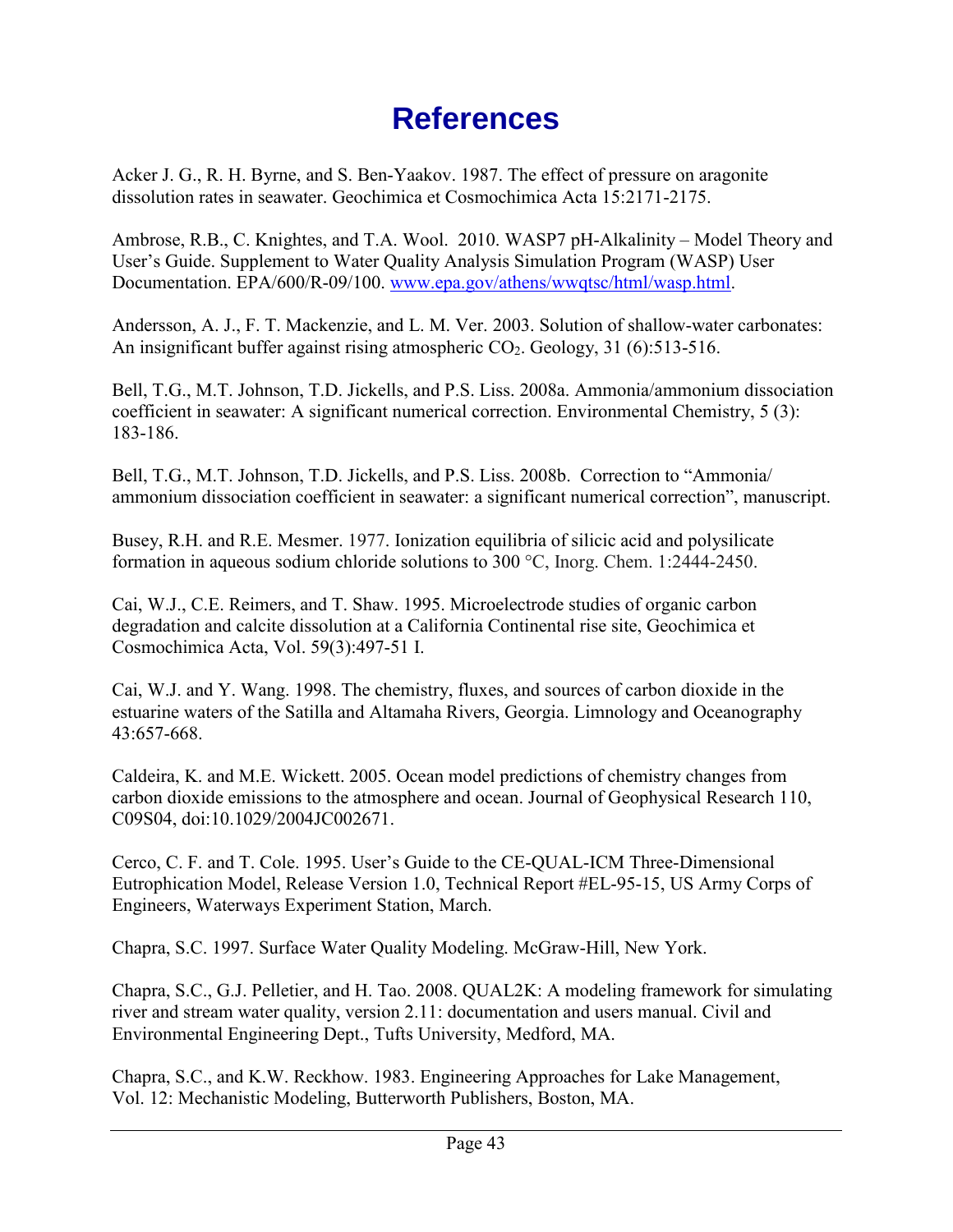Chen, Changsheng, Geoffery Cowles, and R. C. Beardsley. 2006. An unstructured grid, finitevolume coastal ocean model: FVCOM user manual. SMAST/UMASSD.

Churchill, M. A., R. A. Buckingham, and H. L. Elmore. 1962. The prediction of stream reaeration rates. Tennessee Valley Authority, Chattanooga, TN.

Clegg, S. L., M. Whitfield. 1995. A chemical model of seawater including dissolved ammonia and the stoichiometric dissociation constant of ammonia in estuarine water and seawater from - 2°C to 40°C. Geochimica et Cosmochimica Acta, 59(12):2403-2421.

Cole, T.M., and E.M. Buchak, 1995. CE-QUAL-W2: A Two-Dimensional, Laterally Averaged, Hydrodynamic and Water Quality Model, Version 2.0: User Manual, Instruction Report EL-95- 1, US Army Engineer Waterways Experiment Station, Vicksburg, MS.

Cope, B. and M. Roberts. 2013. Review and Synthesis of Available Information to Estimate Human Impacts to Dissolved Oxygen in Hood Canal. Washington State Department of Ecology Publication No. 13-03-016.

DeGasperi, C. 2010. Initial Assessment of Nutrient Loading to Quartermaster Harbor. King County Water and Land Resources Division Report.

DeGasperi, C. 2012. Quartermaster Harbor Benthic Flux Study. King County Water and Land Resources Division Report.

Dickson, A.G. 1981. An exact definition of total alkalinity and a procedure for the estimation of alkalinity and total inorganic carbon from titration data: Deep Sea Research Part A, Oceanographic Research Papers, V. 28(6):609-623.

Dickson, A.G. 1990a. Standard potential of the reaction  $AgCl(s) + .5H2(g) = Ag(s) + HCl(aq)$ and the standard acidity constant of the ion HSO4– in synthetic sea water from 273.15 to 318.15 K. The Journal of Chemical Thermodynamics, 22(2):113-127.

Dickson, A.G. 1990b. Thermodynamics of the dissociation of boric acid in synthetic seawater from 273.15 to 318.15 K: Deep Sea Research Part A, Oceanographic Research Papers, 37(5):755-766.

Dickson, A.G., and C. Goyet, eds. 1994. Handbook of methods for the analysis of the various parameters of the carbon dioxide system in sea water (2d ed.): Department of Energy, ORNL/CDIAC-74.

Dickson, A.G., C.L. Sabine, and J.R. Christian, eds. 2007. Guide to best practices for ocean CO2 measurements. PICES Special Publication 3, 191pp.

Dickson, A.G., and J.P. Riley. 1979. The estimation of acid dissociation constants in seawater media from potentiometric titrations with strong base. I. The iconic product of water-KW. Marine Chemistry, 7(2):89-99.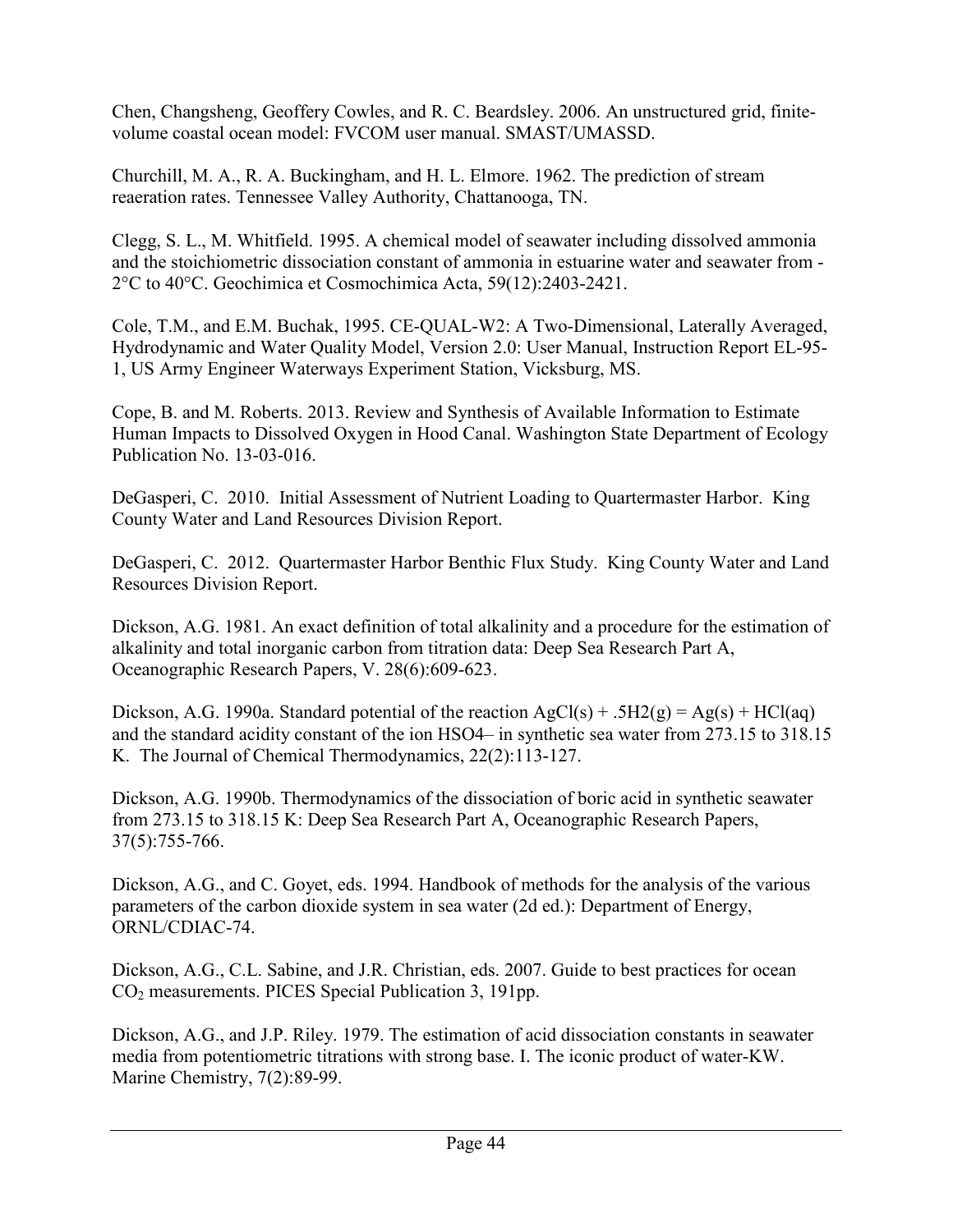Dreybrodt, W. 1980. Deposition of calcite from thin films of natural calcareous solutions and the growth of speleothems, Chemical Geology, 29:89-105.

Feely, R.A, C.L. Sabine, J. Martin Hernandez-Ayon, D. Ianson, and B. Hales. 2008. Evidence for Upwelling of Corrosive "Acidified" Water onto the Continental Shelf. Science 13 June 2008: 320 (5882):1490-1492.

Feely, R.A, R.H. Byrne, J.G. Acker, P.R. Betzer, C.-T. A. Chen, J.F. Gendron, M.F. Lamb. 1988. Winter-Summer variation of calcite and aragonite saturation in the Northeast Pacific, Marine Chemistry, 25:227-241.

Feely, R.A., S. R. Alin, J. Newton, C. L. Sabine, M. Warner, A. Devol, C. Krembs, C. Maloy, 2010. The combined effects of ocean acidification, mixing, and respiration on pH and carbonate saturation in an urbanized estuary, Estuarine, Coastal and Shelf Science, Volume 88(4):442-449.

Feely, R.A., T. Klinger, J.A. Newton, and M. Chadsey, eds. 2012. Washington Shellfish Initiative Blue Ribbon Panel on Ocean Acidification, Scientific Summary of Ocean Acidification in Washington State Coastal and Estuarine Waters.

Findlay, H. S., H.L. Wood, M.A. Kendall, J.I. Spicer, R.J. Twitchett and S. Widdicombe. 2009. Calcification, a physiological process to be considered in the context of the whole organism, Biogeosciences Discuss., 6:2267-2284.

Gattuso J. P., D. Allemand, M. Frankignoulle. 1999. Photosynthesis and Calcification at Cellular, Organismal and Community Levels in Coral Reefs: A Review on Interactions and Control by Carbonate Chemistry, American Zoologist, 39:160-183.

Harned, H. S., and F. T. Bonner. 1945. The first ionization constant of carbonic acid in aqueous solutions of sodium chloride. Journal of the American Chemical Society 67:1026-1031. doi:10.1021/JA01222A037.

Harned, H. S. and S. R. Scholes. 1941. The ionization constant of HCO3 from 0 to 50°C. Journal of the American Chemical Society 63:1706-1709. doi:10.1021/JA01851A058.

Ho, D.T., C.S. Law, M.J. Smith, P. Schlosser, M. Harvey, and P. Hill. 2006. Measurements of air-sea gas exchange at high wind speeds in the Southern Ocean: Implications for global parameterizations: Geophysical Research Letters, 33:L16611.

Khangaonkar, T., Z. Yang, T. Kim, and M. Roberts. 2011. Tidally Averaged Circulation in Puget Sound Sub-basins: Comparison of Historical Data, Analytical Model, and Numerical Model. Journal of Estuarine Coastal and Shelf Science 93:305-319.

Khangaonkar, T., B. Sackmann, W. Long, T. Mohamedali , and M. Roberts. 2012. Simulation of annual biogeochemical cycles of nutrient balance, phytoplankton bloom(s), and DO in Puget Sound using an unstructured grid model. Ocean Dynamics 62:1353-1379.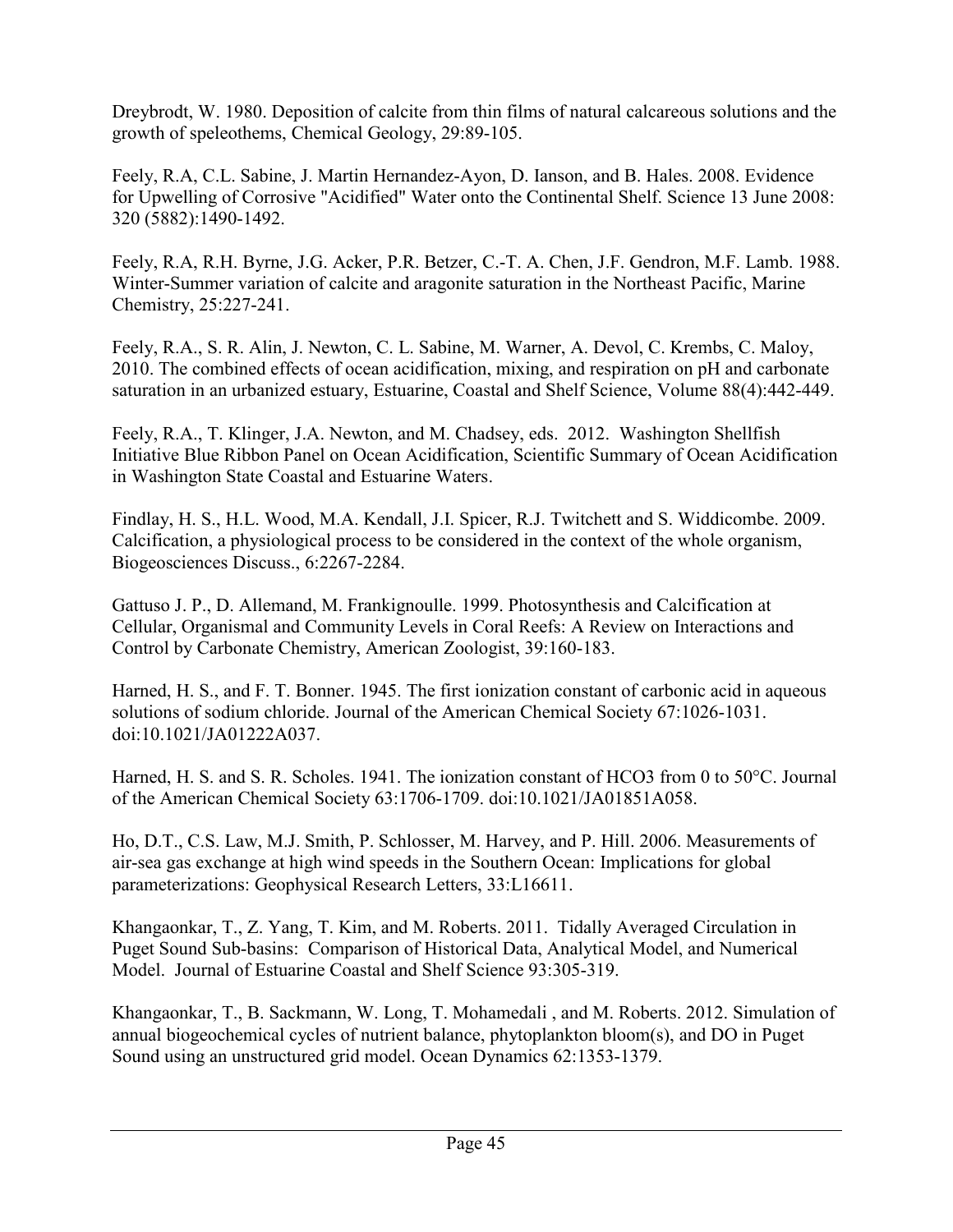Khoo, K.H., R.W. Ramette, C.H. Culberson, and R.G. Bates. 1977a. Determination of hydrogen ion concentrations in seawater from 5 to 40 ºC—Standard potentials at salinities from 20 to 45‰. Analytical Chemistry, 49(1):29-34.

Khoo, K.H., C.H. Culberson, and R.G. Bates. 1977b. Thermodynamics of dissociation of ammonium ion in seawater from 5 to 40°C. Journal of Solution Chemistry, 6(4):281-290.

Kim, T. and T. Khangaonkar. 2011. An offline unstructured biogeochemical model (UBM) for complex estuarine and coastal environments. Environmental Modelling & Software 31:47-63.

King County. 2012. King County Marine Mooring Data. Quartermaster Harbor Sites. <http://green.kingcounty.gov/marine-buoy/>

Leclercq, N., Gattuso J.-P., and Jaubert J. 2002. Primary production, respiration, and calcification of a coral reef mesocosm under increased  $CO<sub>2</sub>$  partial pressure, Limnol. Oceanogr. 47:558-564.

Lewis, E. and D. Wallace. 1998. Program Developed for  $CO<sub>2</sub>$  System Calculations, Oakland Ridge National Laboratory, Technical report # ORNL/CDLAC-105.

Lueker, T.J., A.G. Dickson, and C.D. Keeling.  $2000$ . Ocean  $pCO<sub>2</sub>$  calculated from dissolved inorganic carbon, alkalinity, and equations for  $K_1$  and  $K_2$ —Validation based on laboratory measurements of  $CO<sub>2</sub>$  in gas and seawater at equilibrium. Marine Chemistry, 70:105-119.

Mackay, D. 1980. Solubility, Partition Coefficients, Volatility, and Evaporation Rates, Reactions and Processes Handbook, Vol 2, Part A, Springer-Verlag, New York, NY.

Martin, J.L. and J. Martin. 1988. Application of Two-Dimensional Water Quality Model. J. Environ. Eng., 114(2):317-336.

Mehrbach, C., Culberson, C.H., J.E. Hawley, and R.M. Pytkowicz. 1973. Measurement of the apparent dissociation constants of carbonic acid in seawater at atmospheric pressure. Limnology and Oceanography, 18: 897-907.

Millero, F.J. 1979. The thermodynamics of the carbonate system in seawater. Geochimica et Cosmochimica Acta, 43(10):1651-1661.

Millero, F.J. 1983. Influence of pressure on chemical processes in the sea, in Riley, J.P., and Chester, R., eds., Chemical oceanography (2d ed.): New York, Academic Press, p. 1-88.

Millero, F.J. 1995. Thermodynamics of the carbon dioxide system in the oceans: Geochimica et Cosmochimica Acta, 59(4):661-667.

Millero, F.J. 2007. The marine inorganic carbon cycle, Chem. Rev. 107:308-341.

Millero, F.J. 2010. Carbonate constants for estuarine waters, Marine and Freshwater Research, 61:139-142.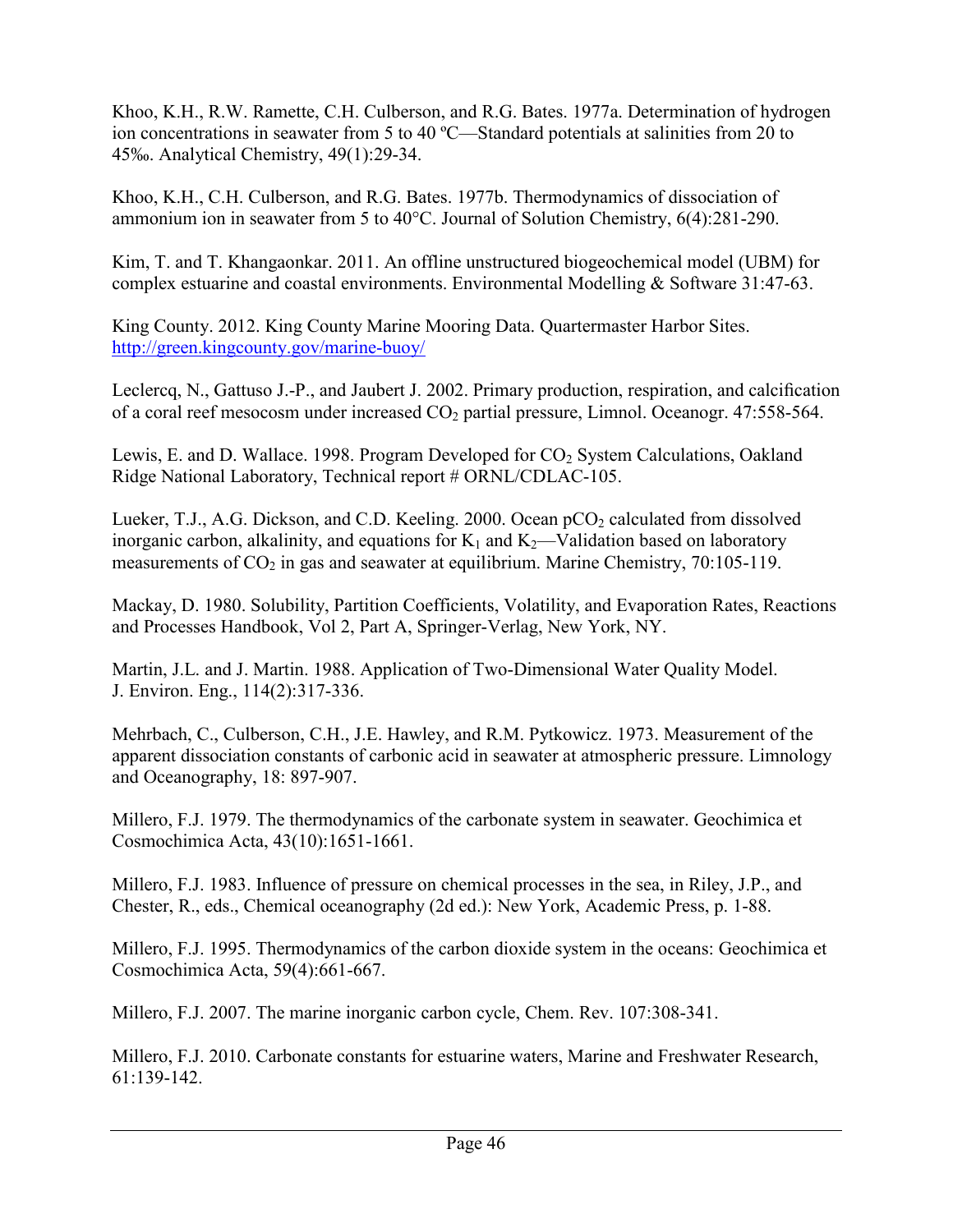Millero, F.J., T.B. Graham, F. Huang, H. Bustos-Serrano, and D. Pierrot. 2006. Dissociation constants of carbonic acid in seawater as a function of salinity and temperature, Marine Chemistry, 100:80-94.

Millero, F. J., T. Plese, and M. Fernandez. 1988. The dissociation of hydrogen sulfide in seawater, Limnology and Oceanography, 33(2):269-274.

Mohamedali, T., M. Roberts, B. Sackmann, and A. Kolosseus. 2011. Puget Sound Dissolved Oxygen Model, Nutrient Load Summary for 1999-2008. Washington State Department of Ecology Publication No. 11-03-057. <https://fortress.wa.gov/ecy/publications/SummaryPages/1103057.html>

Mortimer, C.H. 1981. The Oxygen Content of Air Saturated Fresh Waters over Ranges of Temperature and Atmospheric Pressure of Limnological Interest, International Vereinigung Theoretische and Angewandte Limnologie, 22:2-23.

Mucci, A. 1983. The solubility of calcite and aragonite in seawater at various salinities, temperatures and one atmosphere total pressure, American J. Science, 283:780-799.

Newton, J. and A. Devol. 2012. Quality Assurance Project Plan: Long-term, High Resolution Marine Water Quality Monitoring in Puget Sound using Profiling Buoys, 2012-2013 Activities.

Newton, J., S. Brower, and B. Barnett. 2013. Summary of known values of concentrations and rates needed to model nutrient / carbon load effects on ocean acidification. Report prepared for Washington Department of Natural Resources under Interagency Agreement No. IAA 13-073.

Nightingale, P.D., G. Malin, C.S. Law, A.ZJ. Watson, P.S. Liss, M.I. Liddicoat, J. Boutin, and R.C. Upstill-Goddard. 2012. In situ evaluation of air-sea gas exchange parameterizations using novel conservative and volatile tracers. Global Biogeochemical Cycles 14:373-387.

O'Connor, D.J and W.E. Dobbins. 1958. Mechanism of Reaeration in Natural Streams. Transactions of the American Society of Civil Engineers, 123(1):641-666.

Pankow, James F. 1991. Aquatic Chemistry Concepts. 712 pp., ISBN-10: 0873711505, CRC Press.

Pelletier, Greg, Ernie Lewis, and Doug Wallace. 2012. co2sys2.1.xls, A calculator for the  $CO<sub>2</sub>$ system in seawater for Microsoft Excel/VBA, Washington State Department of Ecology, Olympia, WA, Brookhaven National Laboratory, Upton, NY.

Perez, F.F. and F. Fraga. 1987. The pH measurements in seawater on the NBS scale. Marine Chemistry 21:315-327.

Raymond, P. A. and J. J. Cole. 2001. Gas exchange in rivers and estuaries: choosing a gas transfer velocity, Estuaries, 24:312-317.

Riley, J. P. and M. Tongudai, 1967. Chemical Geology 2:263-269.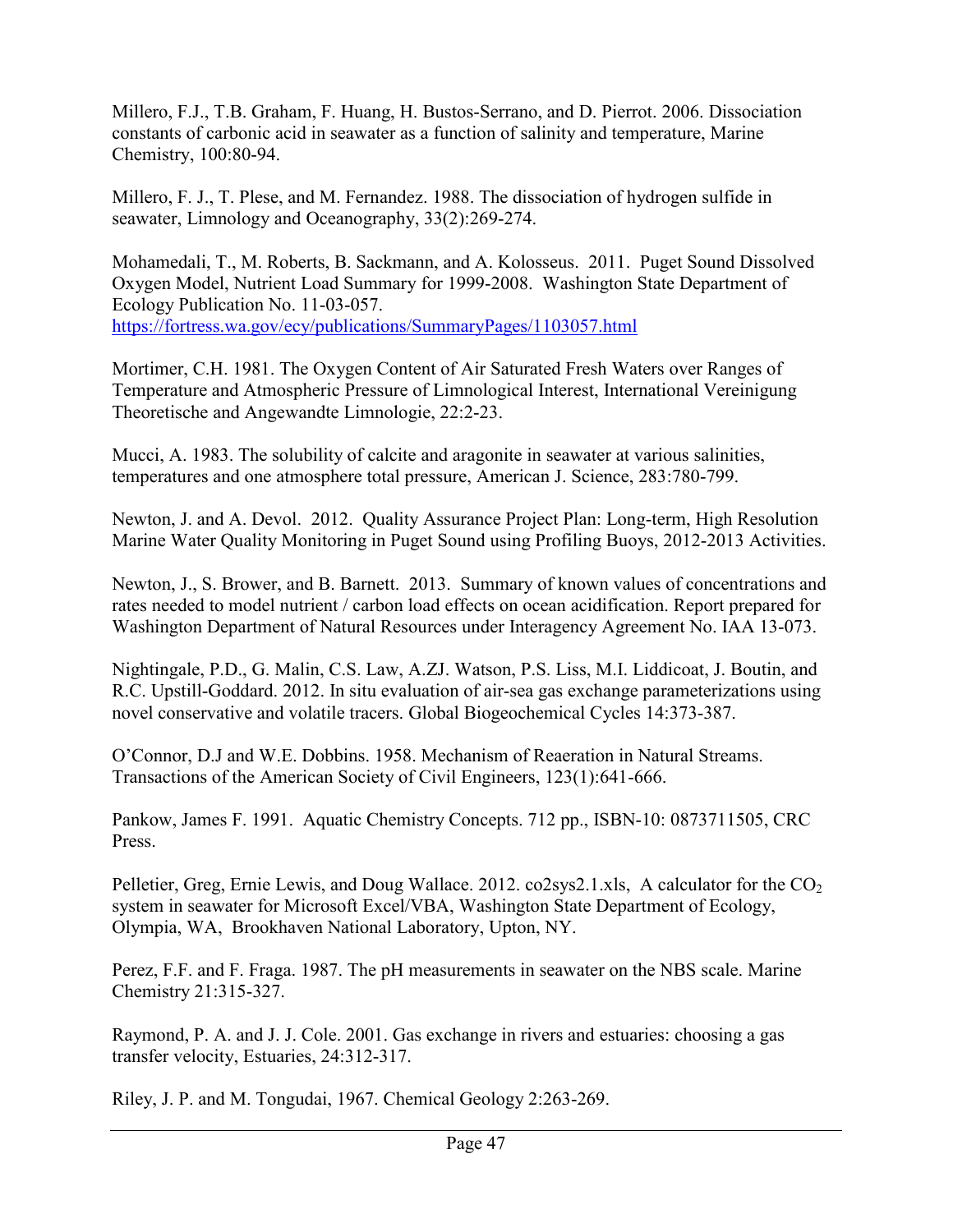Robbins, L.L., M.E. Hansen, J.A. Kleypas, and S.C. Meylan. 2010. CO2calc: A User-Friendly Seawater Carbon Calculator for Windows, Mac OS X, and iOS (iPhone), USGS, Open-File Report 2010-1280.

Roberts, M., J. Bos, and S. Albertson. 2008. South Puget Sound Dissolved Oxygen Study, Interim Data Report. Washington State Department of Ecology Publication No. 08-03-037. <https://fortress.wa.gov/ecy/publications/SummaryPages/0803037.html>

Roberts, M., T. Mohamedali, B. Sackmann, T. Khangaonkar, and W. Long. 2014. Dissolved Oxygen Assessment for Puget Sound and the Straits – Impacts of Current and Future Nitrogen Sources and Climate Change through 2070. Washington State Department of Ecology Publication No. 14-03-0X. (in press).

Roy, R.N., L.N. Roy, M. Lawson, K.M. Vogel, C.P. Moore, W. Davis, and F.J. Millero. 1993. Thermodynamics of the dissociation of boric acid in seawater at S=35 from 0 to 55°C. Marine Chemistry 44:243-248.

Rupp G. L. and V. D. Adams. 1981. Calcium Carbonate Precipitation as Influenced by Stream Primary Production, Report# UWRL/Q-81/02, Utah State University, Logan, Utah.

Sawyer, C. N. and P. L. McCarty. 1967. Chemistry for Sanitary Engineers, 2<sup>nd</sup> edition, McGraw-Hill, New York.

Sheibley, R.W. and A.J. Paulson. 2014. Quantifying benthic nutrient fluxes in Puget Sound – Review of Available Science. US Geological Survey (in press).

Sørensen, S. P. L. 1909. Enzymstudien. II, Über die Messung und die Bedeutung der Wasserstoffionenkonzentration bei enzymatischen Prozessen, Biochem. Zeitschr.21:131-304.

Stumm, W. and. J. J. Morgan. 1970. Aquatic Chemistry, New York, Wiley-Interscience.

Sullivan, A.B., S.A. Rounds, J.R. Asbill-Case, and M.L. Deas. 2013. Macrophyte and pH buffering updates to the Klamath River water-quality model upstream of Keno Dam, Oregon: U.S. Geological Survey Scientific Investigations Report 2013-5016, 52 pp.

Suzuki, A. 1998. Combined Effects of Photosynthesis and Calcification on the Partial Pressure of Carbon Dioxide in Seawater, Journal of Oceanography, 54:1-7.

van Heuven, S., D. Pierrot, J.W.B. Rae, E. Lewis, and D.W.R. Wallace. 2011. MATLAB Program Developed for CO<sub>2</sub> System Calculations. ORNL/CDIAC-105b. Carbon Dioxide Information Analysis Center, Oak Ridge National Laboratory, U.S. Department of Energy, Oak Ridge, Tennessee. doi: 10.3334/CDIAC/otg.CO2SYS\_MATLAB\_v1.1.

Walter, L.M. and J.W. Morse. 1985. The dissolution kinetics of shallow marine carbonates in seawater: A laboratory study, Geochimica et Cosmochimica Acta, 49:1503-1513.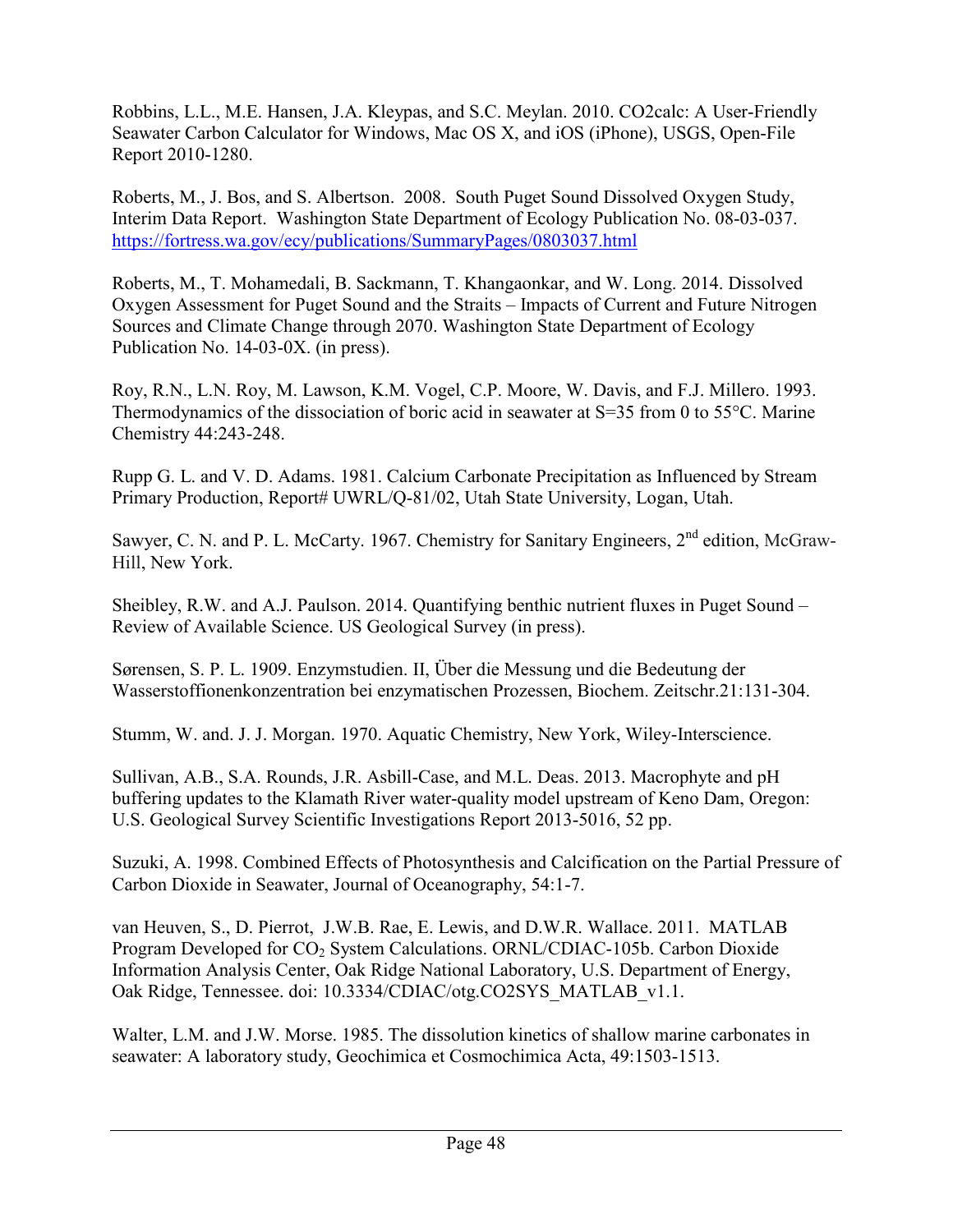Wanninkhof, R. 1992. Relationship between wind speed and gas exchange over the ocean, Journal of Geophysical Research, 97(5):7373-7382.

Washington State Blue Ribbon Panel on Ocean Acidification. 2012. Ocean Acidification: From Knowledge to Action, Washington State's Strategic Response. H. Adelsman and L. Whitely Binder (eds). Washington Department of Ecology, Olympia, WA. Publication no. 12-01-015. <https://fortress.wa.gov/ecy/publications/SummaryPages/1201015.html>

Weiss, R.F. 1974. Carbon dioxide in water and seawater: the solubility of a non-ideal gas. Marine Chem. 2:203-215.

White, W.M. 2013. Geochemistry, book in press, Wiley-Blackwell, ISBN 978-0470656686.

Wootton, J.T. and C.A. Pfister. 2012. Carbon system measurements and potential climatic drivers at a site of rapidly declining ocean pH. PLOS One v. 7(12) e53396.

Yang Z., T. Khangaonkar, R. Labiosa, and T. Kim. 2010. Puget Sound Dissolved Oxygen Modeling Study: Development of an Intermediate-Scale Hydrodynamic Model. PNNL-18484, Pacific Northwest National Laboratory, Richland, WA.

Yao, W. and F. J. Millero. 1995. The chemistry of the anoxic waters in the Framvaren fjord, Norway, Aquat. Geochem. 1:53-88.

Zhong S. and A. Mucci. 1989. Calcite and aragonite precipitation from seawater solutions of various salinities: precipitation rates and overgrowth compositions, Chemical Geology, 78: 283-299.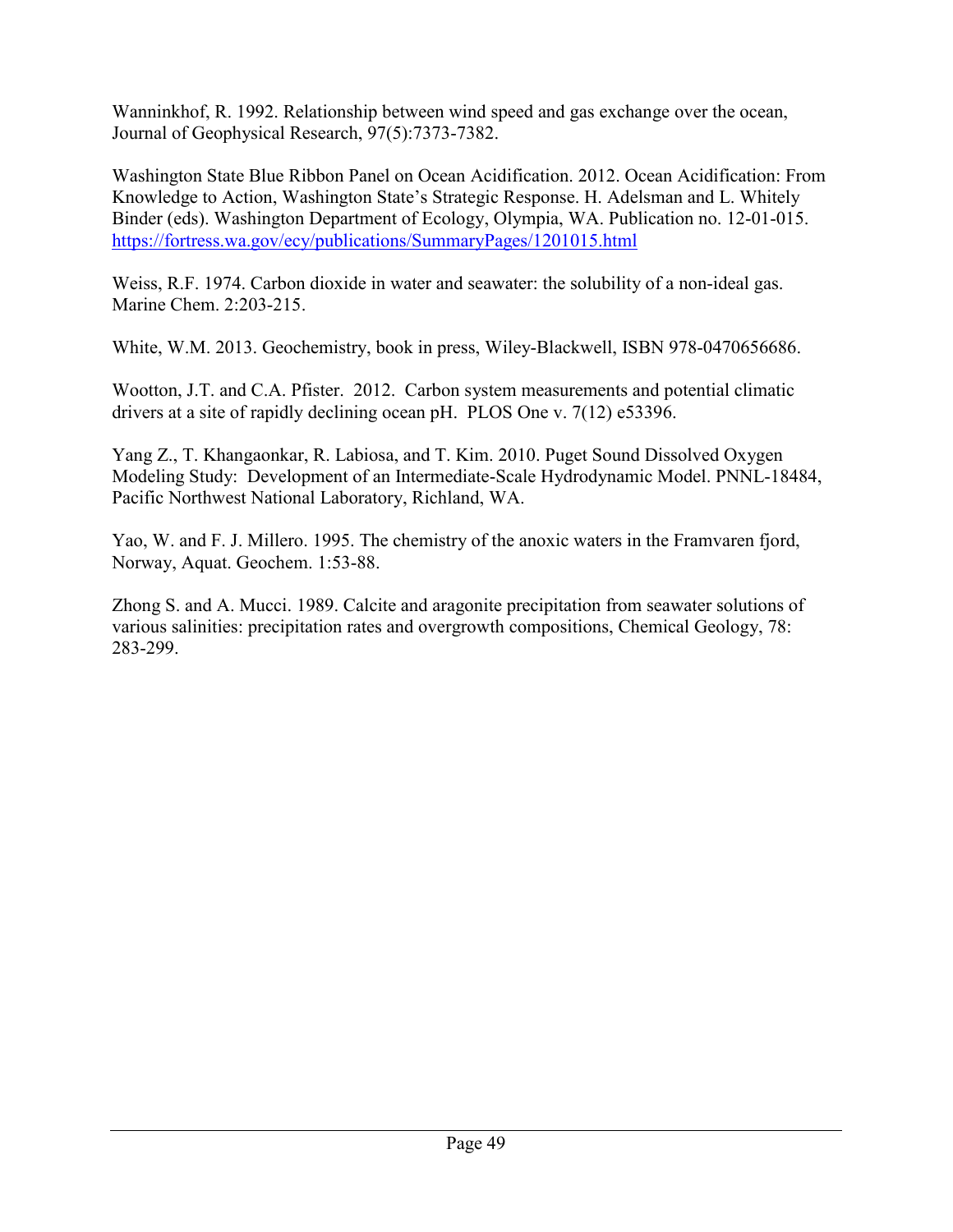# <span id="page-51-0"></span>**Appendices**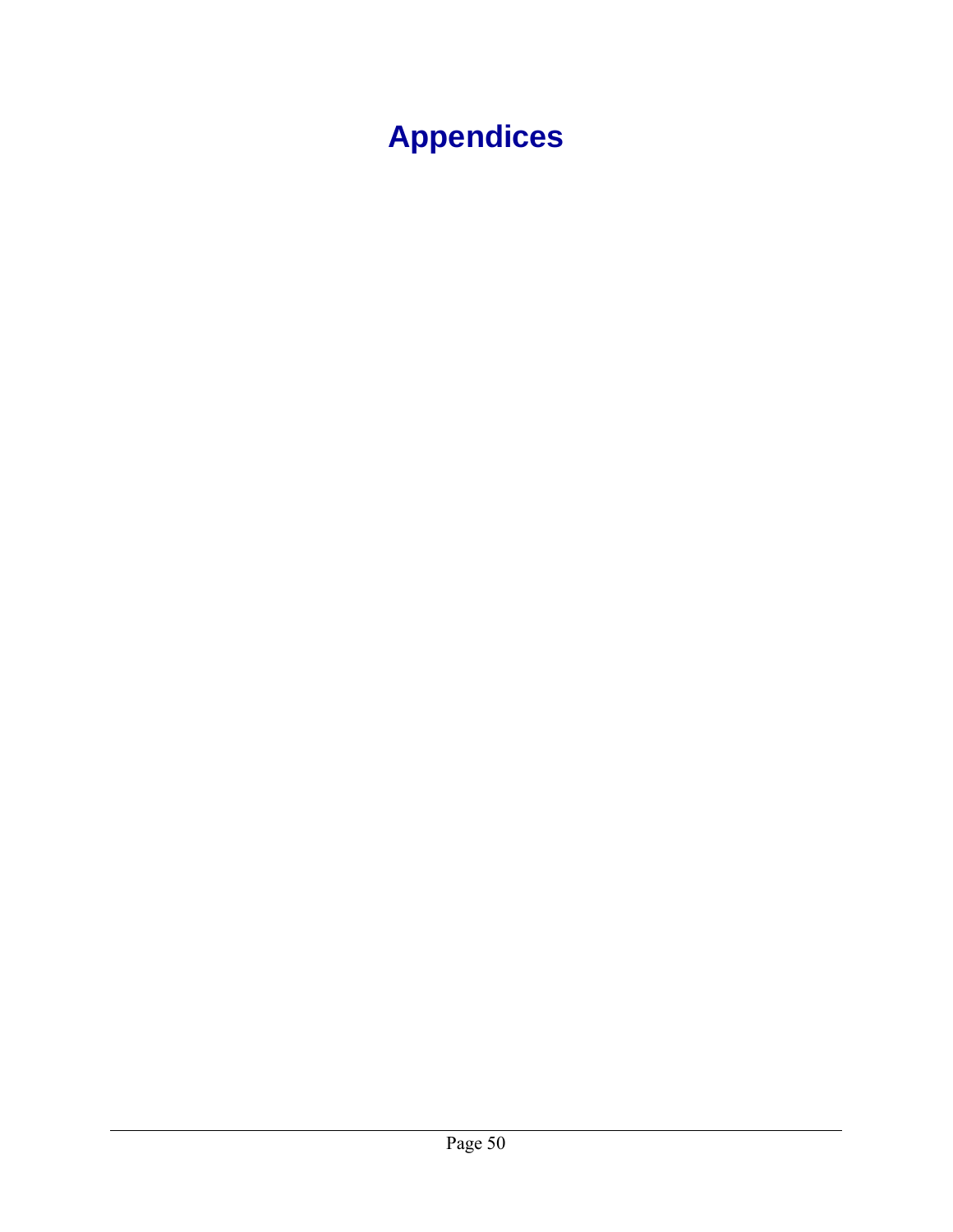#### <span id="page-52-0"></span>**Appendix A. Equilibrium Constants of Key Chemical Reactions – pH Model**

A key to the success of the method in solving ocean pH kinetics described in Section 3.2 is to have reasonably accurate values for the chemical equilibrium constants of the reactions. Here we summarize the rates and estimates based on literature. (Note that little is known on the impact of turbulent kinetic energy (TKE) on these reaction rates)

 $K_0$  (mole/L/atm)

Weiss solubility constant for  $K_0$  (mole/L/atm.) (equation (16)) in seawater is calculated as (Robbins et al., 2010; Weiss, 1974)

$$
K_0 = A_1 + A_2 \left(\frac{100}{T}\right) + A_3 \ln \left(\frac{T}{100}\right) + S[B_1 + B_2 \left(\frac{T}{100}\right) + B_3 \left(\frac{T}{100}\right)^2]
$$
 (A1)

where T is temperature (Kelvin), S is salinity (psu),  $A_1$ ,  $A_2$ ,  $A_3$ ,  $B_1$ ,  $B_2$ ,  $B_3$  are given in Weiss (1974) :

$$
A_1 = -58.0931, \t A_2 = 90.5069, \t A_3 = 22.2940(A2)
$$
  
\n
$$
B_1 = 0.027766, \t B_2 = -0.025888, \t B_3 = 0.0050578 \t (A3)
$$

•  $K_{a, CO_2^*(aq)}$  (meter/day)

and

CO<sub>2</sub> gas transfer coefficient  $K_{a, CO_2^*(aq)}$  is given by Wanninkhof (1992), Nightingale et al. (2000), and Ho et al. (2006)

$$
K_{a,CO_2^*(aq)} = k \times K_0 \times 24/1000000 \tag{A4}
$$

where  $k$  is empirically related to wind speed:

$$
k = \begin{cases} 0.31U^{2} \sqrt{\frac{660}{s_{c}}} & \text{Wanninkhof (1992)}\\ (0.33U + 0.222U^{2}) \sqrt{\frac{600}{s_{c}}} & \text{Nightingale (2000)}\\ 0.266U^{2} \sqrt{\frac{600}{s_{c}}} & Ho (2006) \end{cases}
$$
(A5)

and  $S_c$  is Schmidt number empirically related to temperature T (Kelvin) as (Robbins et al., 2010)

$$
S_c = A - B(T - 273.15) + C(T - 273.15)^2 - D(T - 273.15)^3
$$
 (A6)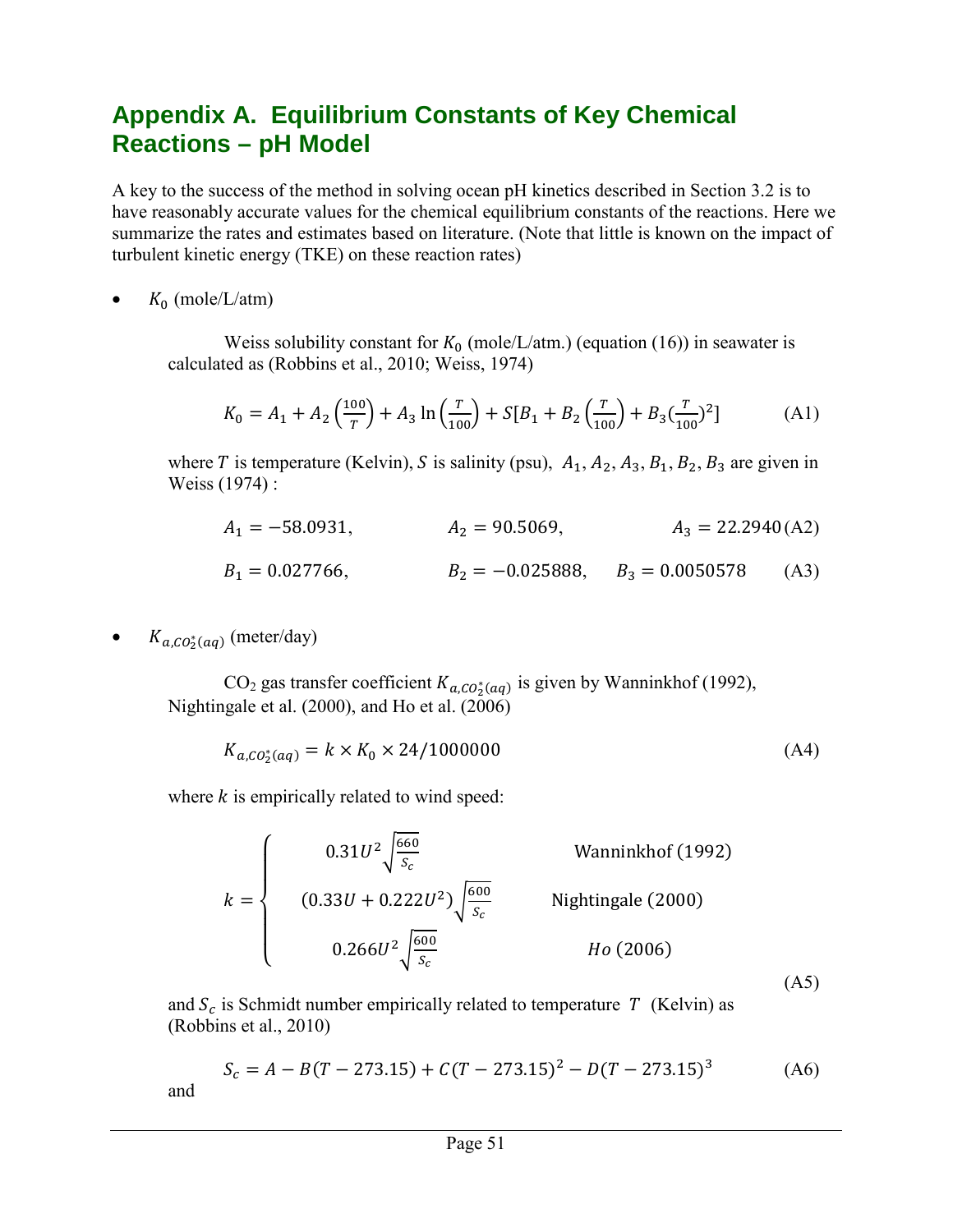$$
A = 2073.1, \t C = 3.6276, B = 125.62, \t D = 0.043219
$$
 (A7)

Raymond and Cole (2001) provided some measurements of  $k$  at  $S_c = 600$  with varying wind speed.

 $K_1$ ,  $K_2$  (mole/L)

The equilibrium constants of  $K_1$ ,  $K_2$  for dissociation of carbon dioxide and bicarbonate are dependent on the pH scale selected. Essentially,  $K_1$ ,  $K_2$  can be defined differently using different pH scales. Equations

$$
K_{1,F} \equiv K_1 = \frac{[H^+][HCO_3^-]}{[CO_2^*]} \tag{A8}
$$

$$
K_{2,F} \equiv K_2 = \frac{[H^+][CO_3^{2-}]}{[HCO_3^-]}
$$
(A9)

are used to define equilibrium constants based on free proton concentration  $[H^+]$ . In practice, due to difficulties in measuring  $[H^+]$ , total scale  $[H_T^+]$  and seawater scale  $[H_{SWS}^+]$  are used instead, which means that the measured rates would be defined as follows.

$$
K_{1,T} = \frac{[H_T^+][HCO_3^-]}{[CO_2^*]} \tag{A10}
$$

$$
K_{2,T} = \frac{[H_T^+][CO_3^{2-}]}{[HCO_3^-]}
$$
(A11)

for total scale and

$$
K_{1,SWS} = \frac{[H_{SWS}^+][HCO_3^-]}{[CO_2^*]} K_{2,SWS} = \frac{[H_{SWS}^+][CO_3^-]}{[HCO_3^-]}
$$
(A13)

for seawater scale. The relationships of these constants are described by (see Millero 2010)

$$
K_{1,F} \equiv K_1 = K_{1,SWS}/(1 + C_{TS}/K_S + C_{TF}/K_F)
$$
\n(A14)

$$
K_{2,F} \equiv K_2 = K_{2,SWS}/(1 + C_{TS}/K_S + C_{TF}/K_F)
$$
\n(A15)

$$
K_{1,T} = K_{1,SWS}(1 + C_{TS}/K_S)/(1 + C_{TS}/K_S + C_{TF}/K_F)
$$
\n(A16)

$$
K_{2,T} = K_{2,SWS}(1 + C_{TS}/K_S)/(1 + C_{TS}/K_S + C_{TF}/K_F)
$$
\n(A17)

For saline waters (Salinity > 19 psu), Dickson et al. (2007) and Lueker et al. (2000) presented regression of  $K_{1,T}$  and  $K_{2,T}$  against temperature T (Kelvin) and salinity S (psu) using measured data from Mehrbach et al. (1973)

$$
log_{10}(K_{1,T}[mole/kg]) = \frac{-3633.86}{T} + 61.2172 - 9.67770 \ln(T)
$$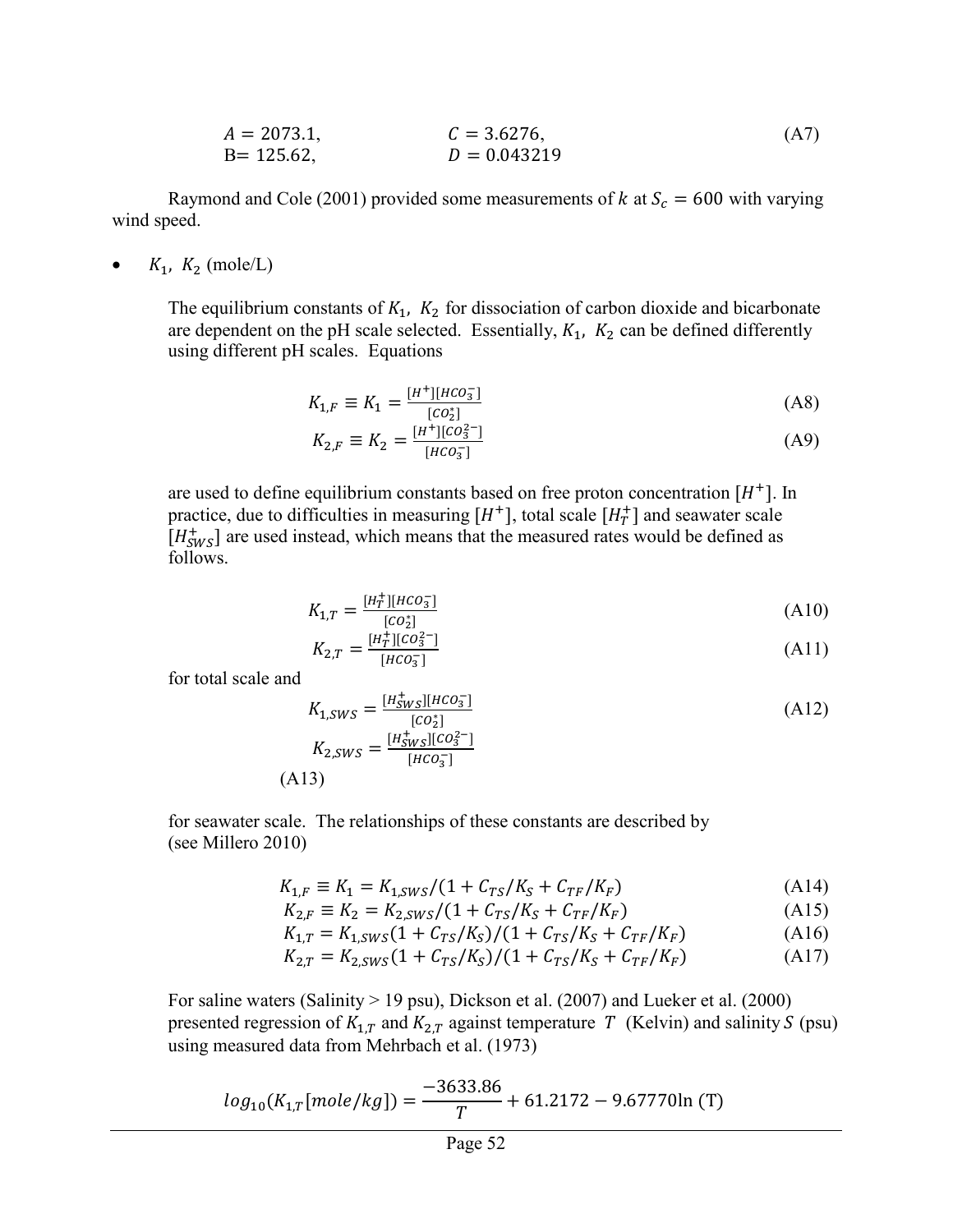$$
+0.011555S - 0.0001152S2
$$
\n(A18)  
\n
$$
log_{10}(K_{2,T}[mole/kg]) = \frac{-471.78}{T} - 25.9290 + 3.16967\ln(T) + 0.01781S - 0.0001122S2
$$

(A19)

We then can convert  $K_1$ ,  $K_2$  from mole/kg unit to mole/L unit (if necessary).

For estuarine waters, Cai and Wang (1998) provided the following calculation

$$
pK_1 = \frac{3404.7}{T} + 0.032786 \times T - 14.843
$$
  
-0.071692 \times F(T) \times \sqrt{S} + 0.0021487 \times S \times F(T) (A20)  

$$
pK = \frac{2902.39}{T} + 0.02379 \times T = 6.4980
$$

$$
pK_2 = \frac{2902.39}{T} + 0.02379 \times T - 6.4980
$$
  
-0.3191 \times (1.4381 -  $\frac{129.24}{T}$ ) \times  $\sqrt{S}$  + 0.0198 \times S (A21)

where  $F(T)$  is not given in the publication, T is in Kelvin and S is in psu. More recently, Millero (2010) gives the following formula

$$
pK_{i,*} = pK_i^0 + A_i + \frac{B_i}{T} + C_i \ln(T) \qquad (i = 1,2)
$$
 (A22)

where  $pK_{i,*}$  represents free scale, total scale or seawater scale values of  $K_i$ , and  $pK_{i,*}$  =  $-\log_{10} K_{i,*}$  and  $pK_i^0$  (i=1,2) are pure water values obtained by fitting (Millero et al. 2006) data from Harned and Scholes (1941) and Harned and Bonner (1945)

$$
pK_1^0 = -126.34048 + 6320.813/T + 19.568224 \ln T
$$
 (A23)  

$$
pK_2^0 = -90.18333 + 5143.692/T + 14.613358 \ln T
$$
 (A24)

Coefficients in (A22) are

$$
A_i = a_0 \sqrt{S} + a_1 S + a_2 S^2 \tag{A25}
$$

$$
B_i = a_3 \sqrt{S} + a_4 S \tag{A26}
$$

$$
C_i = a_5 \sqrt{S} \tag{A27}
$$

with  $a_0 \sim a_5$  tabulated (Millero 2010) in tables A-1 and A-2 below for  $pK_{i,*}$  (i=1,2)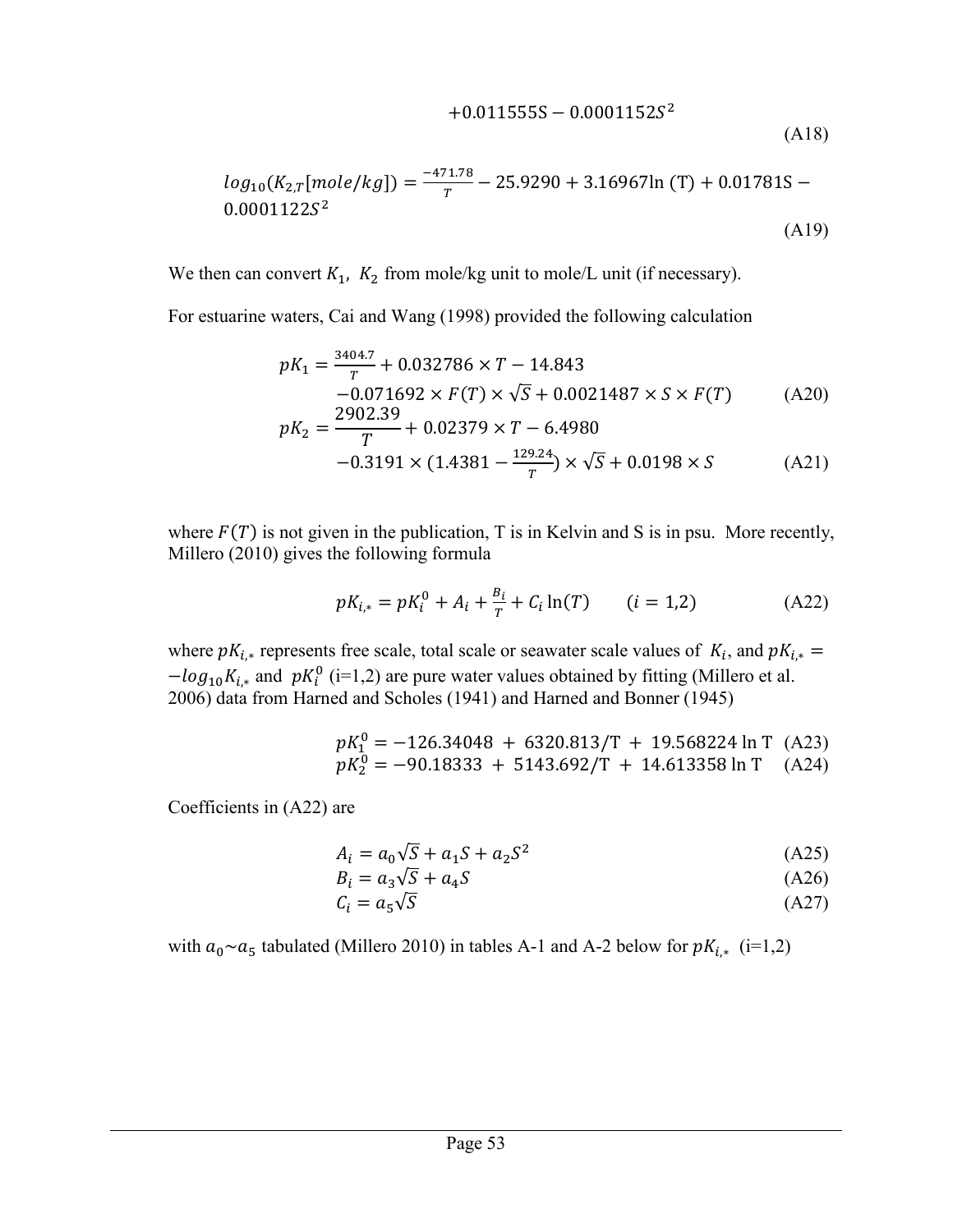|                |                | $pH_F$ scale | $pH_T$ scale | pH <sub>sws</sub> scale |
|----------------|----------------|--------------|--------------|-------------------------|
| $S^{0.5}$      | a <sub>0</sub> | 5.09247      | 13.4051      | 13.4038                 |
| S              | a <sub>1</sub> | 0.05574      | 0.03185      | 0.03206                 |
| $S^2$          | a <sub>2</sub> | $-9.279E-05$ | $-5.218E-05$ | $-5.242E-05$            |
| $S^{0.5}/T$    | aз             | $-189.879$   | $-531.095$   | $-530.659$              |
| S/T            | $a_4$          | $-11.3108$   | $-5.7789$    | $-5.8210$               |
| $S^{0.5}$ ln T | a <sub>5</sub> | $-0.8080$    | $-2.0663$    | $-2.0664$               |
| s.e.           |                | 0.0055       | 0.0053       | 0.0053                  |
| Number         |                | 551          | 551          | 551                     |

Table A-1. Coefficients for  $pK_{1,*}$  fitting (from Millero 2010).

Table A-2. Coefficients for  $pK_{2,*}$  fitting (from Millero 2010).

|                | $pH_F$ scale | $pH_T$ scale | pH <sub>SWS</sub> scale |
|----------------|--------------|--------------|-------------------------|
| $S^{0.5}$      | 11.0637      | 21.5724      | 21.3728                 |
| S              | 0.1379       | 0.1212       | 0.1218                  |
| $S^2$          | $-3.788E-04$ | $-3.714E-04$ | $-3.688E-04$            |
| $S^{0.5}/T$    | $-366.178$   | $-798.292$   | $-788.289$              |
| S/T            | $-23.288$    | $-18.951$    | $-19.189$               |
| $S^{0.5}$ ln T | $-1.810$     | $-3.403$     | $-3.374$                |
| s.e.           | 0.0105       | 0.0108       | 0.0109                  |
| Number         | 590          | 590          | 590                     |

•  $K_w$  ((mole/L)(mole/L))

Based on seawater scale definition of  $K_w$ 

$$
K_{w,SWS} = [H^+_{SWS}][OH^-_{SWS}],\tag{A28}
$$

where  $[OH_{SWS}]$  is seawater scale concentration of hydroxide, Dickson and Riley (1979) measured  $K_w$  under different temperature T (Kelvin) and ionic strength *I* with artificial seawater. The regressed results in terms of temperature T (Kelvin) and ionic strength I or salinity S (psu) are given as (Dickson and Riley 1979 equation (6) and equation (7))

$$
pK_{w,SWS}\left(\left(\frac{mole}{kg-water}\right)^2\right) = \frac{3441.0}{T} + 2.256 - 0.709\sqrt{I}
$$
 (A29)

$$
pK_{w,SWS}\left(\left(\frac{mole}{kg-water}\right)^2\right) = \frac{3441.0}{T} + 2.241 - 0.9415\sqrt{S}
$$
 (A30)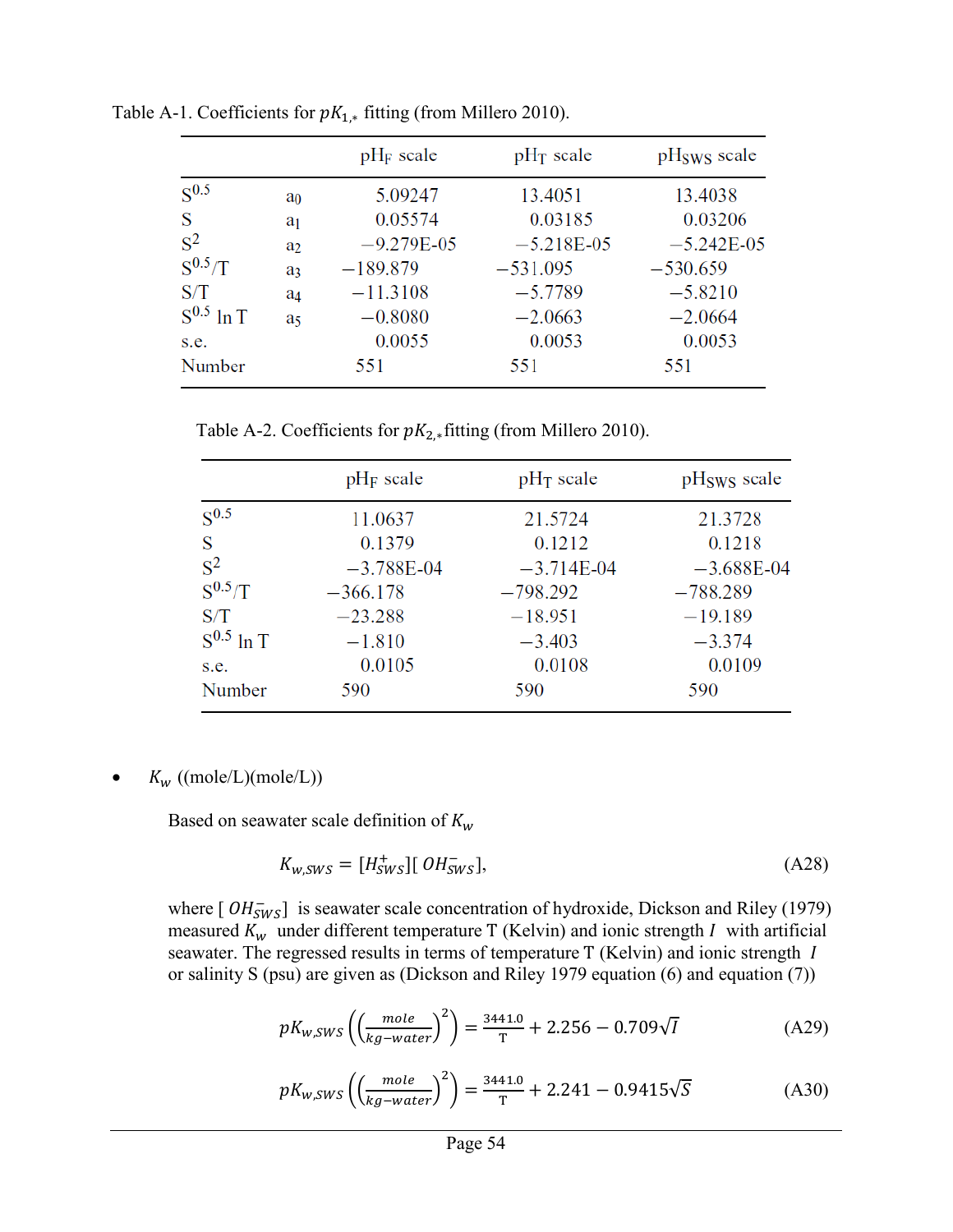Millero (1995) provided free pH scale value of  $K_w$ 

$$
\ln(K_w(\frac{mole}{kg})) = 148.9802 - \frac{13847.26}{T} - 23.6521 \ln T + \left(-5.977 + \frac{118.67}{T} + 1.0495 \ln T\right) \sqrt{S} - 0.01615S \tag{A31}
$$

Hence we can also convert from mole/kg-solution unit to mole/L units using above values.

•  $K_B$  (mole/L)

Dickson (1990b) conducted study on thermodynamics of the dissociation of boric acid in synthetic seawater from 273.15 to 318.15 K (also see Millero, 1995)

$$
\ln\left(K_{B,T}\left(\frac{mole}{kg}\right)\right) = (-8966.90 - 2890.51\sqrt{5} - 77.942S + 1.726S^{\frac{3}{2}} - 0.0993S^{2})/T
$$
  
+ (148.0248 + 137.194\sqrt{5} + 1.62247S) + (-24.4344 - 25.085\sqrt{5} - 0.2474S) ln T  
+ 0.053105\sqrt{5}T (A32)

Roy et al. (1993) measured dissociation of boric acid in seawater at  $S = 35$  psu and temperature from 0 to 55 °C using total scale and the fitted dissociation constant as a function of  $T$  (Kelvin) is (see equation (15) in Roy et al. 1993)

$$
\ln\left(K_{B,T}\left(\frac{mole}{kg}\right)\right) = -\frac{31364.3974}{T} + 1124.3838
$$
  
-200.46578 ln T + 0.346237T (A33)

where  $K_{B,T}$ 

$$
K_{B,T} = \frac{[H_T^+][B(OH)_4^-]}{[B(OH)_3^-]}
$$
(A34)

Conversion to free scale and mole/L unit can be done with the knowledge of  $C_{TS}$ ,  $K_S$  and density of the seawater.

 $K_s$  (mole/L)

Khoo et al. (1977a, equation (20)) gives the following regression equation of  $K_s$  (free scale) based on measurements from 0 to 40  $^{\circ}$ C and salinity from 20 to 45 psu.

$$
log_{10} K_S \left( \frac{mole}{kg-solution} \right) = -\frac{647.59}{T} + 6.3451 - 0.019085T + 0.5208\sqrt{I} \tag{A35}
$$

where  $T$  is temperature (Kelvin) and  $I$  is ionic strength (mole/kg) related to salinity by (Khoo et al. 1977, equation (8))

$$
I = 0.0029 + 0.018575S + 1.639 \times 10^{-5} S^2 \tag{A36}
$$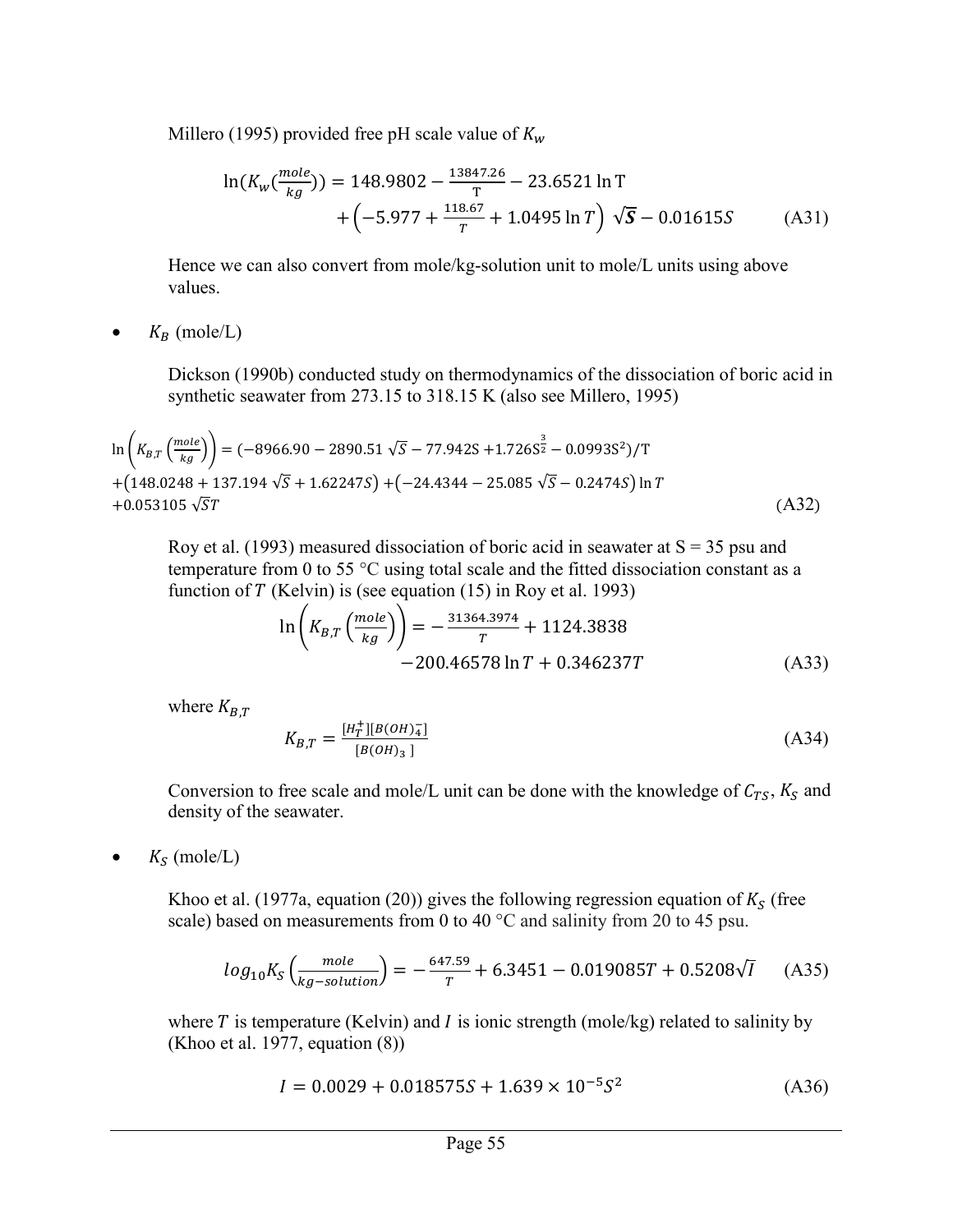Dickson (1990a) measured  $K_s$  in synthetic seawater with temperature from 273.15 to 318.15 K, and the free scale  $K_s$  is regressed with temperature and ionic strength *I* as (equation (23) in Dickson (1990a))

$$
\ln\left(K_S\left(\frac{\text{mole}}{\text{kg-solution}}\right)\right) = \ln(K_S^0)
$$
  
+ 
$$
\left(\frac{e_1}{T} + e_2 + e_3 \ln T\right) \sqrt{I}
$$
  
+ 
$$
\left(\frac{e_4}{T} + e_5 + e_6 \ln T\right) I
$$
  
+ 
$$
e_7(\sqrt{I})^3 + e_8 I^2
$$
 (A37)

with

$$
\ln\left(K_S^0\left(\frac{mole}{kg-solution}\right)\right) = \frac{d_1}{T} + d_2 + d_3lnT\tag{A38}
$$

where T is temperature (Kelvin), I is ionic strength (mole/kg). Coefficients  $d_1, d_2, d_3$ ,  $e_1$ ~  $e_8$  are given as

$$
d_1 = -4276.1 \t d_2 = 141.328 d_3 = -23.093 \t (A39)
$$
  

$$
d_2 = 12956 \t a_1 = 224.57 \t a_2 = -47.996
$$

$$
e_1 = -13856 e_2 = 324.57 e_3 = -47.986
$$
  
\n
$$
e_4 = 35474 e_5 = -771.54 e_6 = 114.723
$$
  
\n
$$
e_7 = -2698 e_8 = 1776
$$
 (A40)

The conversion from free scale to total scale is

$$
K_{S,T} \equiv \frac{[H_T^+][SO_4^{2-}]}{[HSO_4^-]} = \left(1 + \frac{c_{TS}}{K_S}\right) \frac{[H^+][SO_4^{2-}]}{[HSO_4^-]} = \left(1 + \frac{c_{TS}}{K_S}\right) K_S
$$
 (A41)

and we also may want to convert the unit from mole/kg-solution to mole/L .

•  $K_{1P}, K_{2P}, K_{3P} \text{ (mole/L)}$ 

For aqueous speciation of phosphate (TDIP), the equilibrium constants (based on free scale pH) are (Millero, 1995; Yao and Millero, 1995) regressed against temperature T (Kelvin) and salinity S (psu)

$$
lnK_{1p} = 115.54 - \frac{4576.752}{T} - 18.453lnT
$$
  
+  $(0.69171 - \frac{106.736}{T})\sqrt{S}$   
+  $\left(-0.01844 - \frac{0.65643}{T}\right)S$  (A42)

$$
lnK_{2p} = 172.1033 - \frac{8814.715}{T} - 27.927lnT
$$
  
 
$$
+ (1.3566 - \frac{160.340}{T}) \sqrt{5}
$$
  
 
$$
+ (-0.05778 + \frac{0.37335}{T})5
$$
 (A43)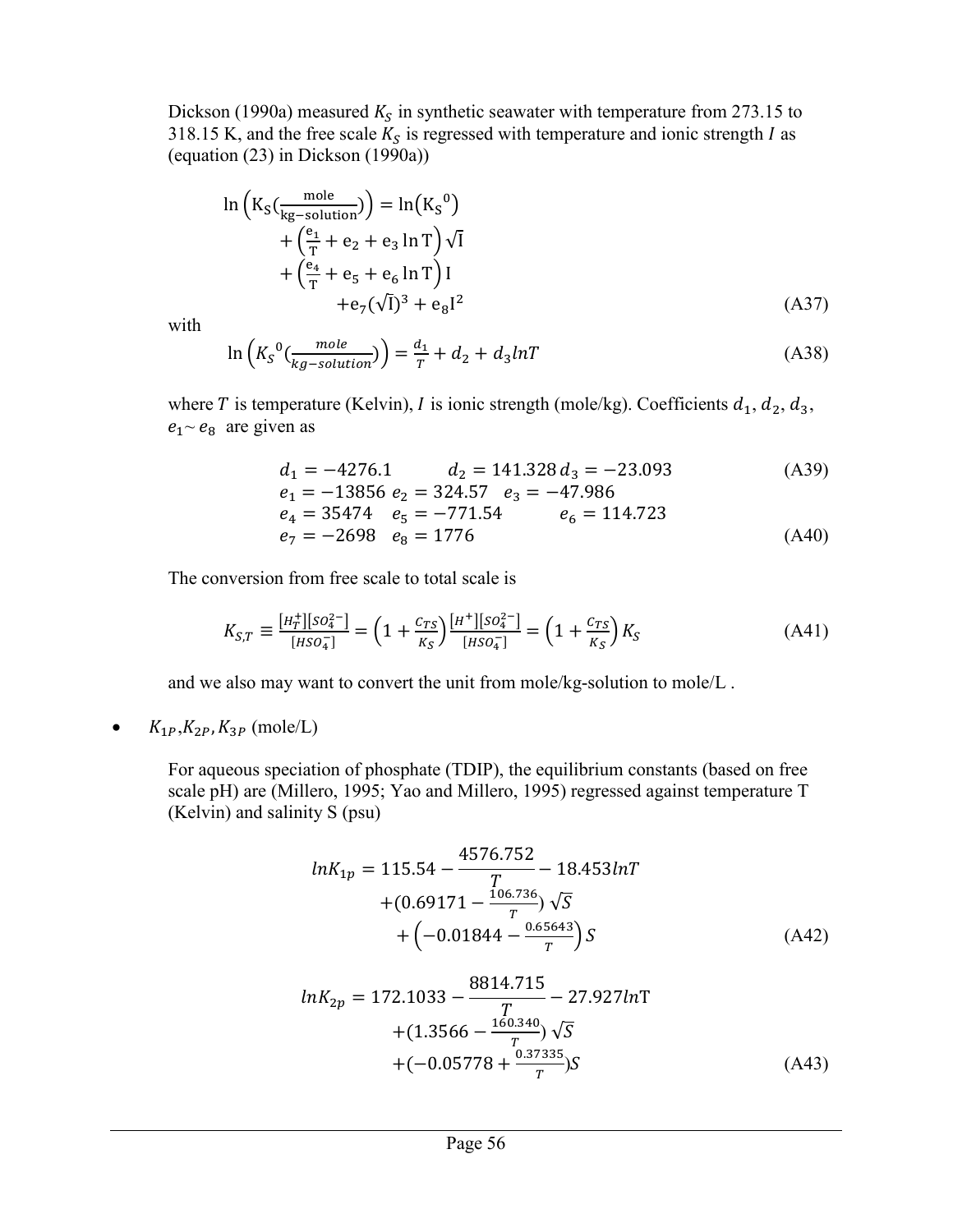$$
ln K_{3p} = -18.126 - \frac{3070.75}{T}
$$
  
+  $(2.81197 + \frac{17.27039}{T}) \sqrt{S}$   
+  $(-0.09984 - \frac{44.99486}{T})S$  (A44)

 $K_{Si}$  (mole/L)

Dissolution of quartz is through reaction

$$
SiO_2(s) + 2H_2O \rightleftharpoons H_4SiO_4(aq)
$$
\n(A45)

with saturation concentration  $[H_4SiO_4(aq)]_{Sat}$  of  $10^{-4}$  (moke/kg) of  $H_4SiO_4(aq)$  at 25 °C, i.e. 7.8 mg-quartz/kg-solution (7.8 ppm) by  $SiO<sub>2</sub>(s)$  weight (White, 2013) Dissociation of aqueous  $H_4SiO_4(aq)$  is

$$
H_4SiO_4(aq) \rightleftharpoons [H^+] + [SiO(OH)_3^-]
$$
\n(A46)

with equilibrium constant  $K_{Si}$  (equation (53)) equal to 10<sup>-9.9</sup> (mole/kg) at 25 °C (White, 2013). Yao and Millero (1995) and Millero (2007) provided estimate of  $K_{Si}$  as

$$
ln K_{Si} \left(\frac{mole}{kg}\right) = 117.40 - \frac{8904.2}{T} - 19.334 \text{ln}T + \left(3.5913 - \frac{458.79}{T}\right) \sqrt{I} + \left(-1.5998 + \frac{188.74}{T}\right) I + \left(0.07871 - \frac{12.1652}{T}\right) I^{2}
$$
\n(A47)

where T is in Kelvin units. This formula is not intended for seawater. Instead it is based on ionization equilibria of silicic acid in sodium chloride solutions with ionic strength *I*=0 to 5 mole/kg and temperature 60 to 300 °C (data from Busey and Mesmer, 1977). Nevertheless, one may roughly apply this formula in modeling and estimate *I* from total dissolved solids for seawater using salinity or total dissolved solids (Sawyer and McCarty 1967)

$$
I = 0.00147 + 0.019885S + 0.000038S^2
$$
 (A48)

or the regression provided by Khoo et al. (1977) (see equation (A36)).

 $K_{NH_3}$  (mole/L)

Ammonium  $NH_4^+$  dissociation constant is studied in Khoo et al. (1977b) and revisited in Bell et al. (2008a) and a correction in Bell et al. (2008b). Bell et al. (2008b) gives

$$
pK_{NH_3} = -\log_{10} K_{NH_3} = 10.0423 - 0.0315536 \times (T - 273.15) + 0.003071S,
$$
\n(A49)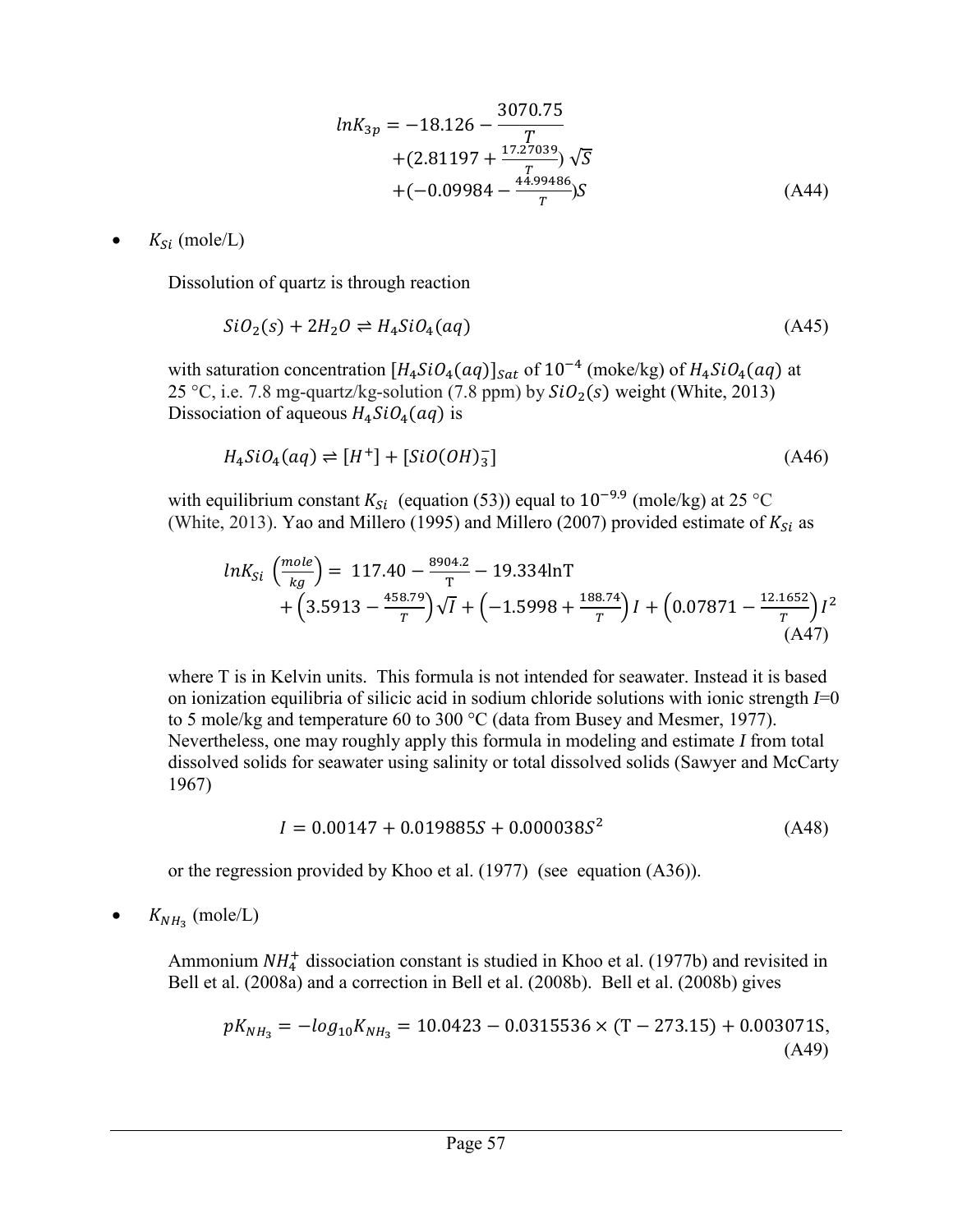for seawater with T being temperature (Kelvin) and S being salinity (psu). Clegg and Whitfield (1995) provided an equally accurate regression equation based on total scale (equation 18 of Clegg and Whitfield 1995) for temperature from -2 to 40 °C and Salinity from 0 to 40 (psu)

$$
pK_{NH_3,T}(mole/kg) \equiv -\log_{10} K_{NH_3,T} = pK_{NH_3}{}^0 + (b_1 + b_2/T)S^{0.25}
$$

$$
+ (b_3 + b_4\sqrt{T} + b_5T + \frac{b_6}{T})S^{0.5}
$$

$$
+ (b_7 + b_8T + b_9T + \frac{b_{10}}{T})S^{1.5}
$$

$$
+ (b_{11} + b_{12}\sqrt{T} + \frac{b_{13}}{T})S^2
$$

$$
+ (b_{14} + \frac{b_{15}}{T})S^{2.5}
$$
(A50)

where

$$
pK_{NH_3}^0 = 9.244605 - 2729.33(\frac{1}{298.15} - \frac{1}{T})
$$
 (A51)

with  $T$  and  $S$  being temperature (Kelvin) and salinity (psu). Coefficients are listed as

| $b_1$          | 0.04203362    | b <sub>6</sub> | 545.4834                 | $b_{11}$ | 0.004669309                |
|----------------|---------------|----------------|--------------------------|----------|----------------------------|
| b <sub>2</sub> | $-11.24742$   | b7             | $-0.1462507$             | $b_{12}$ | $-1.691742 \times 10^{-4}$ |
| bą             | $-13.64160$   | b <sub>8</sub> | 0.009022648              | $b_{13}$ | -0.5677934                 |
| <b>b</b>       | 1.176949      | b٥             | $-1.471361\times10^{-4}$ | $b_{14}$ | $-2.354039 \times 10^{-5}$ |
| Ъς             | $-0.02860785$ | $P_{10}$       | 10.54250                 | $b_{15}$ | 0.009698623                |

One can convert to free scale  $K_{NH_3}$  using

$$
K_{NH_3,T} \equiv \frac{[H_T^+][NH_3]}{[NH_4^+]} = (1 + \frac{c_{TS}}{K_S}) \frac{[H^+][NH_3]}{[NH_4^+]} = (1 + \frac{c_{TS}}{K_S}) K_{NH_3}
$$
(A52)

if  $C_{TS}$  and  $K_S$  are known. Alternatively, free scale value is also provided by Clegg and Whitfield (1995, equation (12))

$$
pK_{NH_3} \equiv -\log_{10} K_{NH_3} \left(\frac{mole}{kg}\right)
$$
  
=  $pK_{NH_3,T}{}^0 + \left(a_1 + \frac{a_2}{T} + a_3 T^2\right) \sqrt{S}$   
+  $\left(a_4 + a_5 T + \frac{a_6}{T}\right) S$   
+  $\left(a_7 + \frac{a_8}{T}\right) S^2 + (a_9 + \frac{a_{10}}{T}) S^3$  (A53)

with coefficients  $a_1 \sim a_{10}$  tabulated below.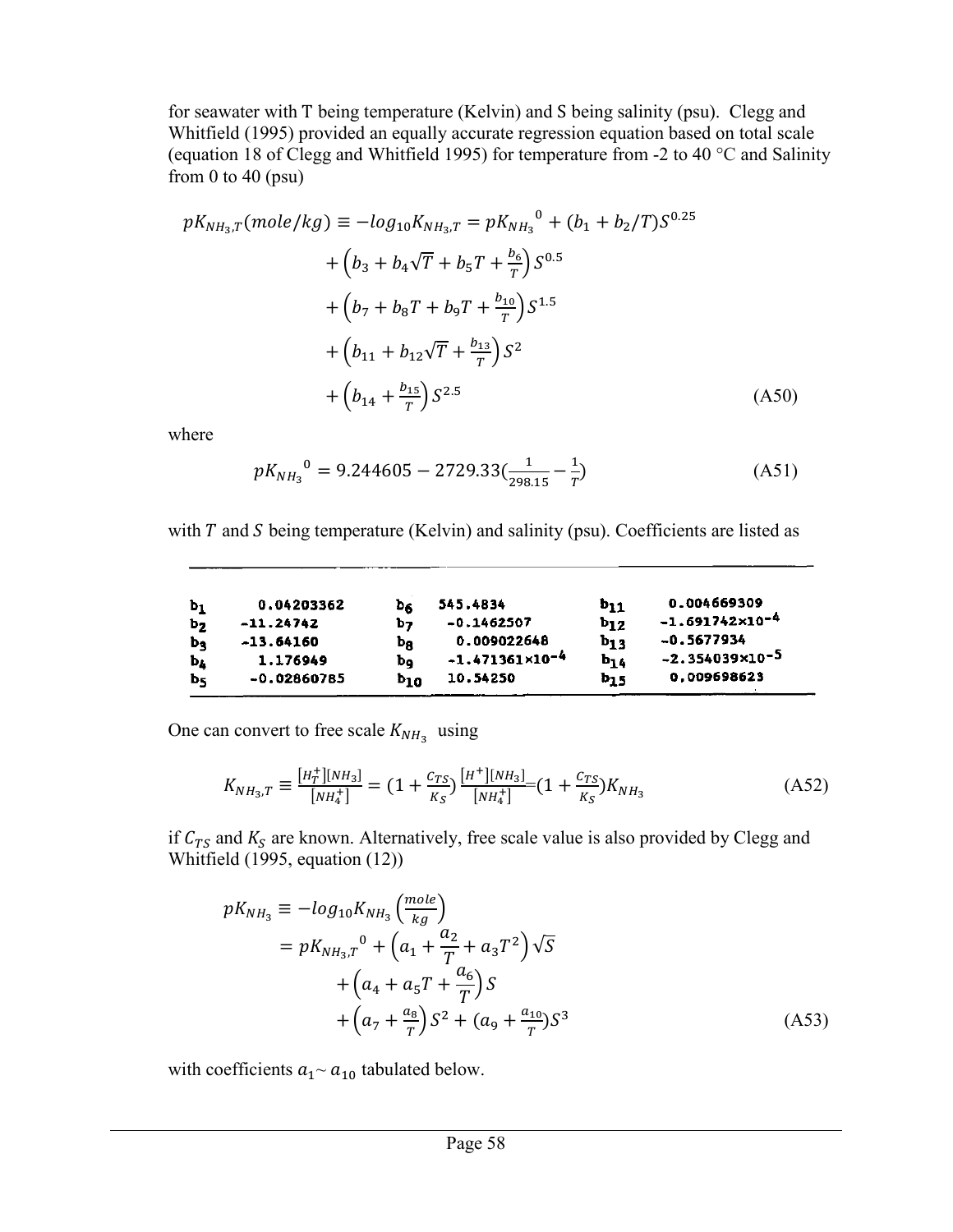7.1047×10-5 0.0500616  $-0.0142372$  $a<sub>7</sub>$  $a<sub>4</sub>$  $a<sub>1</sub>$  $1.46041 \times 10^{-5}$  $-0.0229021$  $a<sub>2</sub>$  $-9.412696$ **a**<sub>5</sub>  $a_B$  $-5.521278 \times 10^{-7}$  $-2.029559 \times 10^{-7}$ 3.730005 89 86  $a<sub>3</sub>$  $1.95413\times10^{-4}$  $810$ 

Conversion to mole/L unit is necessary for model to use volume-based concentration instead of mass-based concentration.

•  $K_{H_2, S}$  (mole/L)

Millero et al. (1988) measured dissociation of  $H_2$  S dissociation equilibrium constant with artificial seawater of salinity range 5 to 40 psu and temperature 5 to 25  $^{\circ}$ C using total scale definition

$$
K_{H_2 S,T} = \frac{[H_T^+][HS^-]}{[H_2 S]} = (1 + \frac{c_{TS}}{K_S}) \frac{[H^+][HS^-]}{[H_2 S]} = (1 + \frac{c_{TS}}{K_S}) K_{H_2 S}
$$
(A54)

where  $K_{H_2, S}$  is defined in (54) using free scale. The fitted equation as function of temperature and salinity is

$$
pK_{H_2 S,T} \equiv -\log_{10} K_{H_2 S,T} \left(\frac{mole}{kg}\right) = pK_{H_2 S}^0 + A\sqrt{S} + BS \tag{A55}
$$

where  $pK_{H_2 S,T}^0$  is the value at infinite dilution given by

$$
pK_{H_2\ S,T}^0 = -98.080 + \frac{5765.4}{T} + 15.0455\ln\ T
$$
 (A56)

with temperature T in Kelvin units and  $A = -0.1570$ ,  $B = 0.0135$ . Conversion from total scale to free scale is though

$$
K_{H_2 S,T} = (1 + \frac{c_{TS}}{K_S})K_{H_2 S}
$$
 (A57)

which gives free scale value to be

$$
K_{H_2}{}_{S} = K_{H_2}{}_{S,T} / (1 + \frac{c_{TS}}{\kappa_S})
$$
\n(A58)

Conversion of unit from mole/kg-solution to mole/L is necessary and can be done through density of seawater.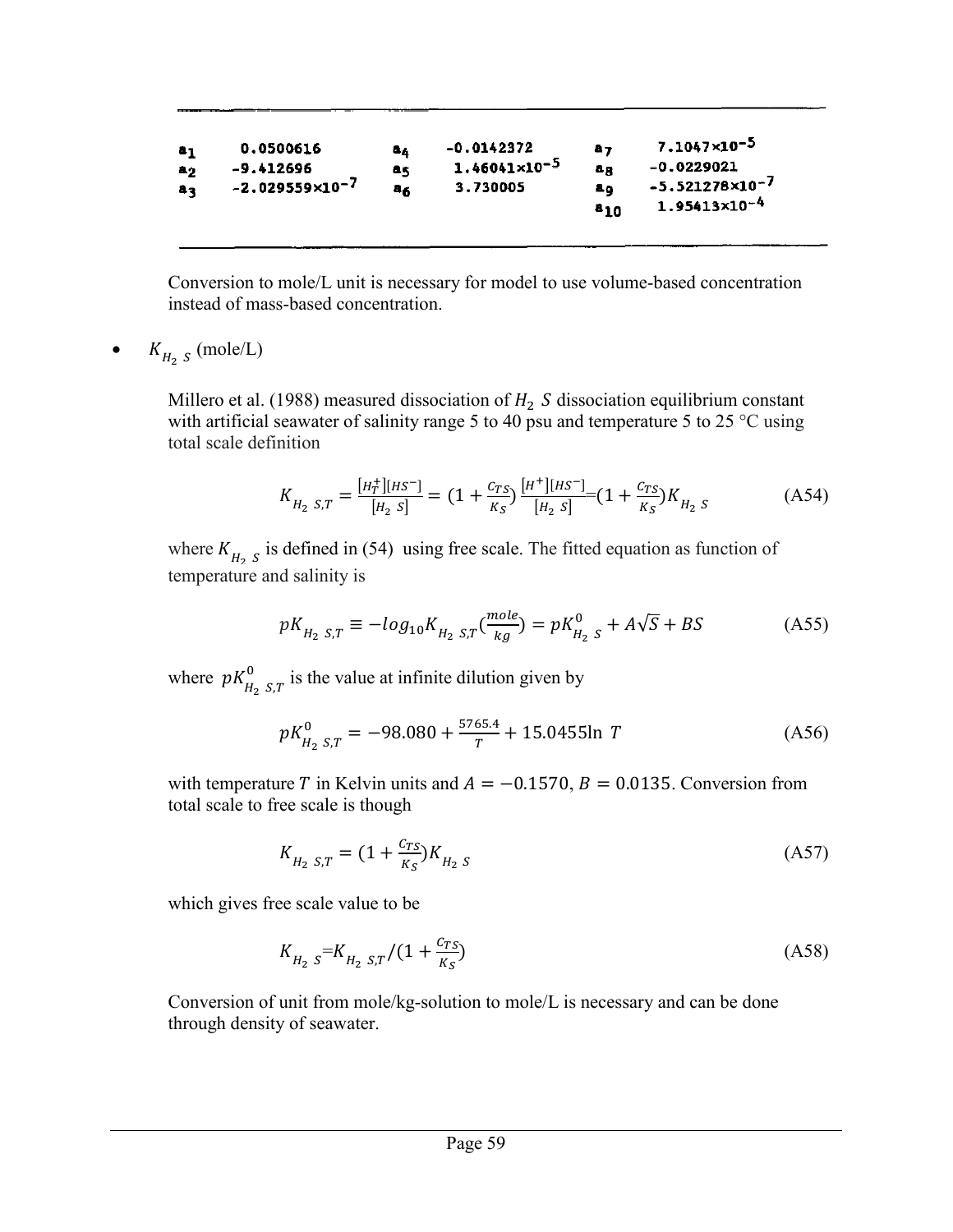•  $K_F$  (mole/L)

Perez and Fraga (1987) provided fluoride and hydrogen association constant measurement of seawater with salinity range 10 to 40 psu and temperature 9 to 33 °C. The results are fitted with the following equation (based on sea water scale and in mole/kg-solution unit) (notice that in equation (1) of Perez and Fraga 1987, the total concentration of hydrogen ion there is really sea water scale here in equation (9)

$$
\ln K_{F,SWS}(\frac{mole}{kg}) = -\frac{874}{T} - 0.111\sqrt{S} + 9.68\tag{A59}
$$

where  $K_{F,SWS}$  is hydrogen fluoride dissociation constant (inverse of association constant) based on total scale

$$
K_{F,SWS} = \frac{[H_{SWS}^+][F^-]}{[HF]} = \left(1 + \frac{c_{TS}}{K_S} + \frac{c_{TF}}{K_F}\right) \frac{[H^+][F^-]}{[HF]} = \left(1 + \frac{c_{TS}}{K_S} + \frac{c_{TF}}{K_F}\right) K_F \tag{A60}
$$

and we have

$$
K_F = K_{F,SWS} / (1 + \frac{c_{TS}}{K_S} + \frac{c_{TF}}{K_F}).
$$
\n(A61)

This equation can be solved to obtain  $K_F$  directly or iteratively with  $K_S$ ,  $K_{F,SWS}$ ,  $C_{TS}$  and  $C_{TF}$  given. Alternatively, Perez and Fraga (1987, equation (15)) also provided regression of  $K_F$  directly (inverse of association constant in Perez and Fraga (1987))

$$
\ln K_F(\frac{mole}{kg}) = -\frac{1594}{T} - 0.342\sqrt{I} + 12.26\tag{A62}
$$

where temperature T is in Kelvin units and  $I = 0.5$ .

 $K_{sp,CaCO_3}$  ((mole/L) (mole/L))

Mucci (1983) provided the following equation for estimating calcium carbonate (calcite and aragonite) solubility constant (Millero, 1995; Millero, 2007)

$$
lnK_{CaCO_3, Calculate}(mole/kg)^2 = -171.9065 - 0.077993T
$$
  
\n
$$
\overline{+} \frac{2839.319}{T} \overline{+} 71.595log_{10}T
$$
  
\n
$$
+ (-0.77712 + 0.0028426T + 178.34/T)S^{1/2}
$$
  
\n
$$
-0.07711S + 0.00412S^{3/2}
$$
\n(A63)

$$
lnK_{CaCO_3, Aragonite}(mole/kg)^2 = -171.945 - 0.077993T
$$
  
+ 
$$
\frac{^{2903.293}}{T} + 71.595log_{10}T
$$
  
+ 
$$
(-0.068393 + 0.0017276T + 88.135/T)S^{1/2}
$$
  
-0.10018S + 0.0059415S<sup>3/2</sup> (A64)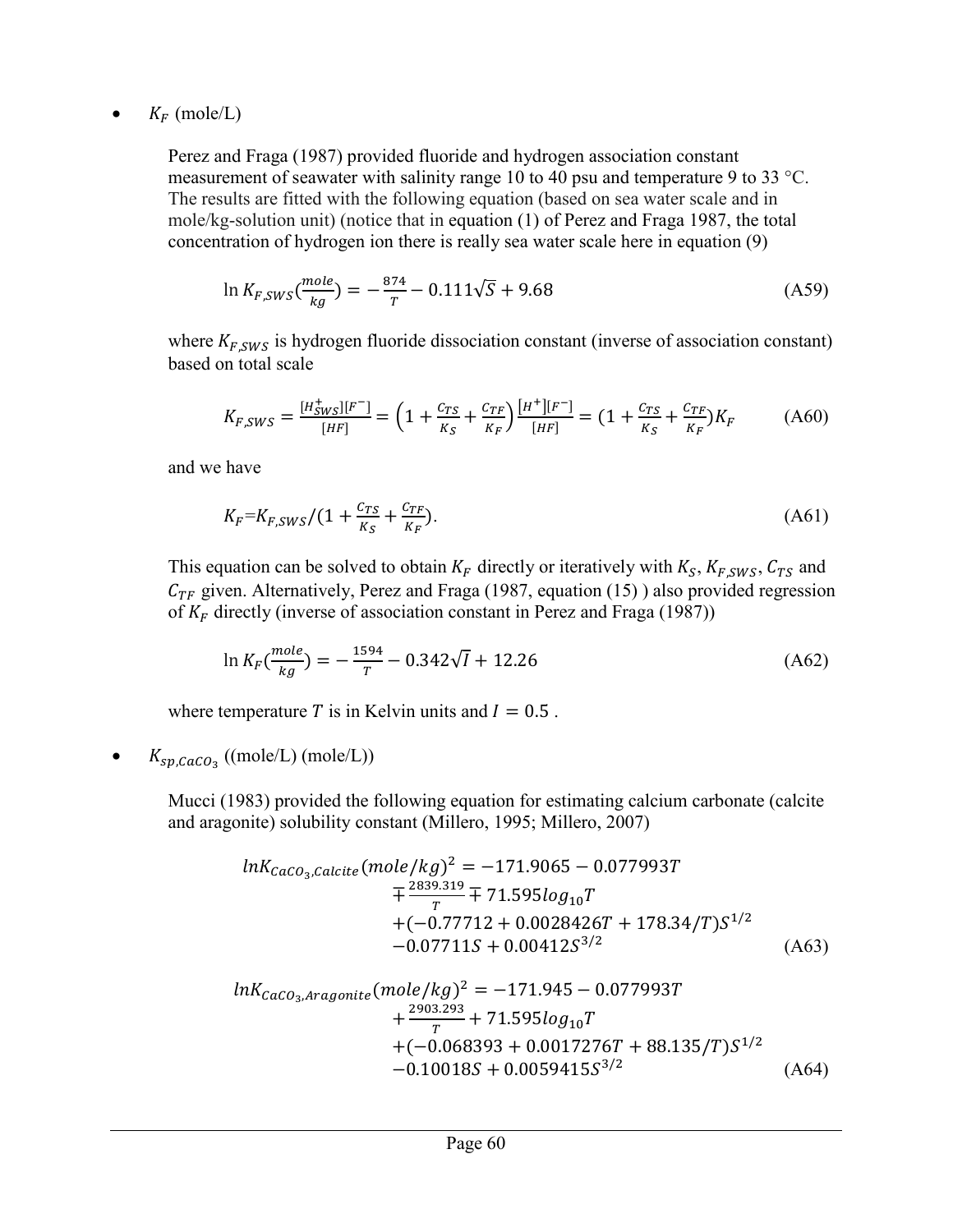where *T* is in Kelvin and *S* is in psu units.

•  $K_{s, CaCO_3}$  (1/day)

Precipitation and dissolution rates of calcium carbonate (calcite and aragonite) were studied by Acker et al. (1987), Feely et al. (1988), Zhong and Mucci (1989), Walter and Morse (1985), Cai et al. (1995), and Andersson et al. (2003). According to Cai et al. (1995, equation A1, parameter *k*), the dissolution rate of  $K_{s, CaCO_3}$  is approximately 0.01/day. The Acker et al. (1987) approach gives rate in

$$
K_{s, CaCO_3} = k(1 - \Omega)^n \tag{A65}
$$

and

$$
K_{s, CaCO_3} = k'([CO_3^{2-}]_s - [CO_3^{2-}])
$$
\n(A66)

with  $[CO_3^{2-}]_s$  being the saturation carbonate ion concentration

$$
[CO_3^{2-}]_s = \frac{K_{sp, CaCO_3}}{[ca^{2+}]}\tag{A66}
$$

and  $k'$  (1/day) of range (3.32  $\pm$  1.77) × 10<sup>-3</sup>, and *n* of range 1.87  $\pm$  0.15.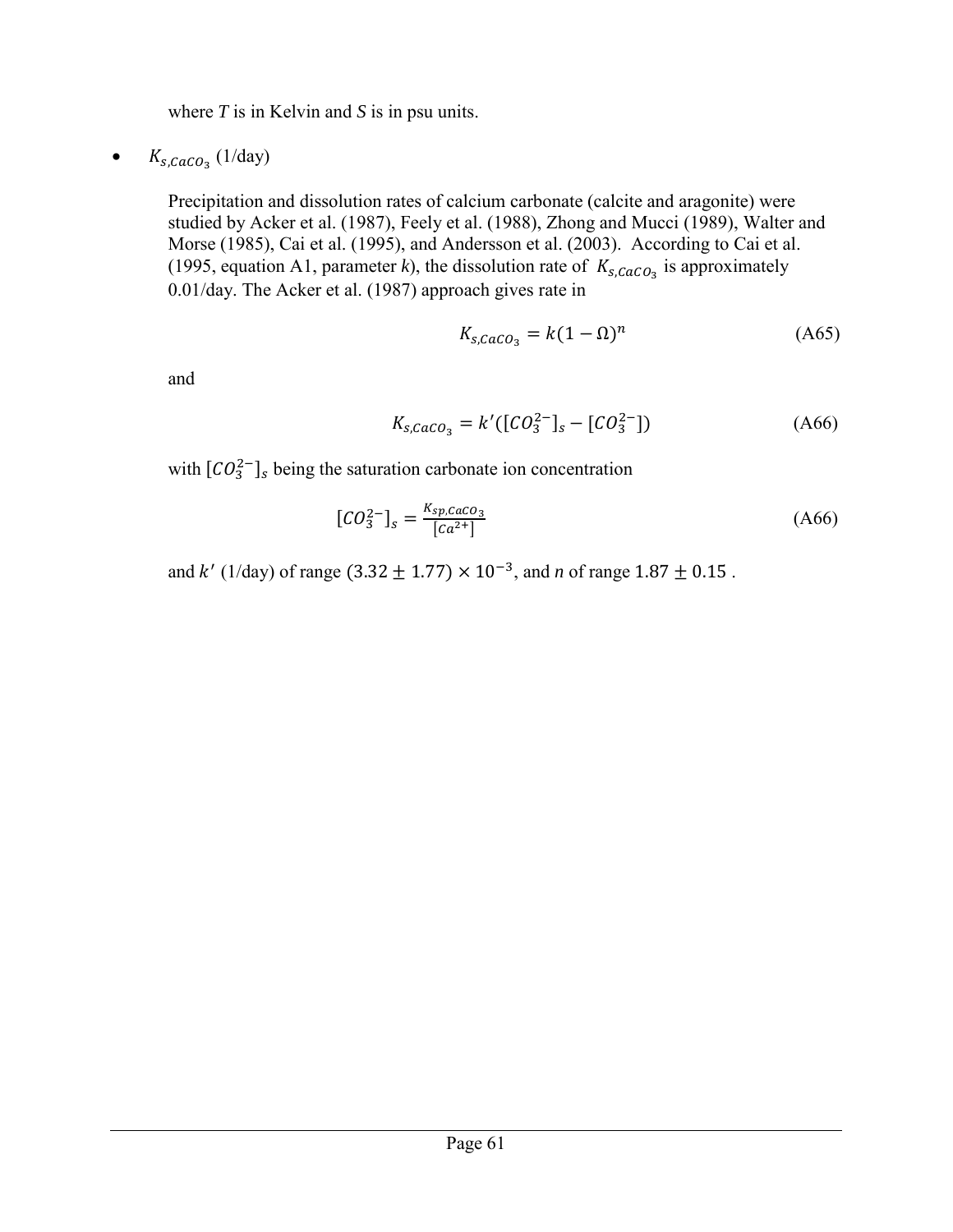### <span id="page-63-0"></span>**Appendix B. Glossary, Acronyms, and Abbreviations**

#### **Glossary**

**Anthropogenic:** Human-caused.

**Clean Water Act:** A federal act passed in 1972 that contains provisions to restore and maintain the quality of the nation's waters. Section 303(d) of the Clean Water Act establishes the TMDL program.

**Dissolved oxygen (DO):** A measure of the amount of oxygen dissolved in water.

**National Pollutant Discharge Elimination System (NPDES):** National program for issuing, modifying, revoking and reissuing, terminating, monitoring, and enforcing permits, and imposing and enforcing pretreatment requirements under the Clean Water Act. The NPDES program regulates discharges from wastewater treatment plants, large factories, and other facilities that use, process, and discharge water back into lakes, streams, rivers, bays, and oceans.

**Parameter:** Water quality constituent being measured (analyte). A physical, chemical, or biological property whose values determine environmental characteristics or behavior.

**pH:** A measure of the acidity or alkalinity of water. A low pH value (0 to 7) indicates that an acidic condition is present, while a high pH (7 to 14) indicates a basic or alkaline condition. A pH of 7 is considered to be neutral. Since the pH scale is logarithmic, a water sample with a pH of 8 is ten times more basic than one with a pH of 7.

**Total Maximum Daily Load (TMDL):** Water cleanup plan. A distribution of a substance in a waterbody designed to protect it from not meeting (exceeding) water quality standards. A TMDL is equal to the sum of all of the following: (1) individual wasteload allocations for point sources, (2) the load allocations for nonpoint sources, (3) the contribution of natural sources, and (4) a Margin of Safety to allow for uncertainty in the wasteload determination. A reserve for future growth is also generally provided.

**90th percentile:** A statistical number obtained from a distribution of a data set, above which 10% of the data exists and below which 90% of the data exists.

#### Acronyms and Abbreviations

| Alk                          | Alkalinity                                  |
|------------------------------|---------------------------------------------|
| $Ca^{2+}$                    | Calcium ion                                 |
| CaCO <sub>3</sub>            | Calcium carbonate                           |
| <b>CBE</b>                   | Charge balance equation                     |
| CO <sub>2</sub>              | Carbon dioxide                              |
| CO <sub>3</sub> <sup>2</sup> | Carbonate ion                               |
| <b>DFO</b>                   | Department of Fisheries and Oceans (Canada) |
| D <sub>O</sub>               | Dissolved oxygen                            |
| <b>DOM</b>                   | Dissolved organic matter                    |
| Ecology                      | Washington State Department of Ecology      |
| EPA                          | U.S. Environmental Protection Agency        |
|                              |                                             |